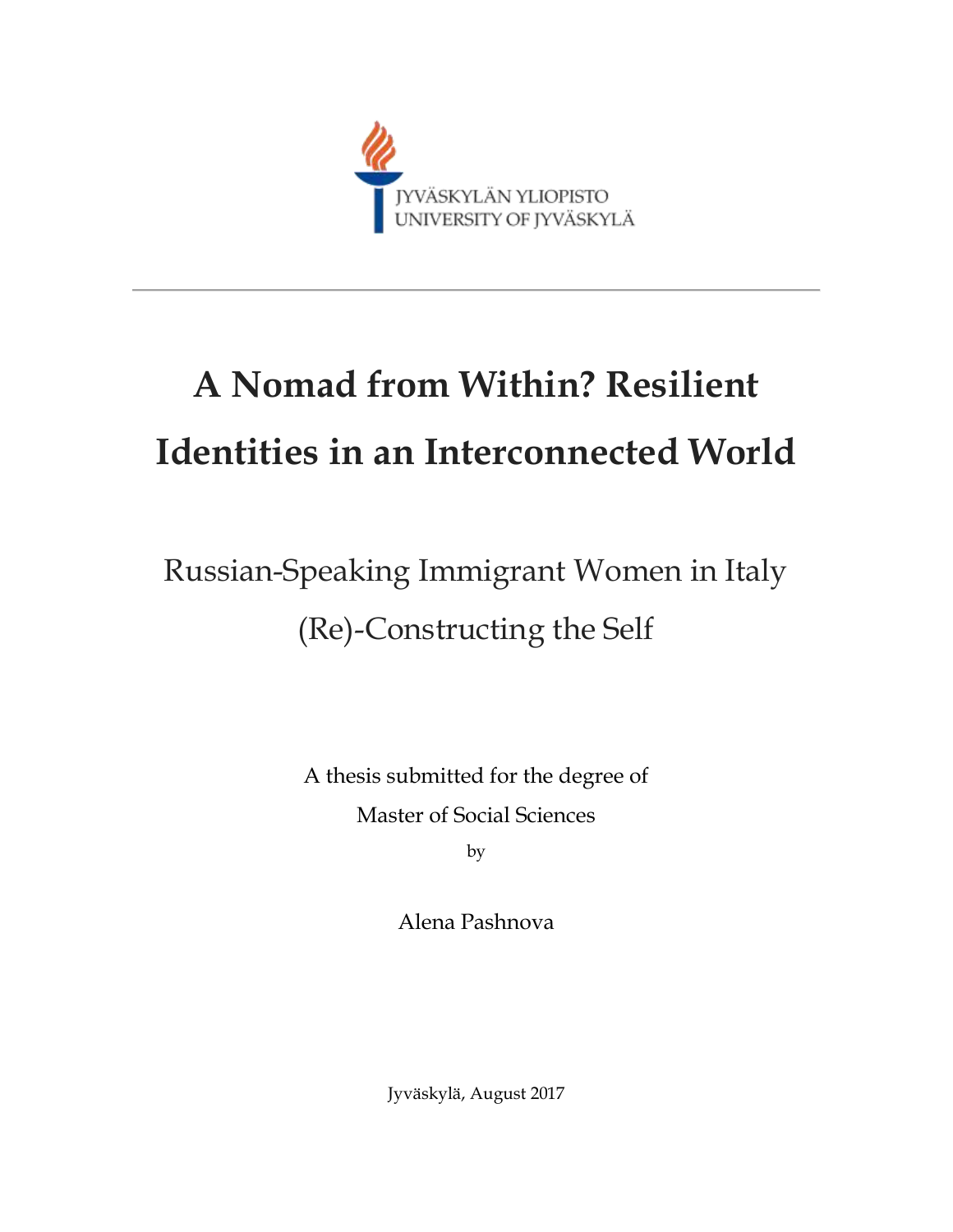#### JYVÄSKYLÄN YLIOPISTO

<span id="page-1-0"></span>

| Faculty                                                              |            | Department                     |  |  |
|----------------------------------------------------------------------|------------|--------------------------------|--|--|
| <b>Faculty of Humanities and Social Sciences</b>                     |            | Social Sciences and Philosophy |  |  |
| Author                                                               | Supervisor |                                |  |  |
| Alena Pashnova                                                       |            | Mikko Jakkonen                 |  |  |
| Title                                                                |            |                                |  |  |
| A NOMAD FROM WITHIN? Resilient Identities in an Interconnected World |            |                                |  |  |
| Subject                                                              |            | Level                          |  |  |
| Cultural Policy/Political Science                                    |            | Pro gradu - thesis             |  |  |
| Month and year                                                       |            | Number of pages                |  |  |
| August 2017                                                          |            | 77                             |  |  |
| Abstract                                                             |            |                                |  |  |

Within the current political context of global migration the concept of 'identity' has played a major role in the struggle between assimilative and exclusionary practices and policies. Such policies in many cases are the result of a wronged imagination about human identity and the subjects who possess it. In my master's thesis I conceptualize 'resilient identity' as an innovative and highly needed approach to studying today's constantly transforming subjectivity. Through the analysis of the self-narratives of Russian-speaking female immigrants in Italy, I explore how 'resilience of identity' is constructed and manifests itself. My thesis additionally brings together the philosophical and theoretical heritage of Rosi Braidotti's nomadic theory and Amartya Sen's identity thinking. This heritage together with the new concept of 'resilient identity' allows me to critically revise the traditional understanding of identity and, to describe a today's subject "from within" based on subjects' own perceptions about the self. This description allows me to generate some recommendations for future research and policy-making processes.

Keywords

Resilient identity, Nomadic theory, Subjectivity, Narratives, Immigrants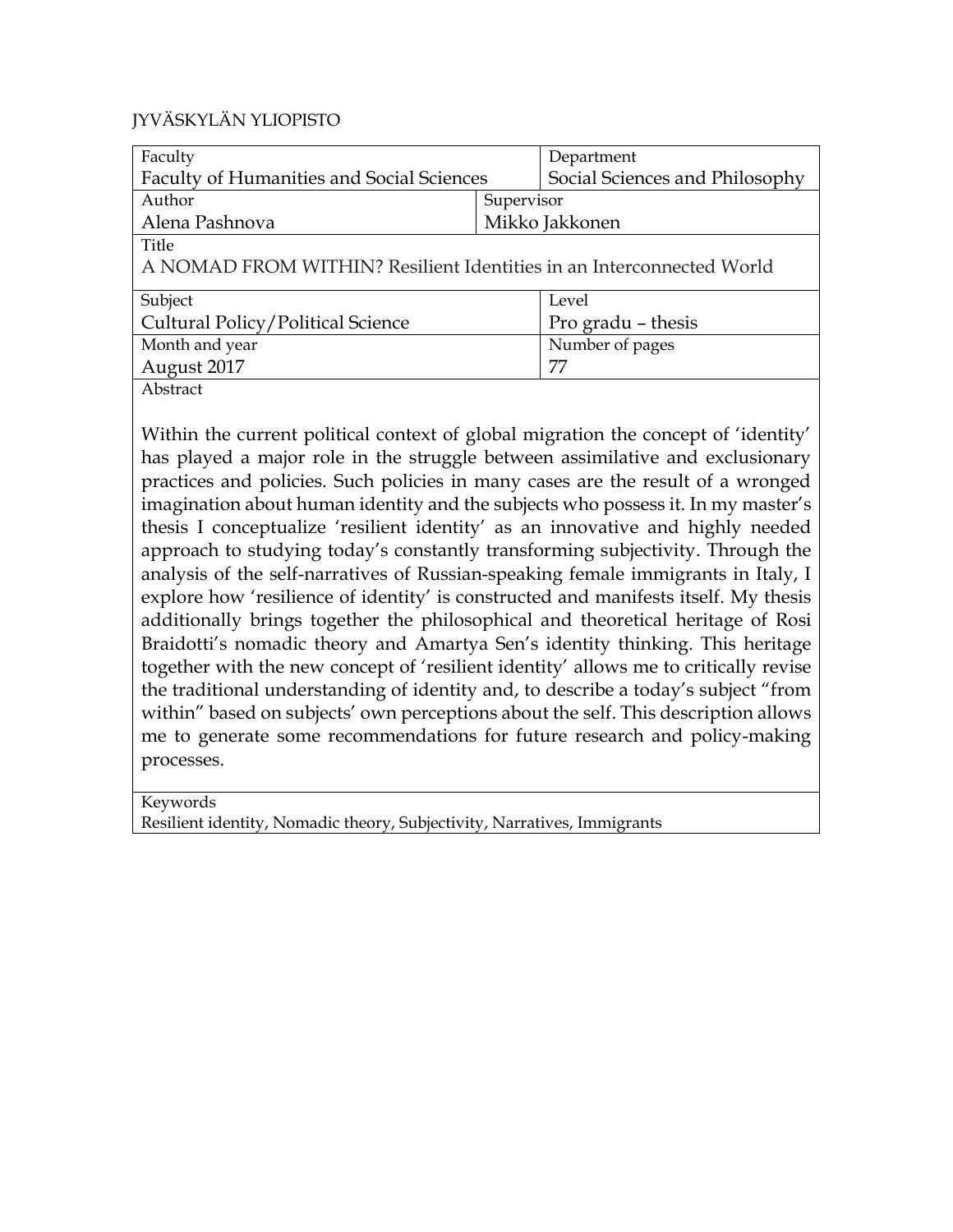# **Table of Contents**

| 1.  |       |  |
|-----|-------|--|
| 2.  |       |  |
| 2.1 |       |  |
| 2.2 |       |  |
| 2.3 |       |  |
| 2.4 |       |  |
| 2.5 |       |  |
|     | 2.5.1 |  |
|     | 2.5.2 |  |
|     | 2.5.3 |  |
| 3.  |       |  |
| 3.1 |       |  |
| 3.2 |       |  |
| 3.3 |       |  |
| 3.4 |       |  |
| 3.5 |       |  |
| 3.6 |       |  |
| 3.7 |       |  |
| 3.8 |       |  |
| 4.  |       |  |
| 4.1 |       |  |
| 4.2 |       |  |
| 4.3 |       |  |
| 4.4 |       |  |
| 4.5 |       |  |
| 5.  |       |  |
| 5.1 |       |  |
| 5.2 |       |  |
| 5.3 |       |  |
| 5.4 |       |  |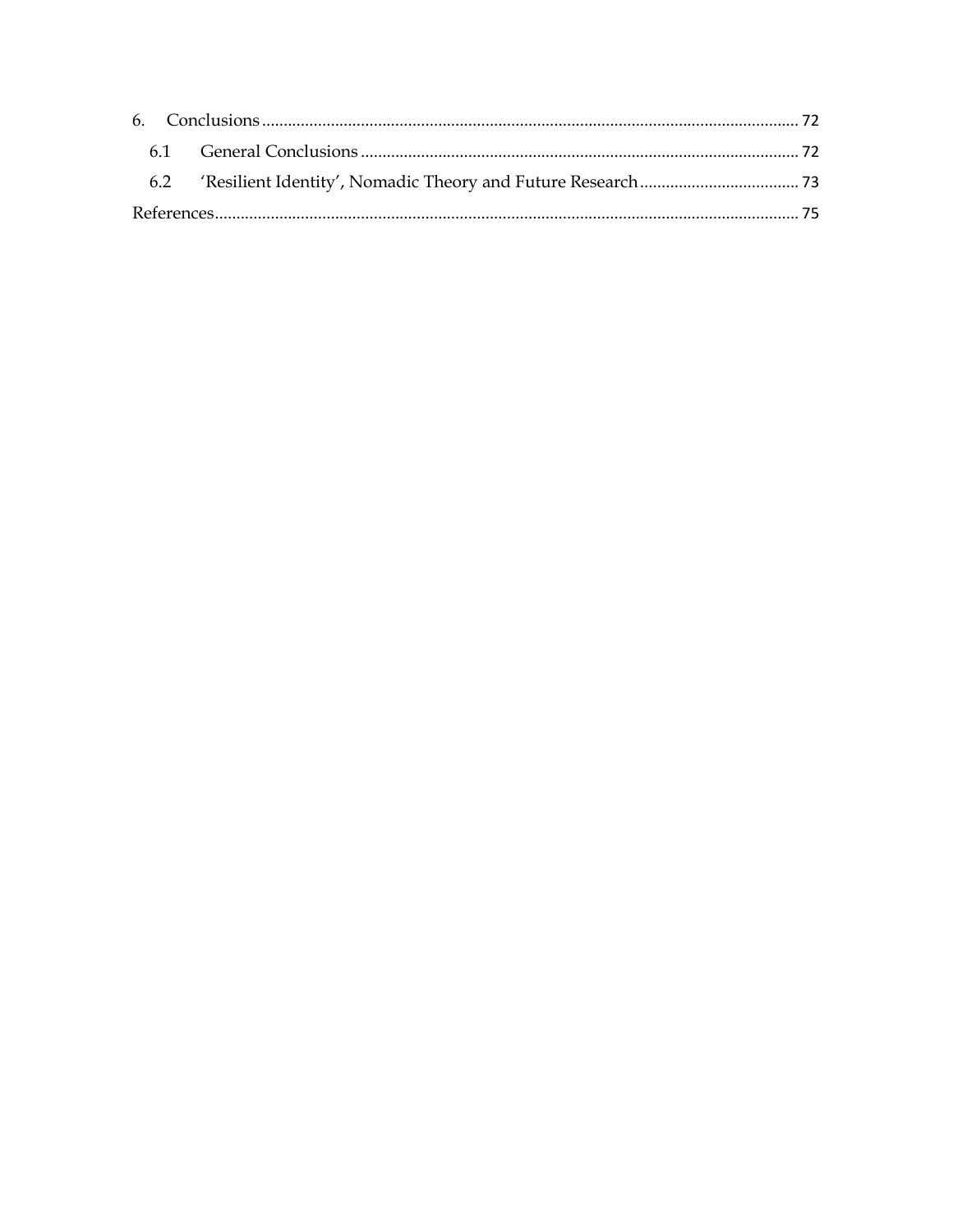### <span id="page-4-0"></span>**1. Introduction**

It is a real challenge for the academic research to study people who simultaneously create and inhabit our postmodern, rapidly transforming and highly interconnected world. Subjects who migrate and experience changes, influenced by the pluri-ethnic and multicultural environments, cannot be understood through the traditional concepts and approaches. Many of the old ideas have been proven inadequate: they are unable to accurately describe people and current social relations. The new contexts demand new methods and research tools.

Arguably, the conventional understanding of the term 'identity' - along with other connected reasons – is currently causing the well-documented European struggle between assimilative and exclusionary practices and policies, which target immigrants and limits their well-being. The perception of 'identity' as something fixed, anchored in culture nationality/ethnicity and even genes has played an important role in the general context of today's intensified violence and instability (see for example Sen 2007). The current cultural and other policies were created with this perception.

At the same time many feminist, post-structuralist and post-colonial philosophers argued that the old ideas, particularly those about people who live in today's world, should be reconsidered. Those philosophers are demanding from their colleagues a higher conceptual creativity which could help to confront and contest the mainstream understanding of the world, instigating the shifts in power and re-conceptualizing many key ideas (Appadurai 1994; Braidotti 1998; Spivak 1992). Feminist philosopher Rosi Braidotti, for example, specifies that a shift in political debates about subjectivity is required (Braidotti 1998). The philosopher offers her own comprehension of the postmodern subjectivity unfolding her thoughts in the nomadic theory. Braidotti's fresh and innovative ideas inspired my current enquiries as well as this master's thesis.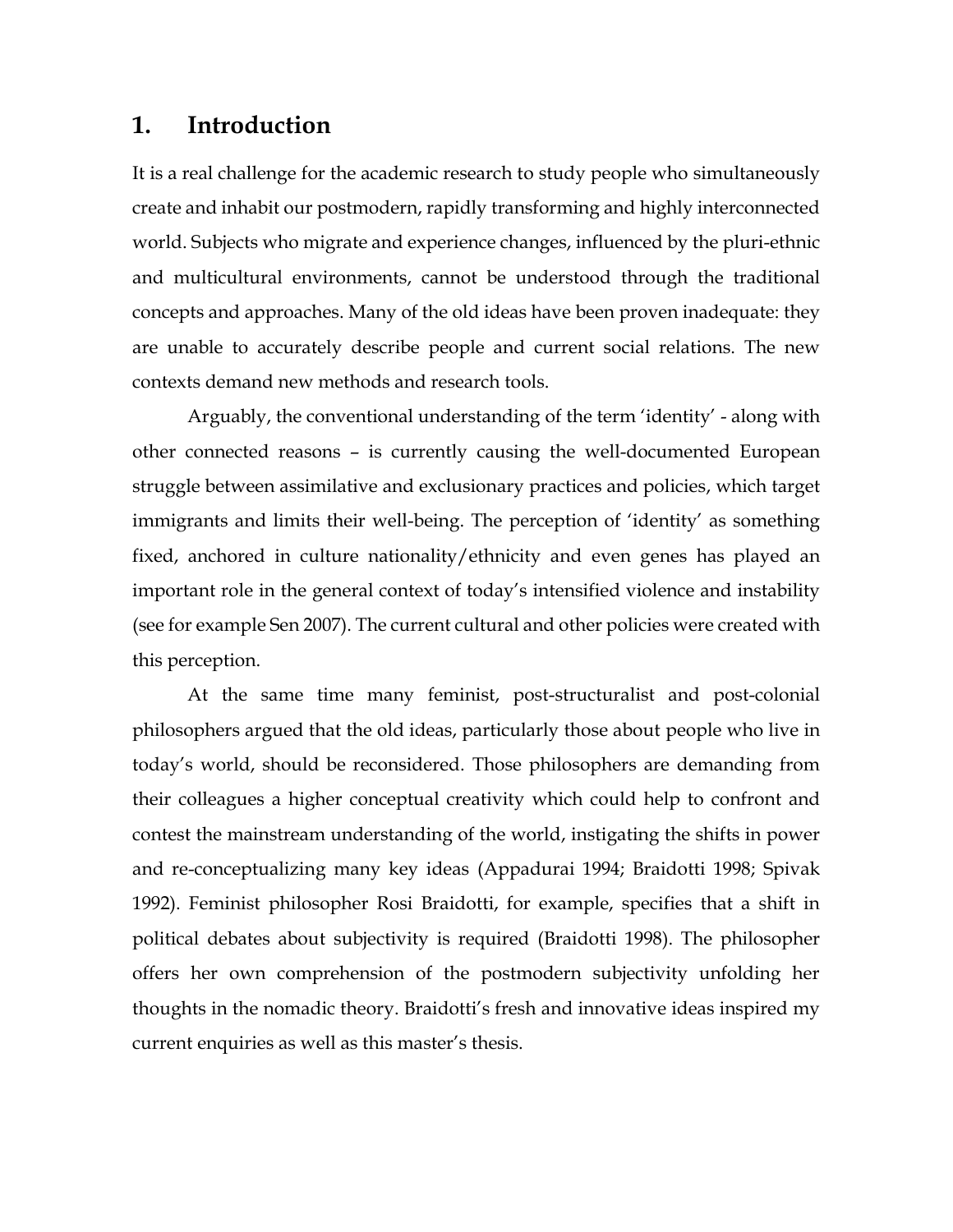By conducting this research I make a step forward in a hard task of understanding and describing today's exceedingly unsettled subjectivity. I also show that identity is a transformable and highly-changeable category. Moreover, I respond to the aforementioned demand for the greater conceptual creativity by developing a new concept of 'resilient identity' and explaining its possible application for studying subjectivity. Resilient identity is applied in my thesis to the analysis of immigrants' self-narratives. I carefully selected narrative methodology from other possible options, because I believe that narratives, specifically in the form of life story interviewees, allow me to receive and analyze a vast amount of information about changes and resilience in interviewees' lives.

In the first chapter of my thesis I present the theoretical background of my research. I explain why I am interested in it and how it was influenced by Braidotti's ideas. Further, I develop the concept of 'resilient identity' and address some important critiques of Braidotti's nomadic theory by using the concept and explaining how it can complement Braidotti's theory. Additionally, I adjust some Braidotti's ideas to the scope of my enquiry considering Amartya Sen's identity thinking as well as his concepts of 'agency' and 'capability'.

The chapter that follows explains in a greater detail how the narrative methodology helps me to understand the contemporary subjectivity. I also express my reasoning for the choice of methodology. In the same chapter I consider possible limitations in different stages of data production and analysis. As an example, I assess the process of the selection of respondents applying some ideas from the intersectional approach.

Further I proceed with the data analysis testing the developed concept of 'resilient identity' and some of my theoretical assumptions by studying the selfnarratives of Russian-speaking immigrants in Italy. I address the research questions exemplifying and scrutinizing the transitory moments in narrators' lives. I pay an extra attention towards how 'difference' and resilience are constructed.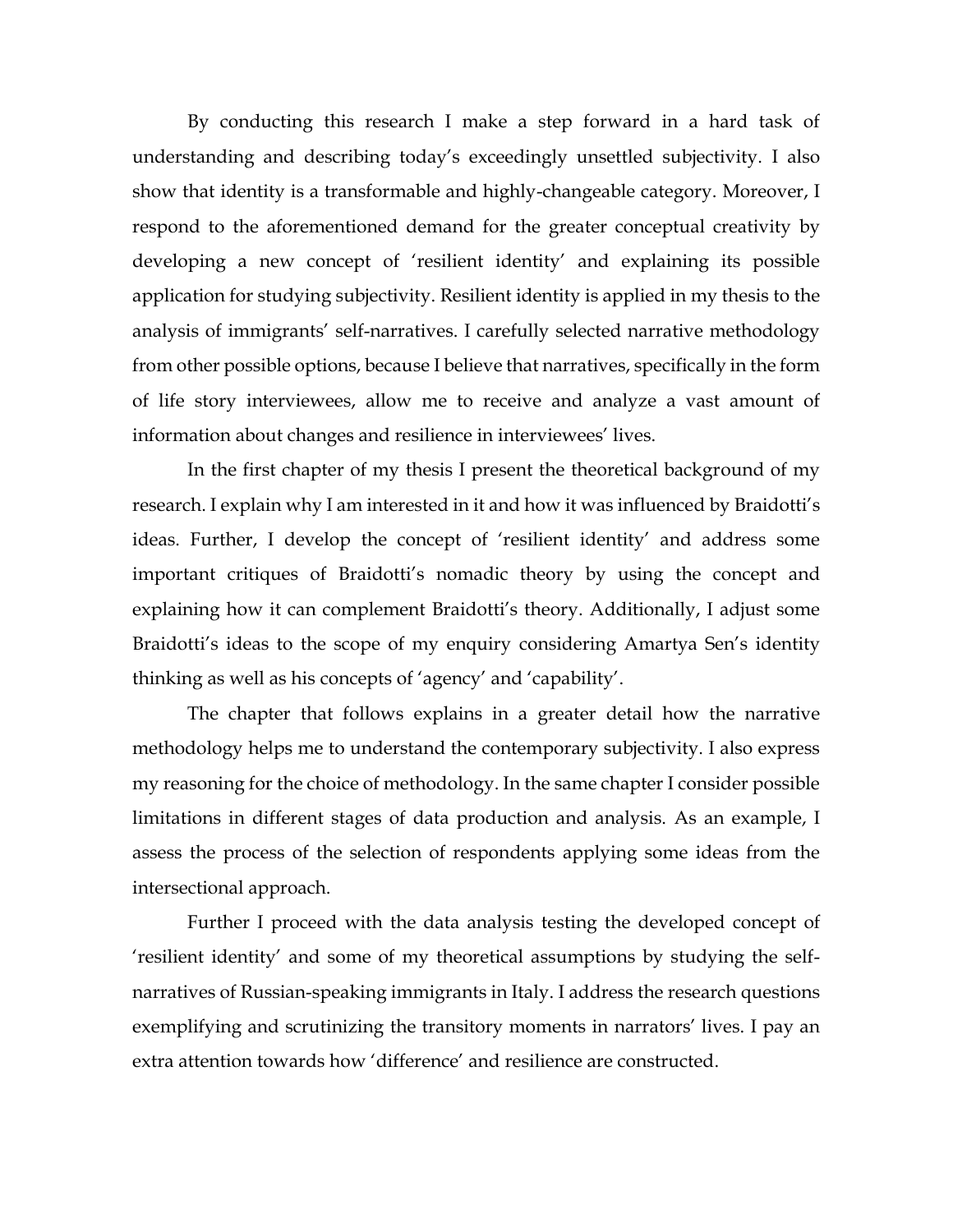The results of the analysis are evaluated and debated in the chapter "Discussions". Finally, my conclusions are articulated in the last chapter where I consider the future perspectives and possible applications for the concept of 'resilient identity'.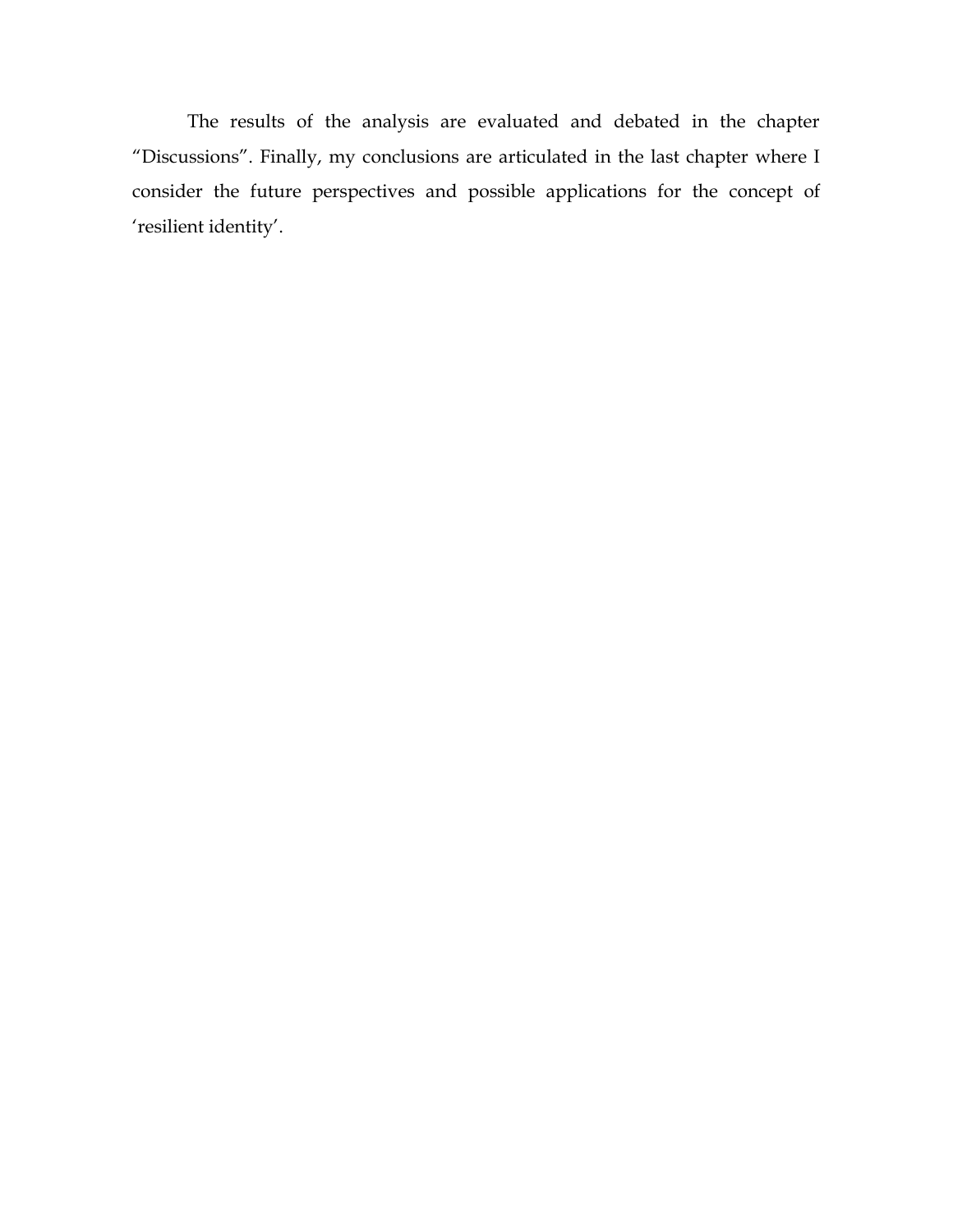## <span id="page-7-0"></span>**2. Theoretical Background**

In this chapter I develop the theoretical background for my research. Particularly, I describe how the idea for this master's thesis was born and how it is connected to Rosi Braidotti's theory of nomadic subjectivity. I clarify how Braidotti's views offer some fresh and interesting insights for researching on subjectivity of today's world, providing a strong philosophical background for this research. I also explain that due to the scope of my research I should include to it the immigrant's own perceptions, so further in the chapter I propose to incorporate some Amartya Sen's key concepts in order to bring the discussions to the individual level and to explore immigrants' subjectivity 'from within'. I elaborate on the manner in which I use and synthesize some ideas from Braidotti's and Sen's thinking and explain how I combine them in order to study immigrant identities strongly emphasizing immigrants' own views and understandings of the topic. Finally, I propose a concept of 'resilient identity' which I believe to be applicable for studying post-modern, nonfixed identities in general and nomadic subjectivity in particular.

#### <span id="page-7-1"></span>**2.1 Braidotti's Nomadic Subjectivity**

The idea for this research originally emerged due to my personal experience of immigration, facing multiple adversities and living through big shocks for what I thought at that time was my identity. During the course of my life I have encountered numerous manifestations of difference. Being born and raised in Russia, and later becoming an immigrant in such unlikely places as Mexico and Finland, I have personally experienced vast changes in terms of location as well as social, linguistic, economic, political and cultural environments, meeting different people with different backgrounds, ideas, stories, origins and aspirations. This experience eventually led me to change many of my perceptions not only about people, ideas and things that surrounded me, but also about my own self. During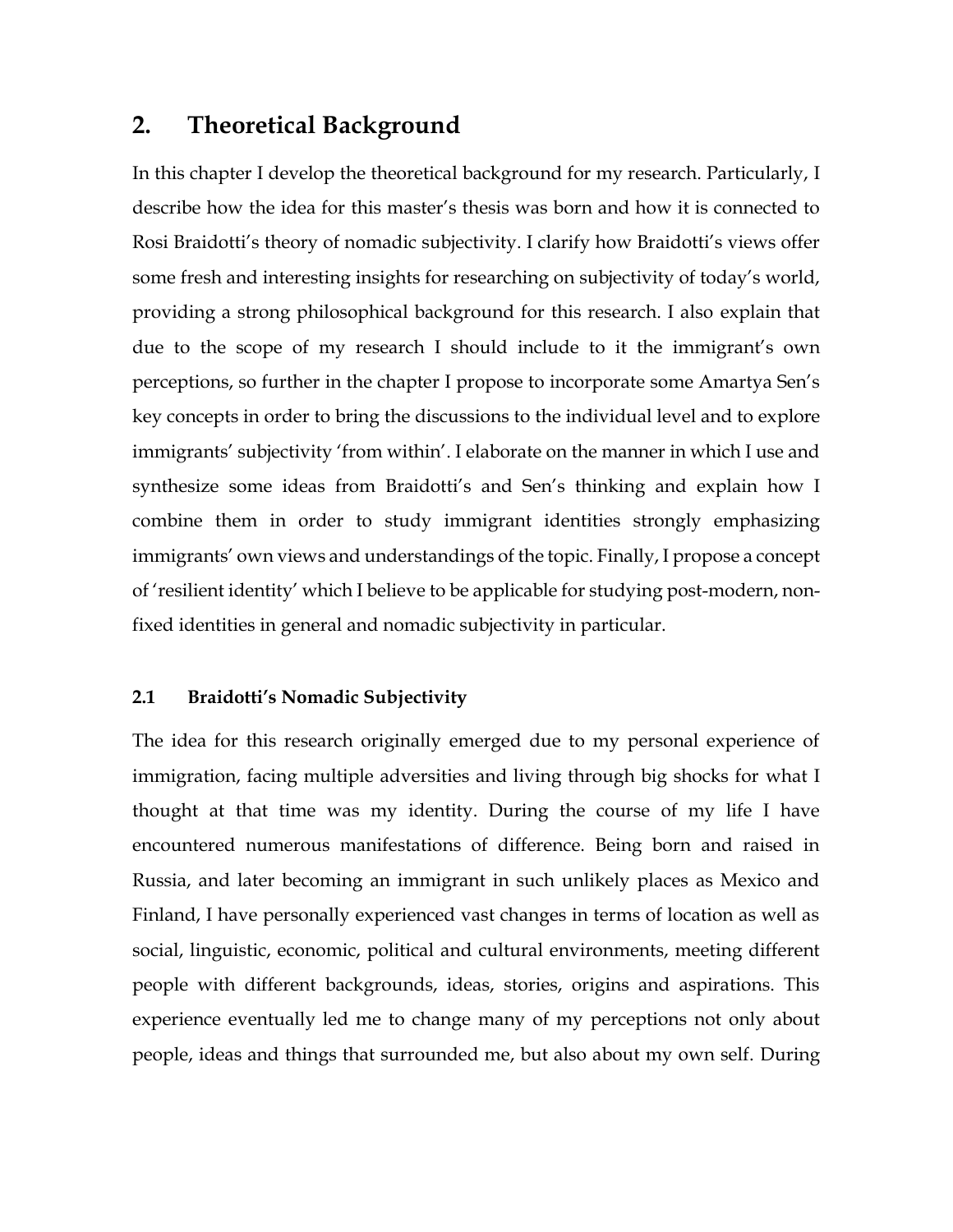that time I lost my initial understanding of such important categories as 'home', 'nationality', 'belonging' and even 'myself'.

Driven by my inner desire to explain the transformations which I have experienced both externally and internally, I have started my own investigation on immigrants' identities which is summarized in this master's thesis. One of the most important objectives of my inquiry was to understand and explain how the transformations in self-views happen and how the subject makes sense of them. During the preliminary investigation I was unsatisfied with many of existing theories applied in different researches on immigrant identities. I felt that they did not fully represent my own experience or the experiences of people who had lived through similar situations in their lives. As a result I started developing the concept of 'resilient identity' which could be applied in the research on people who inhabit today's interconnected world.

After having defined some key concepts and outlined some possible directions for the further research, I discovered Braidotti's theory about nomadic subjectivity. I was astonished at how accurately her philosophical ideas reflected some of my personal experiences and how close they were to my own inquiry. As a result of such alignment, some key theoretical assumptions in my master's thesis are, to an extent, comparable to Braidotti's nomadic thinking. Even if the development of this master's thesis and my discovery of Braidotti's theory were not chronologically synchronized, it is possible to argue that the nomadic theory represents the starting point and philosophical vector for building up the theoretical framework for this research.

In several of her books Braidotti has expressed her concerns about constantly being "behind time" in terms of theory and concepts. This means that in the context of today's rapid and continuous changes researchers cannot adequately represent neither our time, not ourselves. According to the philosopher, the old theories and discourses are of no use in the postfeminist, multiethnic, postcolonial, postmodern and globalized societies we create and live in, so they cannot grasp the meanings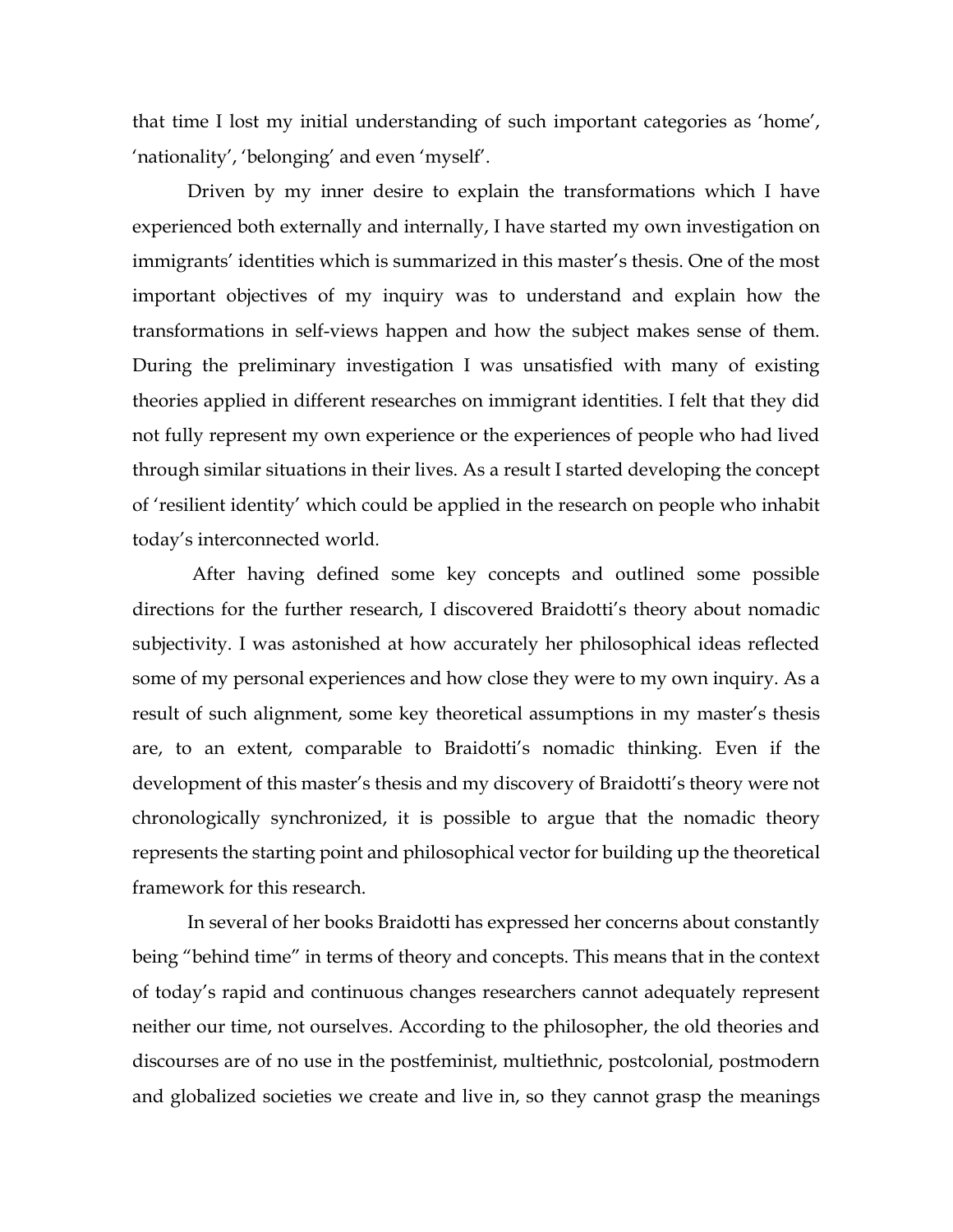which are currently being produced (Braidotti 2011). Braidotti has made a call to the academy for improving conceptual creativity: "We need to think differently about ourselves and the ongoing process of deep-seated transformation" (Ibid, 8). My present research represents a response to that call as well as an innovative way for addressing the problem of feeling "behind time".

It is fair to argue that Braidotti's theory influenced my research the most in terms of understanding subjectivity. By developing some of Deleuze's ideas Braidotti elaborates a 'nomadic subject' "who has relinquished all idea, desire, or nostalgia for fixity." (Braidotti as cited in Ahmed 2000, 103). A nomad does not have any nostalgia, inertia or any other form of motionlessness. Philosopher's concept of 'nomadic subjectivity' opened for me a new possibility to approach my inquiry from a different point of view, particularly, by imagining and researching the subject as someone who is rootless, nonunitary and constantly transformed.

For my research it is important to underline that Braidotti's nomadic subject is not enrooted anywhere, and represents a continuous becoming without a permanent location or any unifying identity. A nomad does not feel at home anywhere and does not completely belong to any nation, class, race or any static social categories. A nomad constantly escapes the mainstream and other discourses. Such subject denies the dualistic categories as mind/body, reason/emotion, or thoughts/senses, and travels freely between them as a threshold of all transformations. A nomad additionally possesses a critical consciousness and refuses to fit in any pre-mediated categories or pre-constructed molds. The fact that a nomad does not fully belong to any culture or social category allows the subject to look at them with a critical lens, in other words as if it were "from outside".

Philosophically nomadism symbolizes 'disidentification' from Eurocentric and 'phallogocentric logic', and produces new embodied and embedded concepts, theories, ideas and politics, where the physical, symbolic and sociological overlap. Politically, nomadism embodies the desire to destabilize the center. Braidotti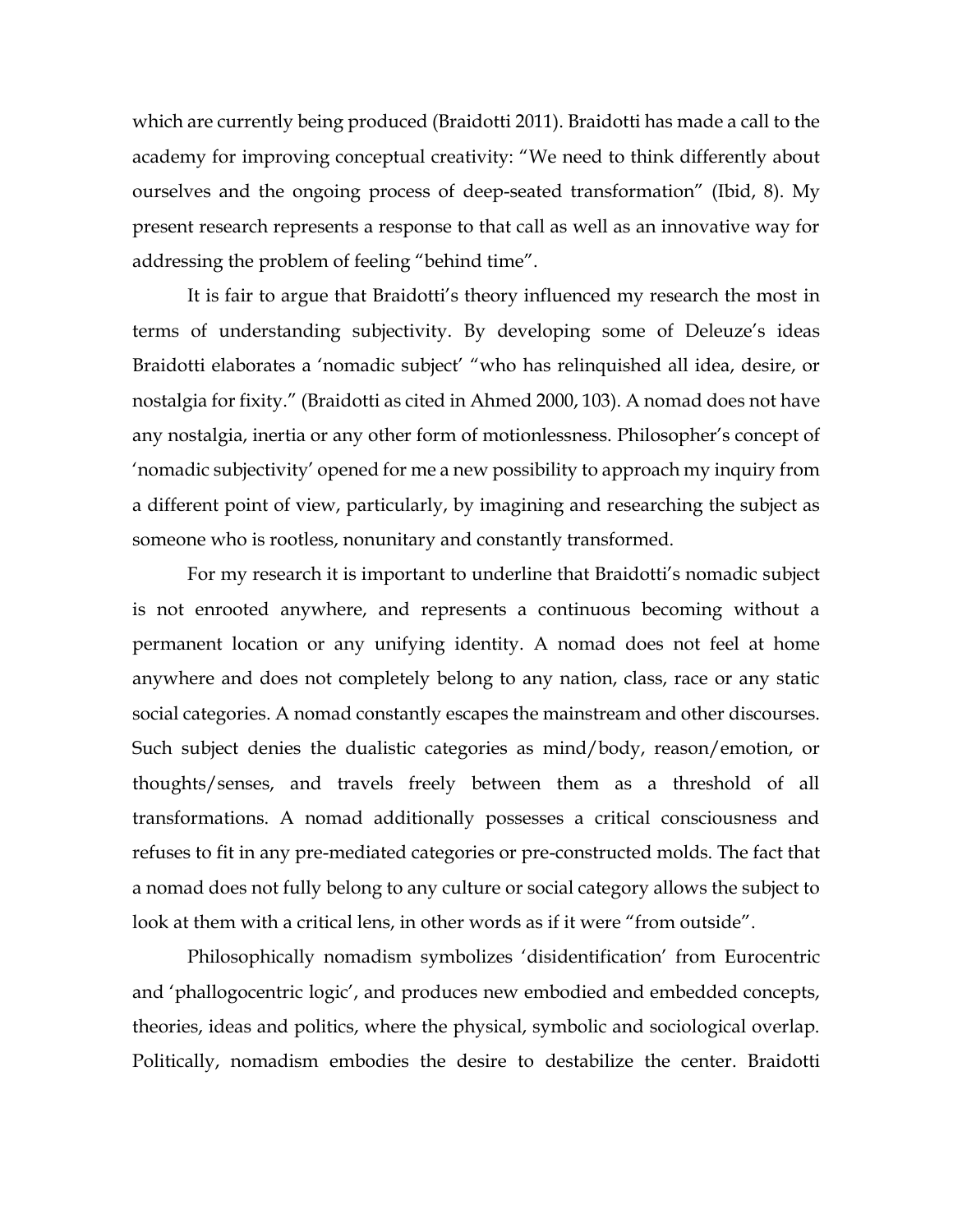suggests that through introducing this theory the political center would be simultaneously destabilized and activated (Braidotti 1994).

Therefore, Braidotti's concept of 'nomadic subjectivity' is more than just a metaphor, it is a 'figuration'<sup>1</sup> and a political fiction for constructing new myths and realities. It offers researchers an opportunity to study people outside the traditional, dualistic, androcentric-inspired schemes, coming up with new tools, methodologies and theories, which focus on exploring changes, difference and disruptions. I argue that Braidotti's ideas on subjectivity open some new political and philosophical dimensions for studying immigrants and their changing identities, avoiding anchoring the discussion on such categories as 'cultural' or 'religious identity' which in many cases are perceived and treated as fixed or not easily adaptable.

Braidotti's nomadic theory represents a set of new philosophical ideas about today's world and people who inhabit and embodied it. Nevertheless, I argue that theory's direct application for studying today's subjects and for policy-making purposes is quite challenging and should be carefully revised. I do so in this master's thesis. For example, it is important to take into consideration that the traditional policy making processes rely on a very different imagination about the subject. Consequently, it could be complicated to base the new policies on Braidotti's innovative ideas without some preliminary adaptations and innovations in the policy-making processes.

Concerning the academic research, in case of studying subjectivity, there are also some complications related to creating a description of an ever-changing subject. Is it possible or reasonable conduct an academic study on a subject, who tomorrow will be different from today? Will the image of the described subjectivity be reliable if the subject constantly changes? Further in this chapter I address some of these questions.

<sup>1</sup> According to Braidotti, 'figuration' is an embodied and embedded politically informed image of thoughts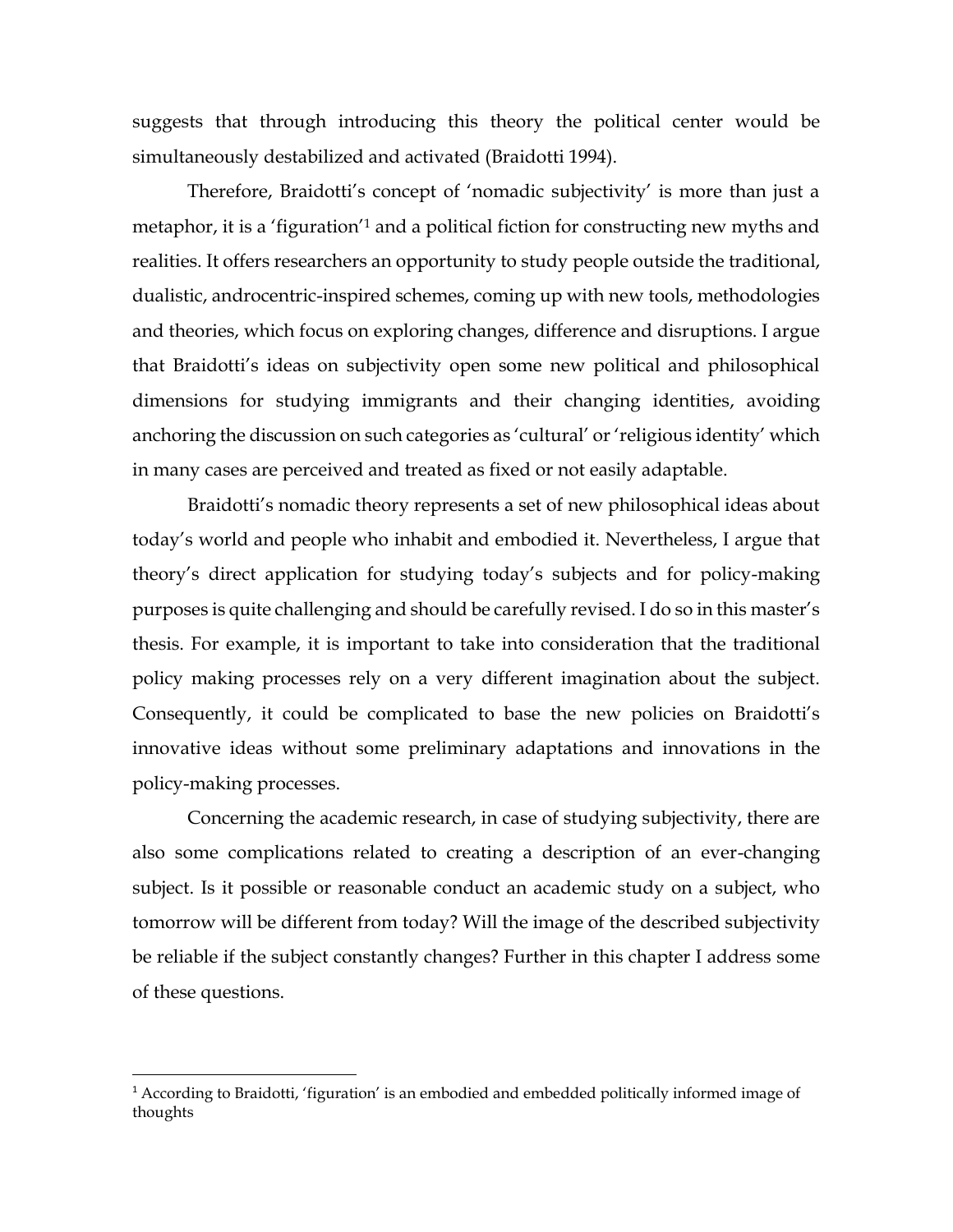In the particular case of my research the direct applicability of Braidotti's theory could be limited – together with the aforementioned reasons – due to the existing difference in scope between her theory and my inquiry. The former is developed largely considering the dimension of social relations and hierarchies inside them. My thesis, instead, requires an analysis on the individual level. In Braidotti's texts the changes and transformations in subjects are majorly discussed from the collective perspective and from the point of view of power-relations and discourse. Braidotti sees the subject in the process of transformation as dependent on the context and defined by her positioning in society. In other words, subject is described through power relations with other subjects and the transformations are theorized mostly in terms of shifts in power.

As an example when Braidotti describes the process of 'becoming-woman' she stresses the key role of subject's positioning and 'the politics of location':

If one starts from the Majority position (…) there is only one possible path through the Minority. (…). For those who start from the position of empirical minorities, on the other hand, more options are open. If the pull towards assimilation or integration into the majority is strong (hence the phenomenon of phallic woman), so is appeal of the lines of escape toward minoritarian becomings*.* (Ibid 2011, 43)

The scope of my thesis is different: I study a subject "from within" by analyzing immigrants' self-narratives: it is important to understand how the subject perceives the changes of the self. In order to do so I must maintain the focus on the individual understandings and transformations, so I put the emphasis on subject's own ways of dealing with changes and difference.

While I believe that Braidotti's analysis of macro-level power-relations and discourses is very important, I argue that the subject rarely perceives her own life in those terms. It is my opinion, the subject rather makes sense of her life underlining her individual role and decisions, instead of taking into accounts power-relations and discursive practices. I claim that it is important to introduce some new concepts to my research in order to be able to study subjectivity and immigrants' identities from the point of view of their personal understandings of them. I believe that the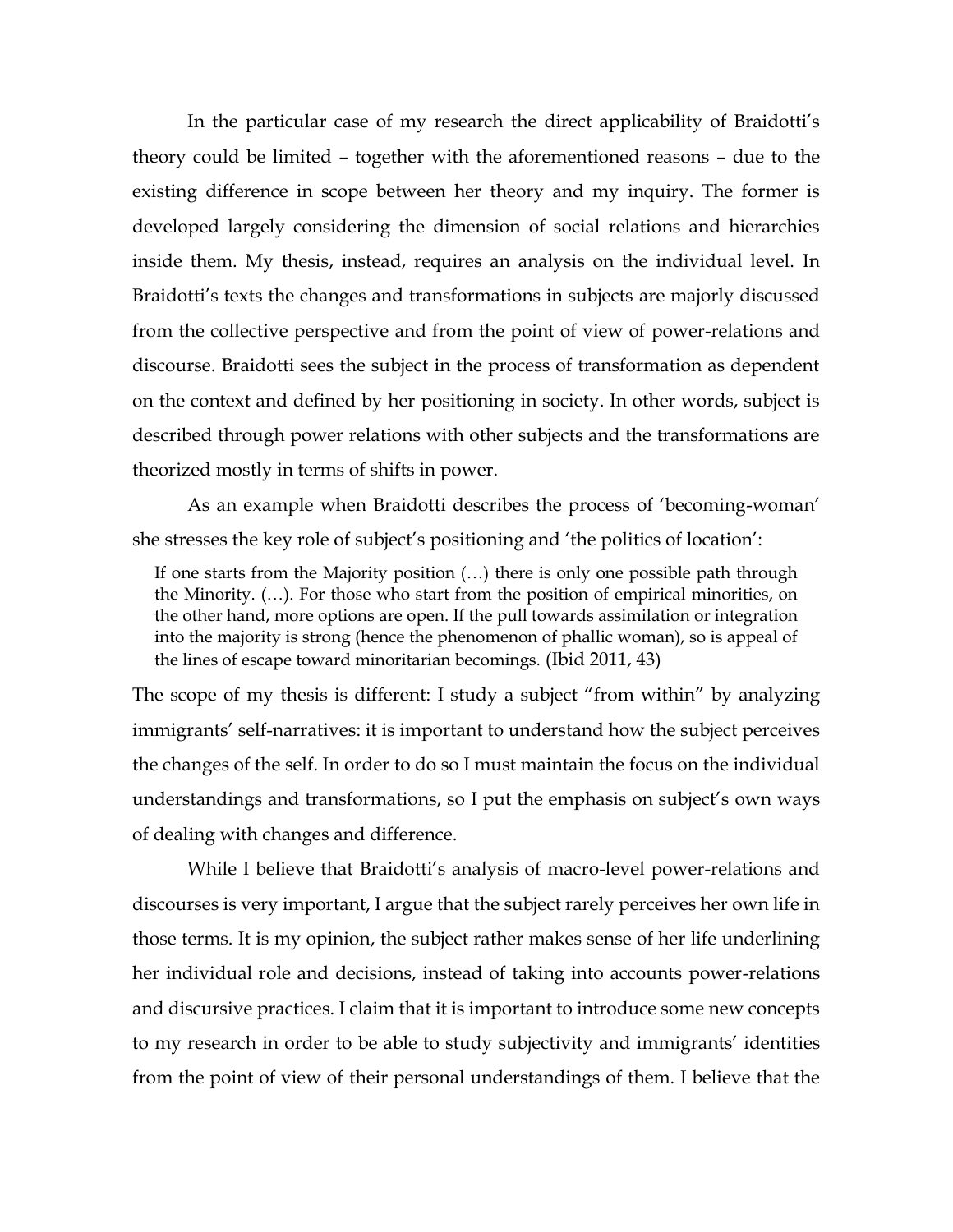concepts which emphasize the role of an individual in an identity-building process are suitable for answering my research questions and should effectively complement Braidotti's theory.

In my opinion some of Amartya Sen's ideas about identity and additionally some of his concepts from other works could be very suitable for my research. They have a certain potential to complement some unattended spaces in Braidotti's theory adding a new level of analysis to it. In the next part of the chapter I explore the important aspects of Sen's identity thinking simultaneously addressing some of its critiques. I also identify the concepts which are suitable for my enquiry and have a potential of complementing Braidotti's arguments on subjectivity facilitating the analysis of my empirical data.

Ultimately, the application of the selected and proposed concepts to the analysis of the empirical data will confirm if my current approach is correct or should be further adjusted. As an alternative, a certain combination of collective an individual level of analysis may be needed when researching on immigrants' identities. If found necessary, the scope of the further researches could be adapted in order to take into account both power relations and the role of an individual.

#### <span id="page-12-0"></span>**2.2 'Agency' and 'Capability' in Sen's Identity Thinking**

Amartya Sen's identity thinking is articulated in several of his essays, lectures and in the book *Identity and Violence: The Illusion of Destiny* where the scholar advocates for widespread and multilevel recognition of the idea that every person possesses multiple identities. 'Identity' in Sen's understanding is characterized by strong collective features: the scholar sees it primarily in terms of belonging to a certain group. At the same he emphasizes the possibility of choice of identity which every individual could make. Interestingly, by conceptualizing identity in such a way Sen simultaneously addresses the individual and collective levels of the concept.

I believe that for my particular inquiry the most interesting of Sen's ideas is his recurrent argument that identity is a matter of individual choice. In many of his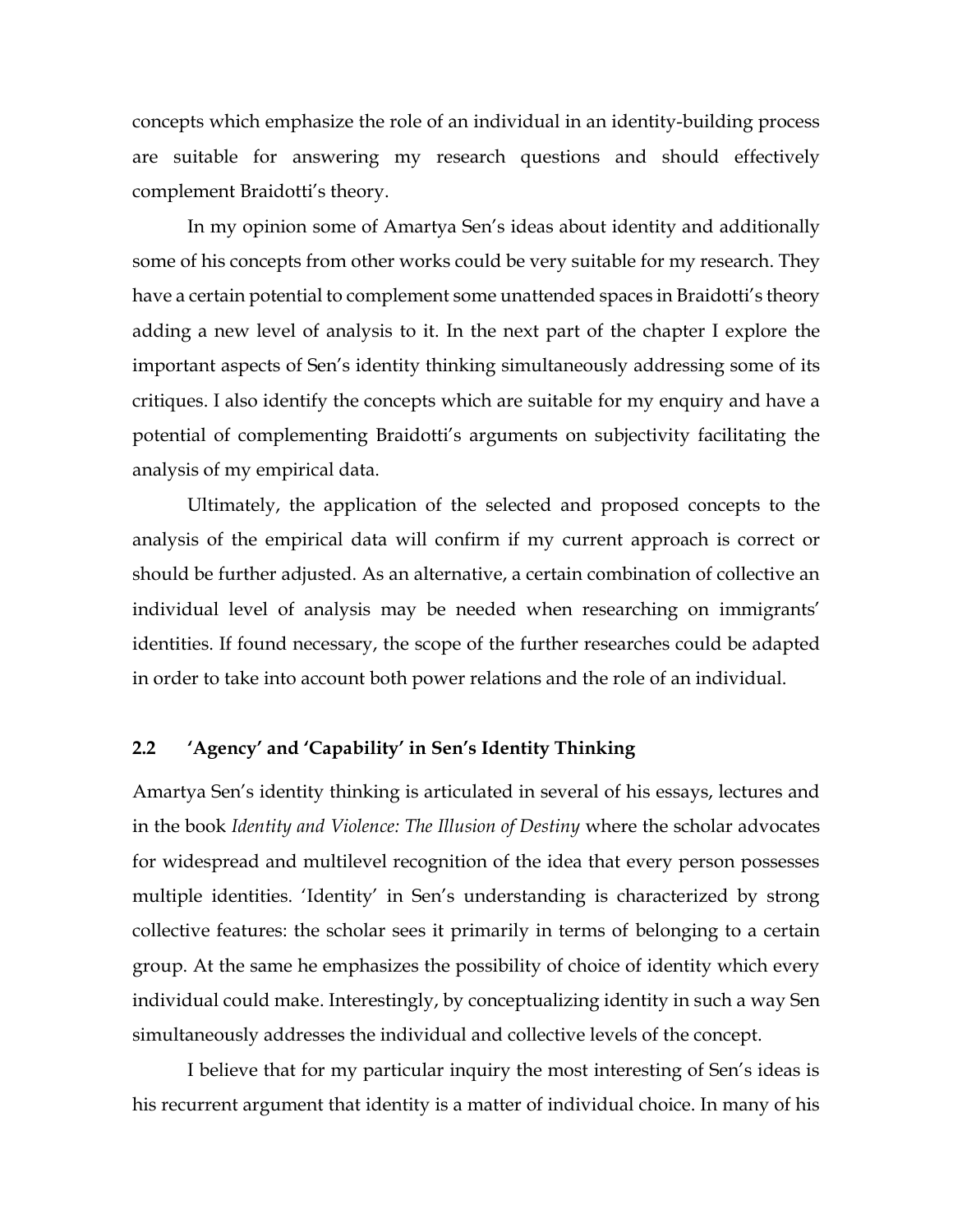text and public speeches Sen underlines that an individual should be able to deliberately decide which of the multiple identities she wants to use in every particular situation:

Given our inescapably plural identities, we have to decide on the relative importance of our different associations and affiliations in any particular context. Central to leading a human life, therefore, are the responsibilities of choice and reasoning. (Sen 2006, 8)

If compared with Braidotti's thinking, it could be argued that Sen holds almost an opposite opinion when imagining and individual: he recognizes the role of the context in which individual grows and develops, yet he emphasizes the importance of a deliberate and responsible choice of who the person is and how she sees herself.

The idea of choice in terms of identity is largely criticized at least in two important aspects. The first one is that person's choices are argued to be only illusions of choices, given that a person has to deal with many pre-given situations from the very beginning of her life: the person is born in certain community, to certain parents, with certain physical characteristics, etc. Even her education and opportunities are largely determined by the context she lives in. Therefore, people normally can "choose" only from the possibilities they are familiar with, so this kind of choice basically does not exist. This critique is linked to what Braidotti conceptualizes as subject's positioning, and means that a huge part of a life of the person is determined from the moment she is born and hardly represents a result of person's individual choices.

Sen, acknowledging the limits for individual choices, argues that those limits do not completely erase the possibility to choose: "Choices of all kinds are always made within particular constraints" (Sen 2006, 19). The scholar compares this problem with budget constraints, claiming that given a restricted amount of money in their wallet, people still have an opportunity to decide what to buy with it (Ibid).

Unlike Braidotti, Sen establishes the scope of his research on a combination of the individual and collective level, even though strongly emphasizing the former. He also takes an important stand against communitarian thinking in general. Sen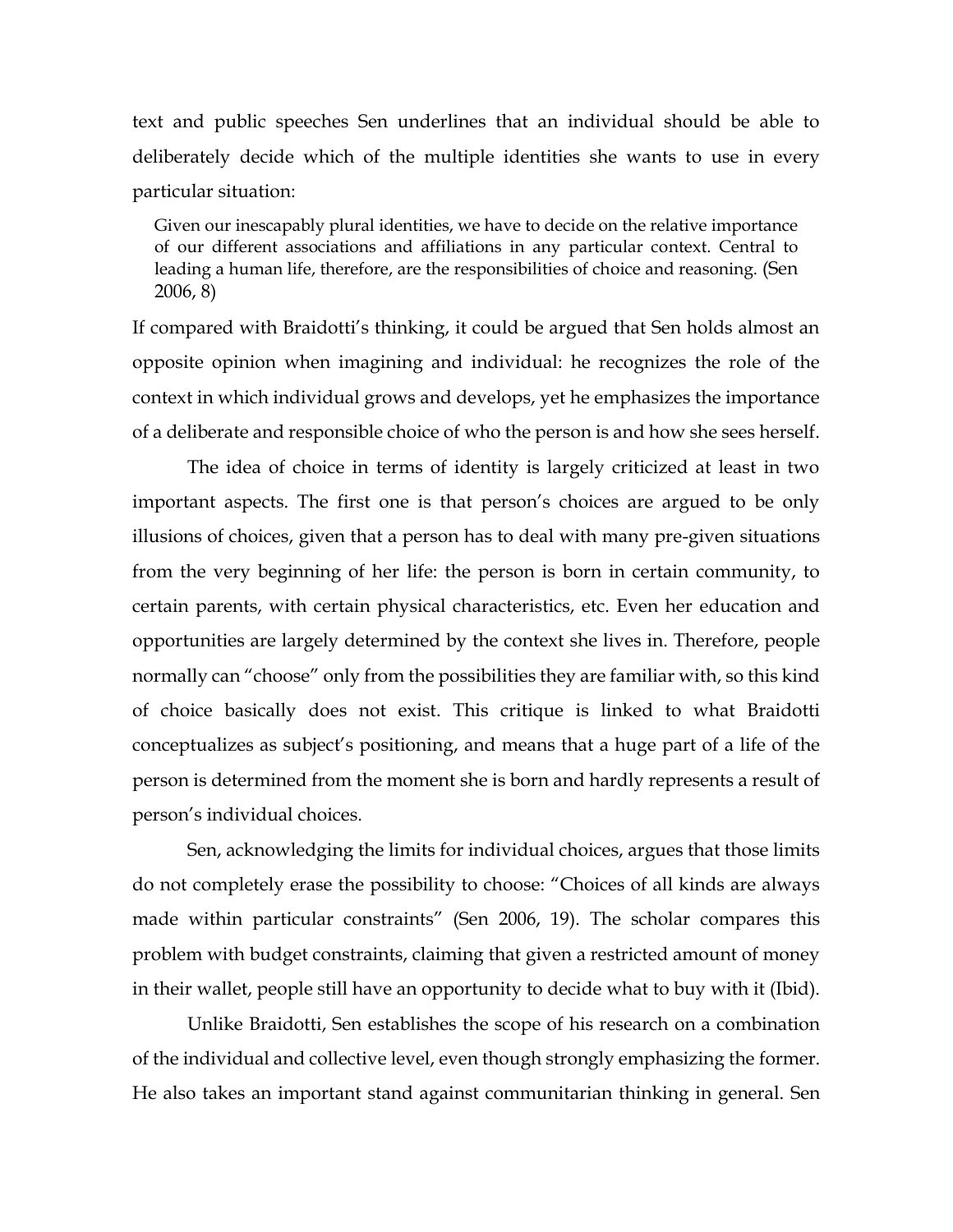says that communitarian argumentation leaves a person without freedom to choose her own destiny. Acknowledging that some basic cultural believes or norms may influence person's choices, the scholar argues that they do not determine the choice entirely. In other words, if a researcher thinks about a person only in terms of collective relations (e. g. where that person comes from, and the influence of the norms, practices and traditions related to person's origins) it would mean for Sen that such researcher leaves unattended an important aspect of individual selfdetermination taking away person's agency.

Following Sen's logic, it would be feasible to consider the possibility of individual choice when researching on identities. Moreover, it could be argued that to deprive a person from such a possibility would mean to limit greatly the potential outcomes and reliability of an academic research while the same deprivation in real life would signify to limit person's development and well-being.

When evaluating any individual choices the concept of 'agency' is particularly important in Sen's thinking. 'Agent' is ''someone who acts and brings about change, and whose achievements can be judged in terms of her own values and objectives.'' (Sen 1999, 19). Interestingly, in many of his texts Sen conceptualizes 'agency' as an action of value. Therefore when applying Sen's concept to my research, specifically during the process of assessing transformations and changes I must consider if an individual deliberately chooses to be transformed, if the reasons for such transformations are connected to the values of that individual and if the resulting transformations are valued afterwards.

The second important critique of Sen's idea of choice in terms of identity is the notion that what ultimately matters is not how a person chooses to define herself, but how other people perceive that person. Sen himself is aware about this critique and mentions it in some of his texts, although he does not offer a comprehensive solution for it. Nevertheless, I argue that while this critique is very valid, it does not lead to disappearance of the possibility of person's choice of identity, so the individual choice should still be considered (e.g. a person could still deliberately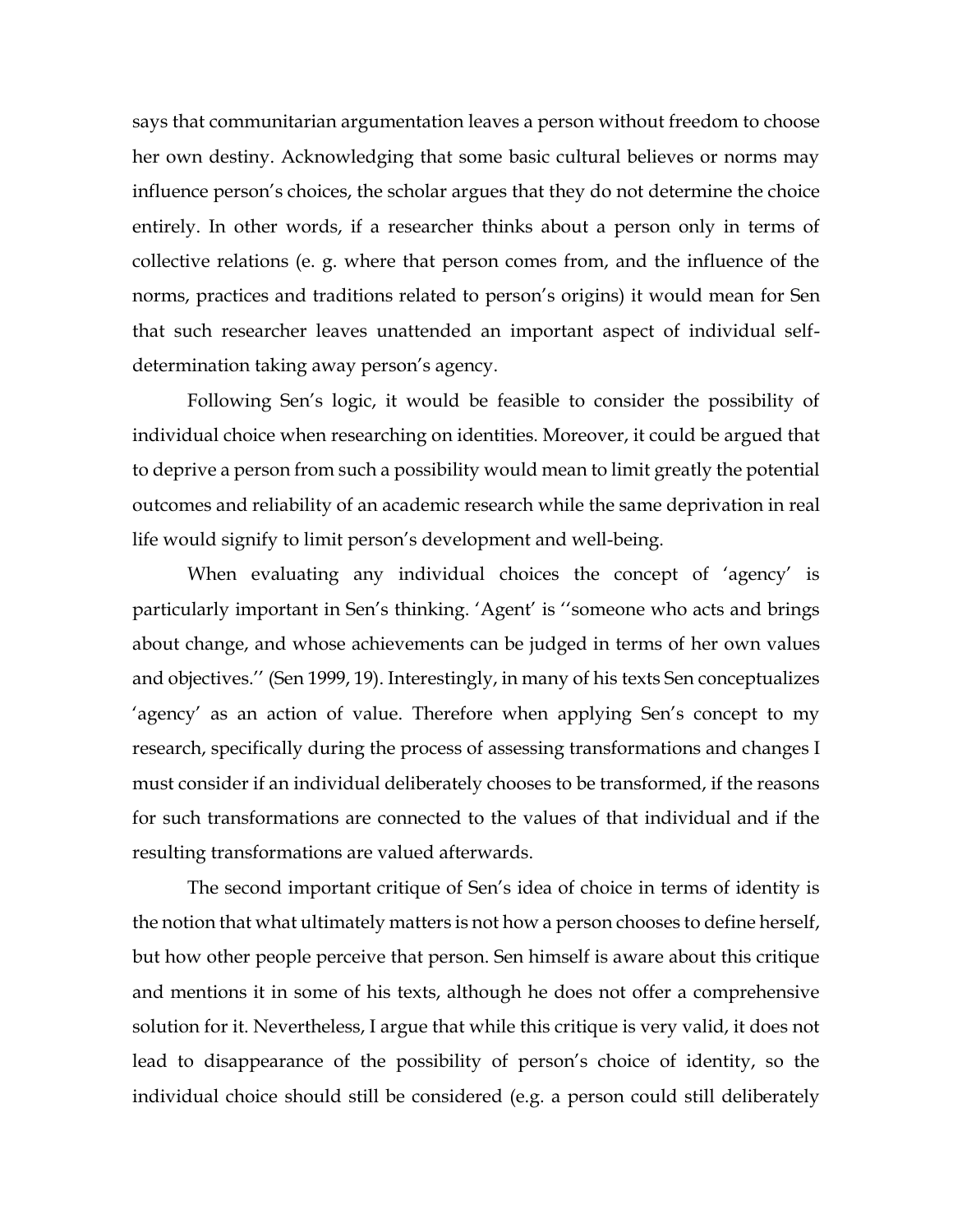choose her identity from available possibilities and further to negotiate her choice with other people).

Working with Sen's capability approach and addressing the critique about the perceptions of one's identity by other people, Tesch and Derobert have made an interesting suggestion: they propose to treat the distorted perceptions of someone's identity as a "capability deprivation for those who suffer from them*"* (Teschl and Derobert 2008). 'Capability' is another concept that is especially important in Sen's thinking as well as for my inquiry. It represents the "effective freedom of an individual to choose between (…) different kinds of life that she has reason to value" (Internet Encyclopedia of Philosophy). In other words, if a person has reasons to value a certain identity and wants to choose it as her own, other people or institutions should not deprive that person from this possibility.

Following the logic expressed by Teschl and Derobert, I argue that when researching identity, it could be very important to addresses it in terms of capability deprivation. Ideally, as important outcome of such a research, some comprehensive policy recommendations could be produced, so people who suffer from wrong perceptions can be heard and the wrong perceptions could be detected and dealt with in practical terms.

In order to summarize this brief review of Amartya Sen's identity thinking it is important to mention that he brings the analysis of the issues related to a subject and subject's identity to the individual level. I argue that Sen's 'agency' and 'capabilities' will benefit my research. Their application will specifically help to explore some important aspects in subject's (re-)construction, in particular those which remain unattended in Braidotti's theory. While Braidotti's ideas about nomadic subjectivity are new and philosophically inspiring, Sen's concepts open a possibility to explore this new type of subjectivity from different standpoint, namely from a subject's own perspective.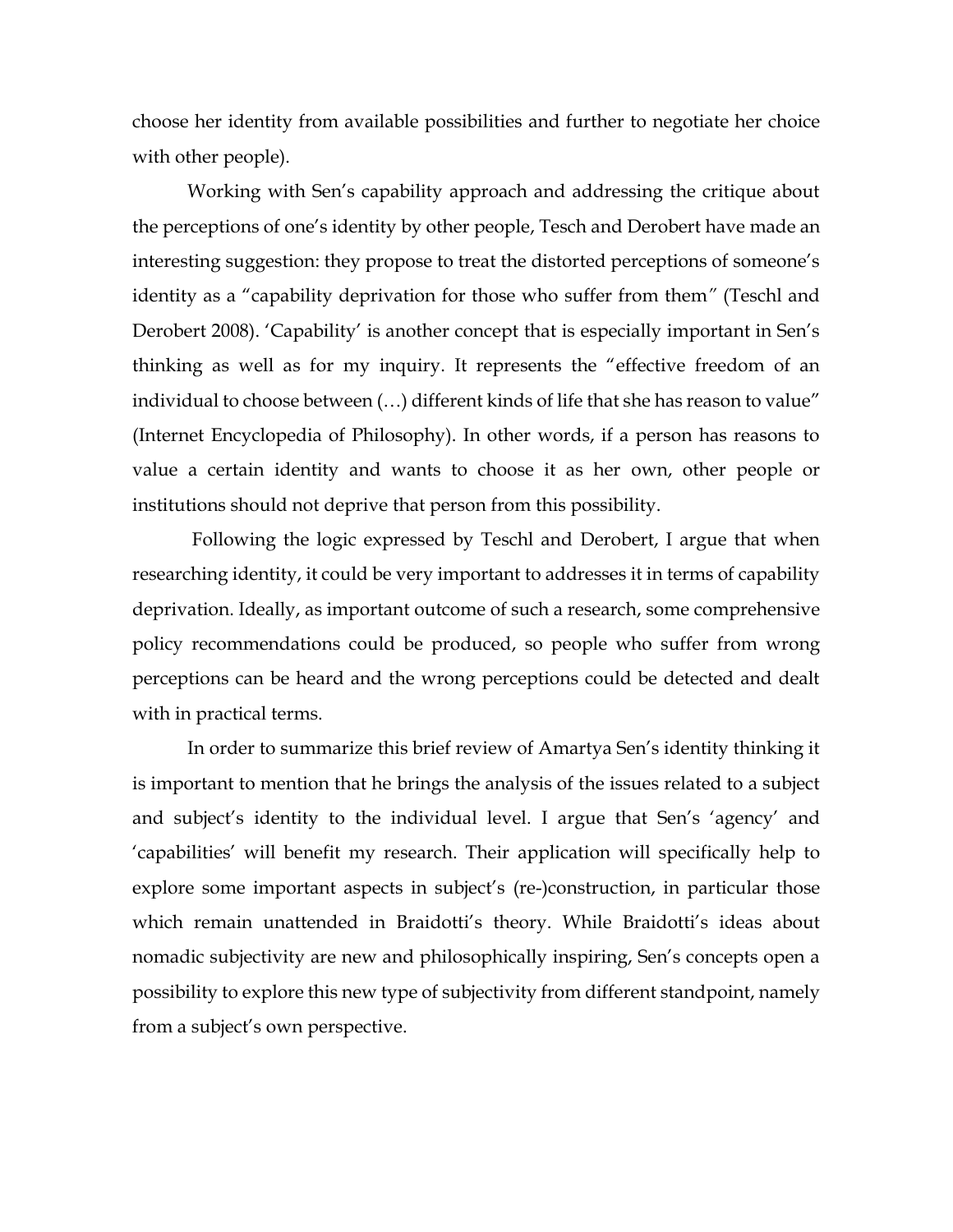#### <span id="page-16-0"></span>**2.3 Temporality and Location in Braidotti's Nomadic Theory**

In previous sub-chapters I have described how some of Braidotti's ideas could be complemented by Sen's ideas, specifying in what way their combination could benefit my research. By combining them I opened a possibility for researching on today's subjects and for analyzing what kind of role the individual choices, 'agency' and 'capabilities' could play when they (re-)construct themselves. This theorization allowed me to start building up the framework for addressing the main research questions of this thesis. Nevertheless, before proceeding with the analysis of empirical data, an additional critical review of Braidotti's nomadic theory is needed. Particularly, I am interested in addressing some theoretical knots related to the nonfixity of the subject.

I argue that the application of the theory of nomadic subjectivity to my own research could potentially cause some difficulties (apart from the issues related to the differences in scope, discussed before). Another share of possible difficulties is connected to the general fluidity of Braidotti's concepts and the idea of constant transformations entrenched in them. As it was mentioned earlier, it is challenging for the current research methods to grasp any notion or meaning of ever-changing subject.

Indeed, there are some important criticisms of nomadic theory related to the changeability of its subjects. For example, when reviewing some Braidotti's ethical proposals from the book *Transpositions: on Nomadic Ethic* Hemmings (2010) brings to attention the issue about temporality of a subject. Particularly, Hemmings states that the imagined subject's temporality should always consider a present moment, assumed that the present is "time for us to commit to breaking old habits and invest in becoming-otherwise. We must work now – hard, fast, carefully – within and outside of ourselves in order to remake the past and re-imagine the future." (Hemmings 2010, 91). Hemmings insists that this need remains unaddressed in Braidotti's theory, because the subjects described by her are constantly moving (at least symbolically), hence always inhabit the future. In my understanding, this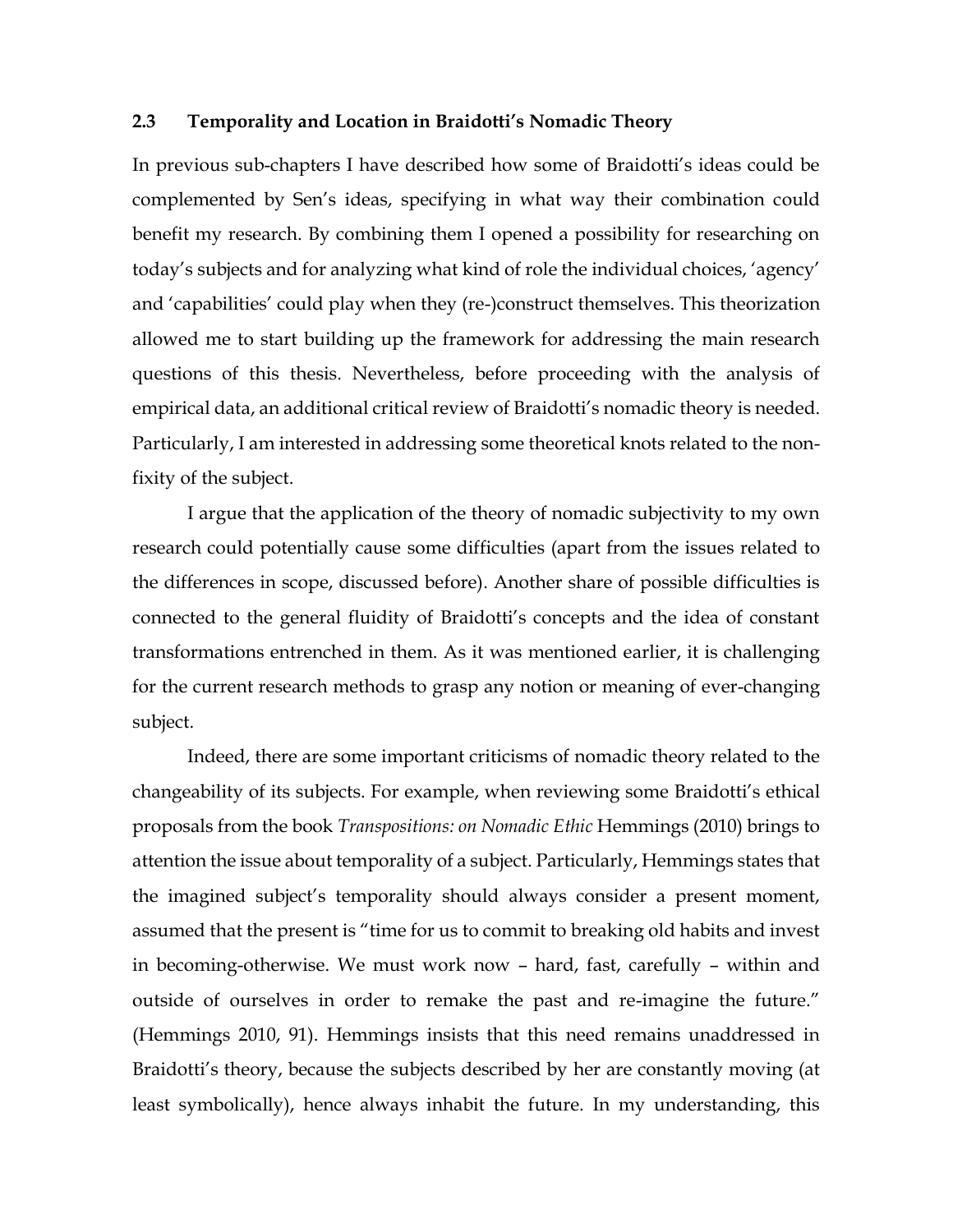critique represents a call for conceding to the subject a moment and a certain period of time for reflection. This moment is needed for re-organization of the past and imagining the future in between multiple subject's becomings.

Hemmings holds a similar opinion concerning the location of a nomadic subject<sup>2</sup>:

To be located – grounded even – is to be able to reflect on possibilities for transformation as they arise in the moment of their transformation, but from a particular place and with likely effects uppermost in mind. This is essential for critical sanity. (Ibid, 90).

By stating that, the scholar confesses that as a subject she feels anxious about being continuously propelled to spaces, which are totally new and unknown for her, without having a certain space, where her roots could be sorted out and grounded at least temporarily (Ibid).

In the book *Nomadic Theory: The portable Rosi Braidotti* Braidotti offers her views on the process of becoming nomadic, which could guide further possible discussion on the issue: "Becoming nomadic means that one learns to reinvent oneself, and one desires the self as a process of transformation. It is about the desire for qualitative transformations, for flows and shifts of multiple desires." (Braidotti 2011, 41). As a response to this idea – and starting with a very basic argument: a person cannot reason out of nowhere – I argue that in order to desire transformations and to value them, a subject should have an opportunity to experience them to some extent or know that such a possibility exist. Consequently, before becoming nomadic a person should imagine herself as located somewhere outside of the desirable transformations and should have a certain imagination about herself3.

Only through living in a present moment and by imagining herself as being located, a person is able to experience desire of the future changes in her identity. Therefore, I argue that there should be a phase, both in terms of time and space (if

<sup>&</sup>lt;sup>2</sup> In this particular case the subject is represented by a nomadic critic

<sup>&</sup>lt;sup>3</sup> I.e. a certain starting identity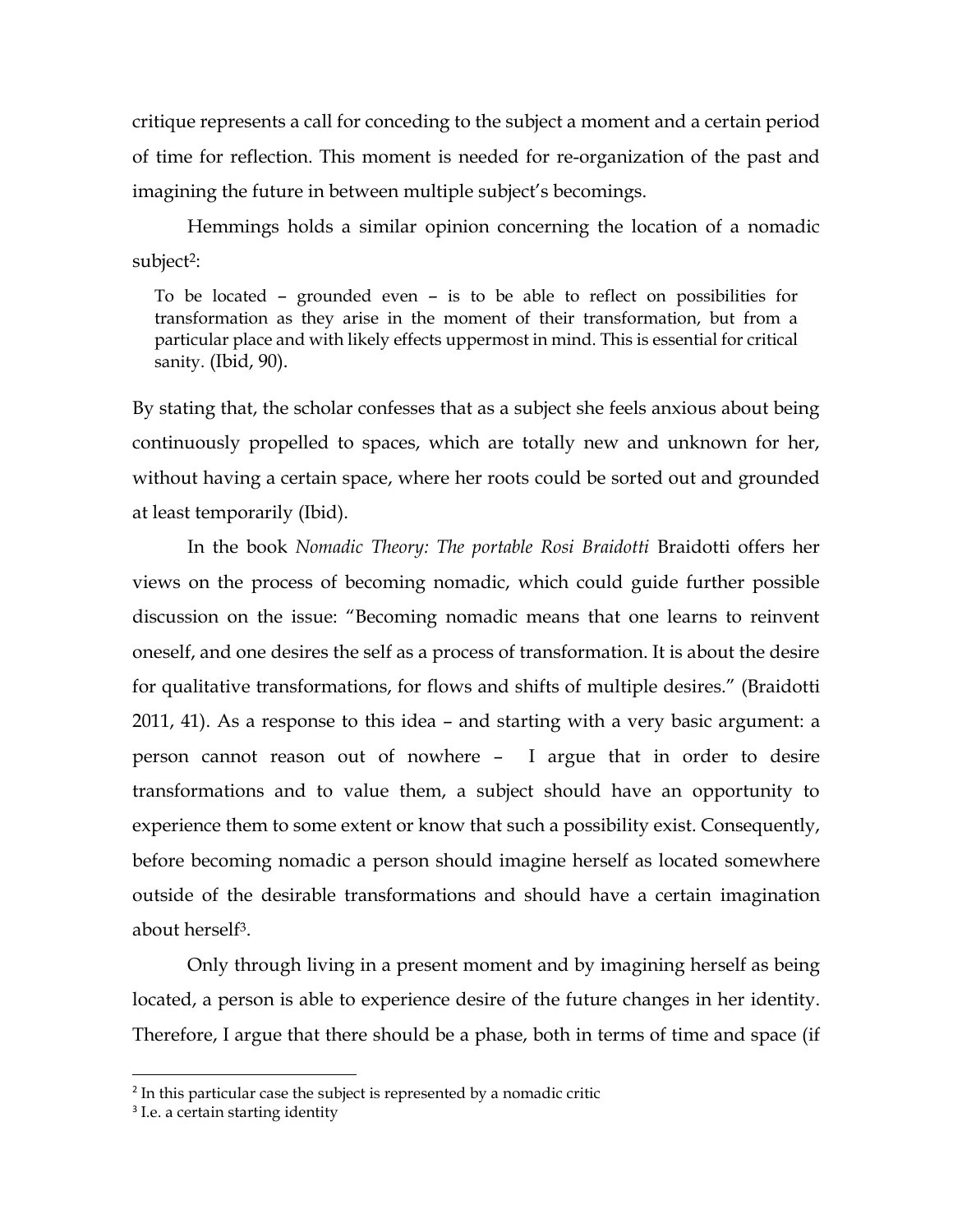not "real", at least in subject's imagination), when and where a person experiences a certain fixity. Consequently, even the process of becoming nomadic should start from that symbolical 'starting point' or in other words from an imagined identity.

Further in her book Braidotti states: "Crucial to becoming a nomad is the undoing of oppositional dualism majority/minority and arousing an affirmative passion for the transformative flows that destabilize all identities." (Ibid). Similarly, it is possible to argue that before undoing the oppositional dualisms and starting moving towards transformations, a person should imagine herself as caught in some of the dualisms (i.e. to be both in a fixed location and in present time) and to be able to realize that.

Consequently, the very process of becoming nomadic seems to require some sort of initial imaginary fixity<sup>4</sup>. Interestingly, Braidotti mentions that a person is never completely nomadic, because if she becomes nomadic, it would mean that she becomes something fixed instead of being constantly transformed. Consequently, a practical way of sustaining nomadism could be represented by a desire to continue transitioning between imagined identities. Ultimately, only the application of Braidotti's theory along with my complementing ideas to the empirical data will show if those assumptions are correct.

Further in this master's thesis I develop a new concept of 'resilient identity', which I believe is suitable for researching transformations in the life of a nomadic subject and for understanding how the subject makes sense of the self. Additionally, I believe that the concept helps to solve some of the aforementioned theoretical knots in the theory of nomadic subjectivity. In my opinion the term's further conceptualizing also offers some relevant elaborations and opens new paths for research on immigrant identities. In the next sub-chapter I develop a very short review of academic literature, where the relation between resilience and identity is

<sup>4</sup> For example, an identity which is about to be reinvented, a fixed locations in one of the spheres of influence of the oppositional dualisms, etc.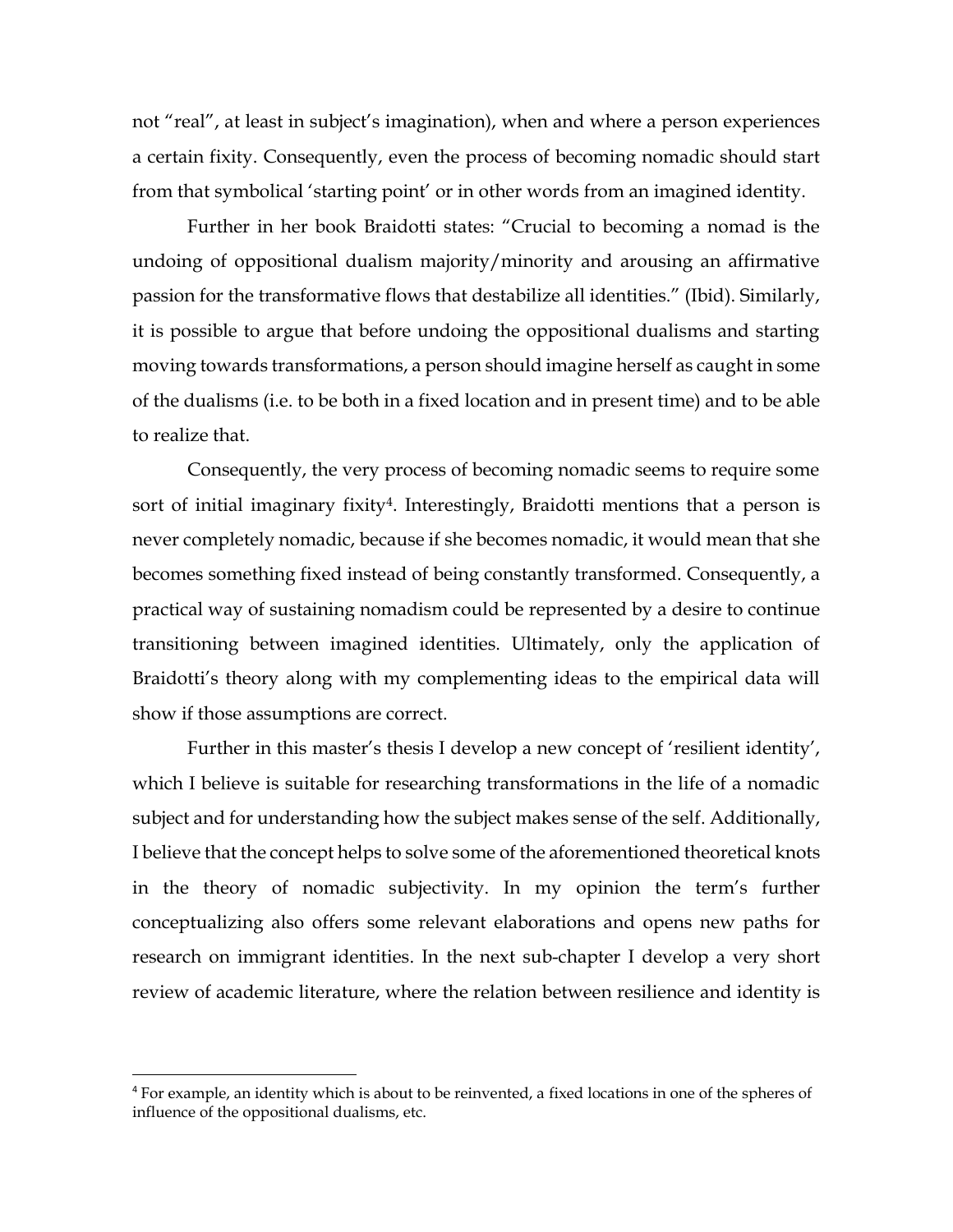explored. I also explain why further conceptualization of 'resilient identity' is needed.

#### <span id="page-19-0"></span>**2.4 'Resilience' and 'Identity'. Previous studies**

Identity is currently one of the most studied constructs in social sciences (Schwartz et al. 2011). The interest for the topic as well as the number of related researches and publications have steadily increased in the last few decades (Côte and Levine 2002). Different bodies of research on identity have emanated from different theoretical and disciplinary traditions and contributed with different types of methodology and levels of analysis (Schwartz et al. 2011). The variety of theories and approaches to studying identity is immense, so even within a same discipline different methodologies for researching this complex construct may coexist<sup>5</sup>'Resilience' has also been studied within numerous disciplines, from ecology to psychology. Some scholars argue that the concept has been used so much that it has become an important part of the cultural discourse (Aranda et al. 2012). The concept itself has been born as a result of an interdisciplinary research which attempted to explore, describe and understand connections between social and ecological processes (Cote and Nightingale 2012). Human resilience in particular has been studied in connection with variety of contexts: family and community, individual resilience, resilience in cross-cultural perspectives, resilience-based policies among others (VanBreda 2001).

Interestingly, despite of the fact that the two aforementioned constructs have been studied extensively, there are very few studies where the relation between them is considered. The majority of such studies have been conducted within the discipline of psychology and mostly in relation to some traumatic experiences, in connection with children and adolescents' development of identity, or the LGBT

<sup>5</sup> For example, according to Hitlin (2003), within sociology there are several approaches and understanding of the concept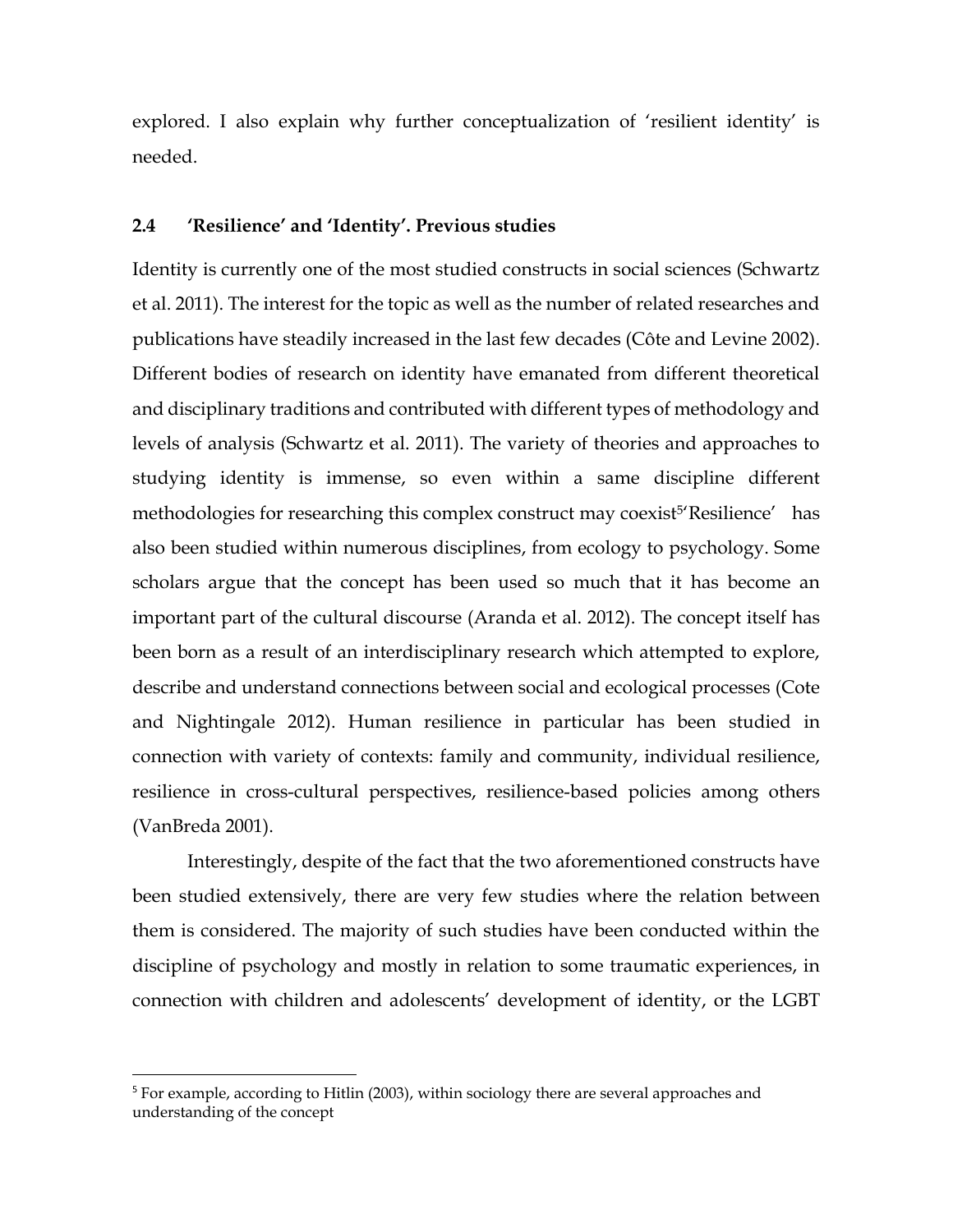community and other minorities. The scopes, approaches, methods and results of such studies vary greatly.

For example, in the article *Reflecting Resiliency6: Openness about Sexual Orientation and/or Gender Identity and Its Relationship to Well-Being and Educational Outcomes* for LGBT Students Kosciw et al. (2015) discuss the relation between resilience and the act of disclosing the LGBT identity to other people. The authors argue that the fact of "being out" is important for identity development and may also enhance resilience. Nevertheless, the scholars also claim that the only fact of "being out" does not automatically enhance resilience, given the fact that once person decides to reveal her LGBT identity, other issues come into play (e.g. peer support, risk of victimization and the contextual differences between urban and rural communities).

In the article *American Indian College Students: An Exploration into Resiliency Factors Revealed through Personal Stories* (Montgomery et al. 2000) it is demonstrated that the ability to integrate the traditional Indian identity and values into the educational system leads to greater resilience in students and better educational outcomes. According to the authors, the ability to build of an effective balance between Indian and "traditional academic" identities is also an important factor for students persistence and success in studies.

Bonanno et al. (2002) research on people's coping mechanisms, their capacity to overcome loss of significant people and resilience during the bereavement period. Concerning the relation between resilience and identity they argue that "one of the defining characteristic of resilient individuals during bereavement is their capacity to maintain continuity in identity" (Ibid).

Interestingly, in his *Resilient Identities: Self, Relationship, and the Construction of Social Reality* the psychologist William Swann (1996) uses the term 'resilient

<sup>&</sup>lt;sup>6</sup> Resilience and resiliency are two variations of the same word. The word 'resilience' is more common in academic literature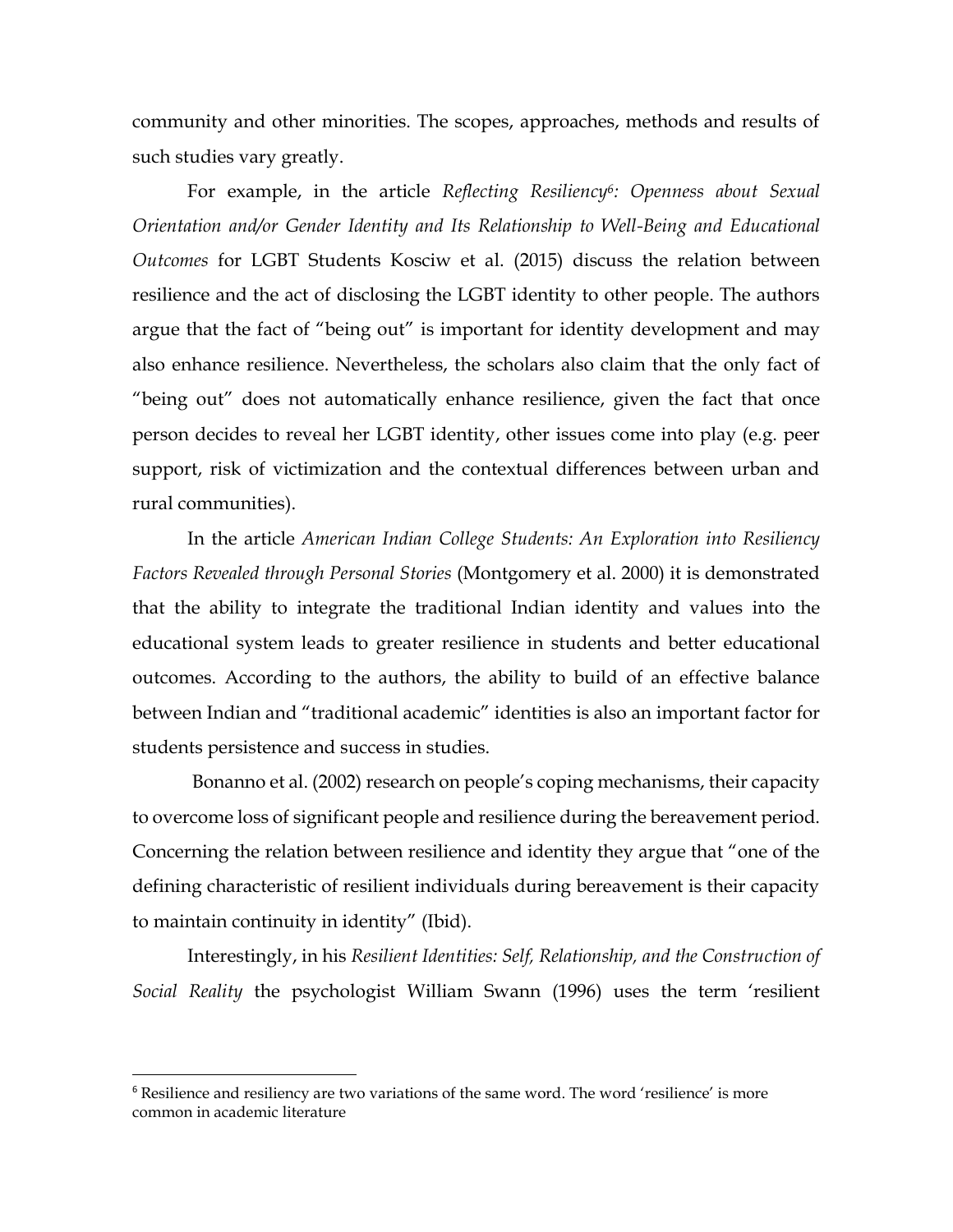identities' in the title of his book, without clarifying what 'resilient identity' means. Neither has he managed to conceptualize the term in the book.

In the aforementioned examples the relation between resilience and identity is studied from very different perspectives and angles. All the studies also have different goals and outcomes, so after a brief review it seems problematic to come up with a consistent, comprehensive approach for studying resilient identity. Nevertheless, after my extensive research in different academic sources I have come to the conclusion that the term 'resilient identity' has not been properly studied in the academic literature. Remarkably, during my search for relevant studies I have found that some authors have used the term, but did not succeed in conceptualizing it. Therefore, one of the important purposes of this thesis should be to properly conceptualize the term and to explore the benefits of studying subjectivity with it, bringing the proposed approaches and methodology together in order to enrich the discipline of social sciences.

#### <span id="page-21-0"></span>**2.5 Conceptualizing the 'Resilient Identity'**

As it was mentioned in the previous subchapter, in order to proceed with my present research a definition of the concept of 'resilient identity' is required. The term is fairly complex, given that it represents a combination of two very wide, extensively studied and multi-layered concepts. To have a clear take on the term and to understand it better, it is important to look separately to its constituents as well as to explain my particular usage of them. As a result, in this subchapter I discuss in greater detail the most important aspects of the 'resilient identity', providing ample explanation on how the elements of the concept and the concept itself are used and understood within this thesis. Therefore, the purpose of this subchapter is to discover the deeper meanings entrenched in the proposed concept, which I use for researching on today's constantly transforming subjectivity and also for complementing Braidotti's nomadic theory.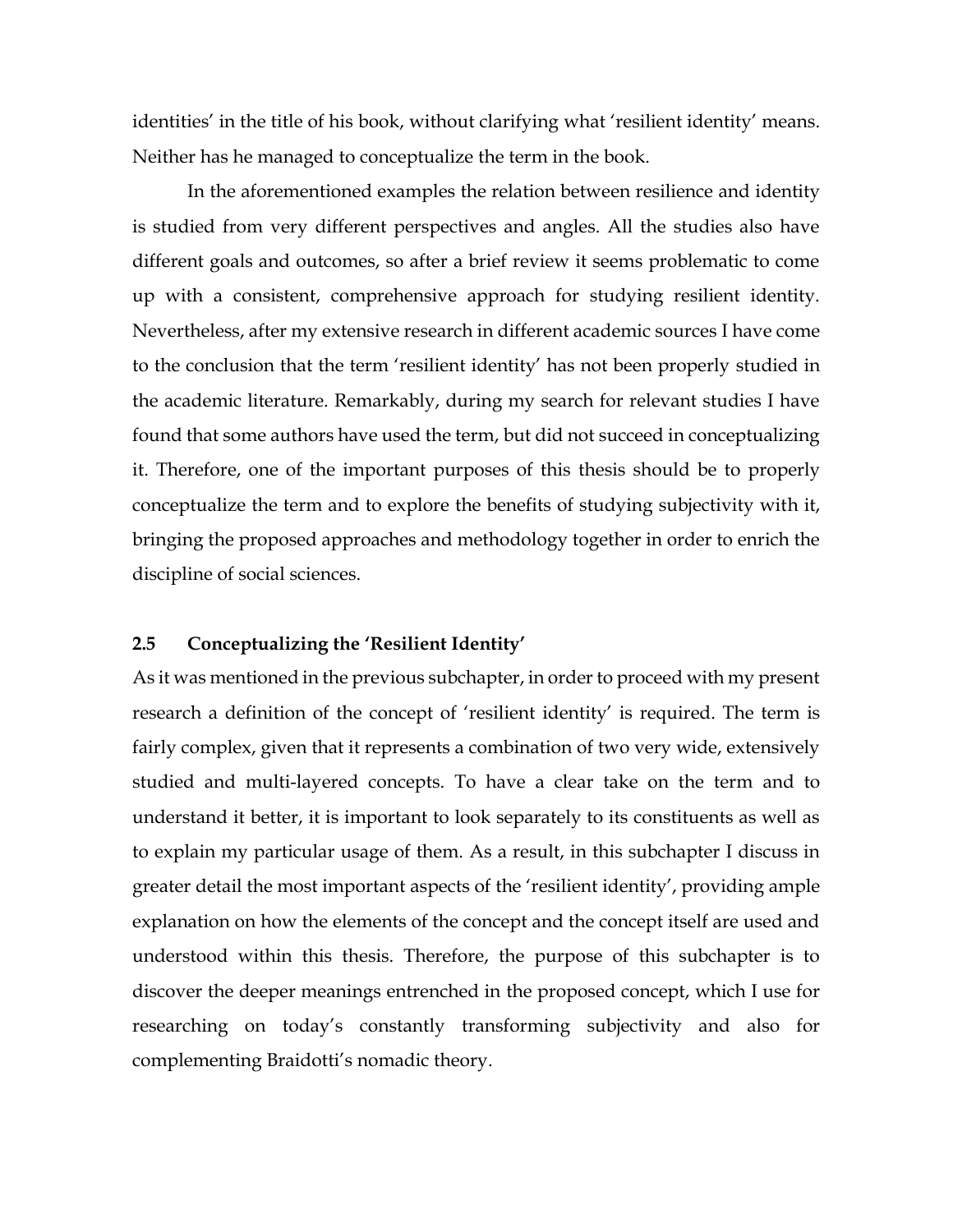#### **2.5.1 Identity**

<span id="page-22-0"></span>There are plenty of definitions of identity. The majority of them focuses on the specific traits of people's self-perceptions, personal believes, some particular positions in social hierarchy, occupation or belonging to a certain culture or ethnicity/nationality. In contrast, in this thesis I propose to use such a definition of identity which could be as open and flexible as possible. I believe that this allows me to take into account and analyze a wide range of different elements which constitute person's identity in every specific case. Suitable definition in my view is proposed by Schwartz et al. (2011) in the Handbook of Identity Theory and Research: "Identity involves people's explicit or implicit responses to the question "Who are you?".

The theories of 'identity' – contrary, for example, to the theories of the 'self' – tend to emphasize the relation of the self with the exterior world: in such studies the relations between the personal and the social are especially important (McLean and Syed 2014). By considering this, when study resilient identity I (following the example of Sen's identity thinking) simultaneously take into consideration the collective and the individual level of the concept.

Largely the studies of identity could be divided into three main categories according to how they conceptualize it, namely studies that explore individual, collective and relational dimensions of the concept (Sedikides and Brewer 2015). First dimension refers to the studies which prioritize the identity-formation processes within every individual as well as individual's related actions and decisions. They underline the important role of each person in creating answers to the question "Who are you?"

Second dimension refers to such studies, where people's identities are considered strictly in connection to their social roles, their identification (through different types of relations) with significant others: parents, friends, co-workers etc.

Finally, the third dimension refers to the studies where collective identity is explored. Such studies emphasize person's identification with a group of people and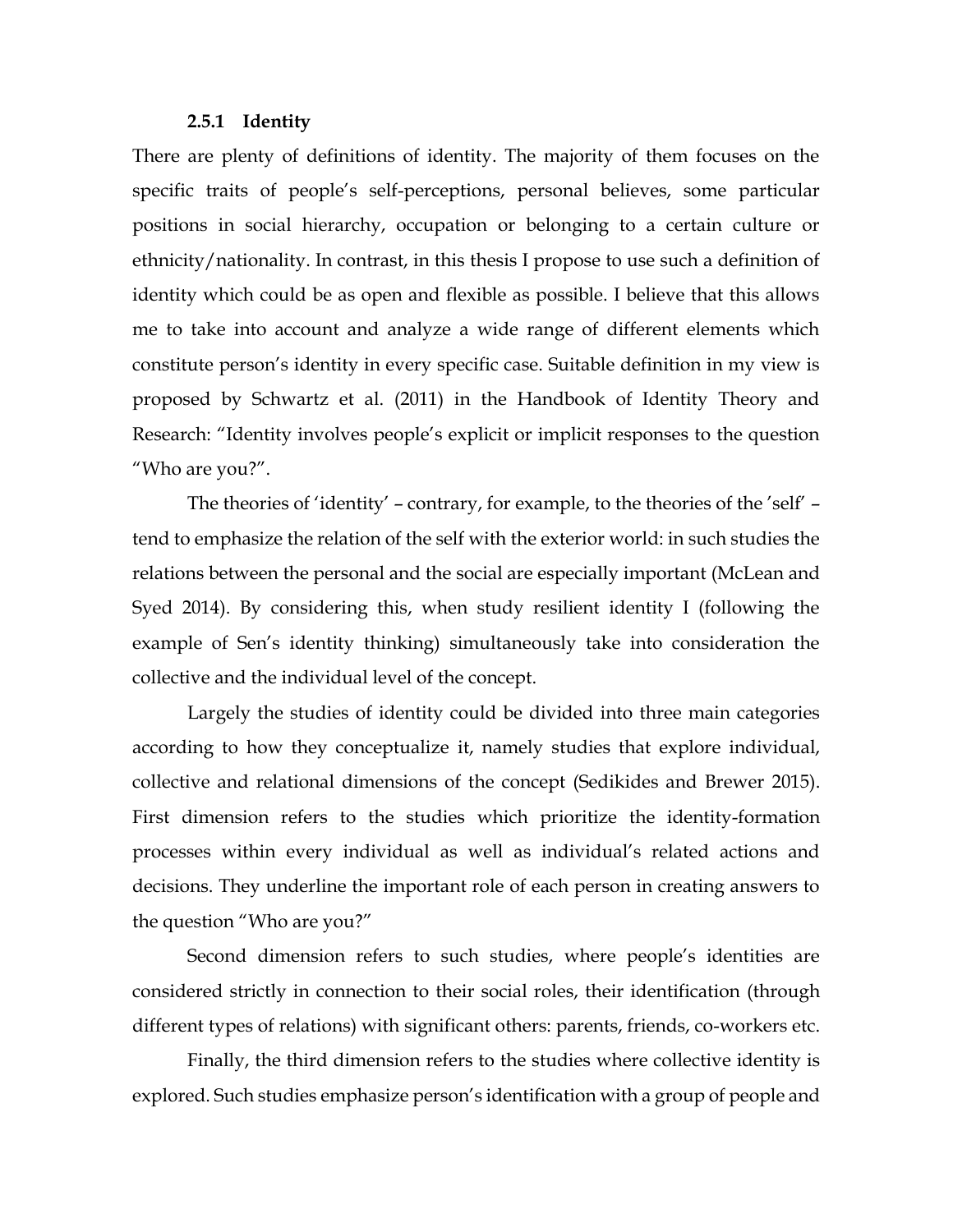her sense of belonging to a certain group. In my master's thesis prioritize the individual dimension, although my research is not limited to it.

The essential aspect in my understanding of the concept of 'identity' is its intrinsic dynamism. Arguably, in the short literature review from the previous subchapter, where the connections between resilience and identity were explored, researchers have showed an inclination to understand identity as a fairly fixed category. They focused only on the specific aspects of the concept, as for instance gender identity, tribal traditional identity or identity as a set of self-views that may possess the characteristic of "continuity." On the contrary, I believe that identity of an individual is not permanently fixed to any category, but highly changeable: it not only transforms when a person changes locations, acquaintances, lifestyle, but it also with time, by learning and acquiring new skills, etc. Moreover, I argue that the identity could simultaneously include the past, the present and the future self of a person. Consequently, to know who person is at the present moment is important for understanding where she wants to go and where she comes from.

In my opinion, to see identity in the essentialist manner is incorrect, so I agree with Braidotti, who argues that identity is constructed:

Identity is not (…) a fixed, God-given essence - of the biological, psychic or historical kind. On the contrary, identity is a process: it is constructed in the very gesture that posits it as the anchoring point for certain social and discursive practices. (Braidotti 2011a).

Philosophically, my understanding of identity is also close to Braidotti's writings, which are influenced by Deleuze's theory of difference, where identity is secondary to difference. In other words, identities are the result of existing differences between people and not the other way around. I believe that the identity is born and renegotiated through exploration of difference and further exploration of the self, hence I believe that a subject changes through recognizing and making sense of encountered difference.

Incorporating to my research some critiques of Braidotti's theory discussed above, I use the term 'identity' instead of 'subjectivity' in many parts of this thesis,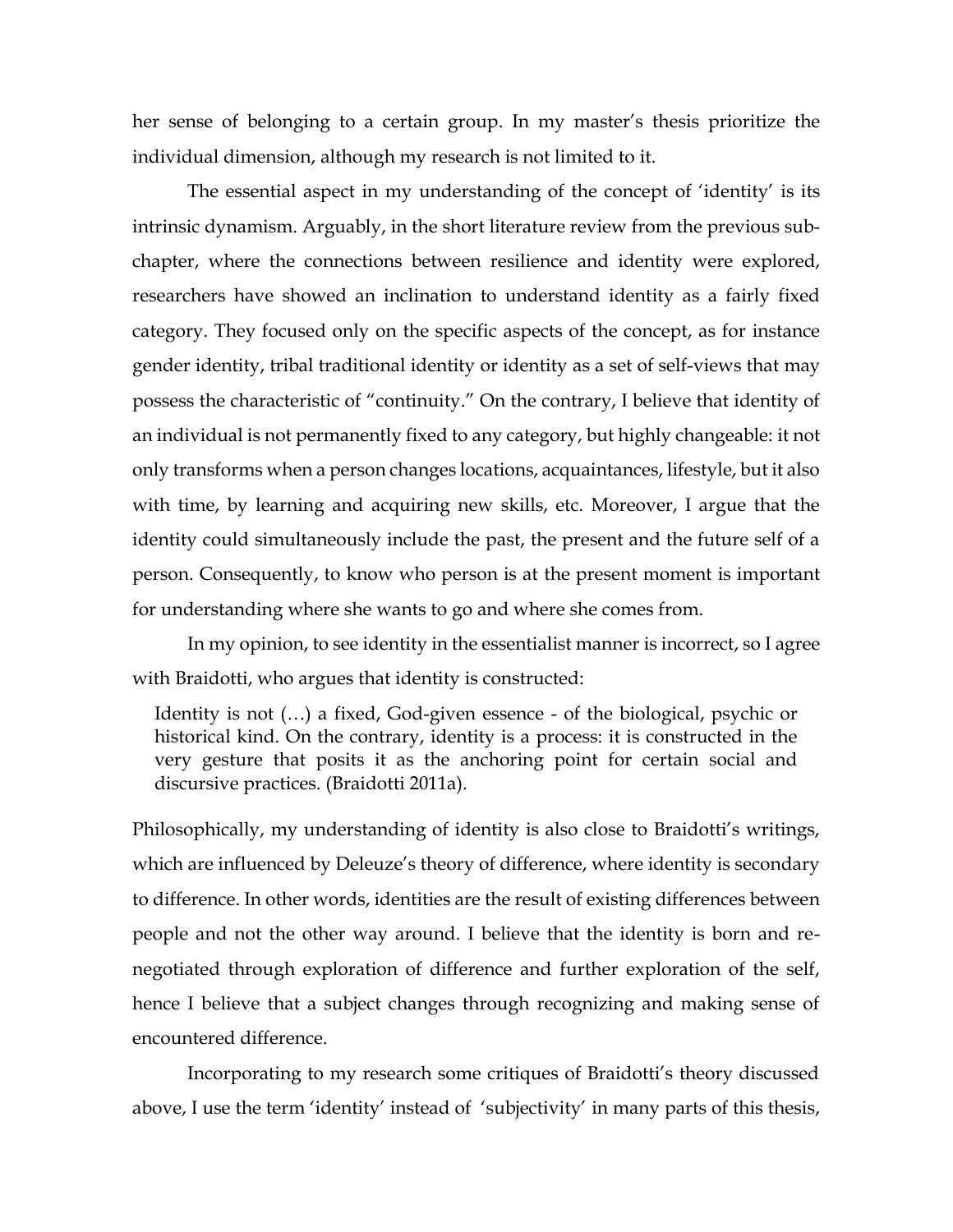because I intend to focus on the idea of a certain temporal fixity, conceding to the subject a symbolic moment and space for sorting out the transformations and differences.

#### <span id="page-24-0"></span>**2.5.2 Resilience**

Plenty of definitions of resilience may be found in academic literature from different fields of studies. In my research I adopt the definition, which comes from the interdisciplinary socio-ecological research performed in the Stockholm Resilience Center. Although simple and applicable to many different systems, that definition is appropriate for human identity and it underlines the most important characteristics of the concept: "Resilience is the long-term capacity of a system to deal with change and continue to develop." (Moberg and Simonson 2011, 6).

In my understanding one of the essential aspects of 'resilience' is a strong idea about the existence adversities and changes embedded in it. Independently of what field resilience is studied in, be it ecology or psychology, the idea of inevitability of encounters with adversities is present. This idea is equally important in my research, because I believe that resilience is measured against changes and adversities, likewise the adversities are absolutely necessary for the resilience-building process. In my opinion a person who did not experience difficult, even possibly traumatic situations in life could hardly be defined as resilient. Therefore, the awareness about inevitability of changes and difficulties as well as psychological and intellectual preparedness for them is also crucial for the concept and my understanding of it.

Braidotti argues that "undoing difference is not a task that can be dissolved easily without causing psychic and social damage" (Braidotti 2011, 40). By developing this idea it is possible to argue that to encounter difference is a potentially traumatic experience for human psyche, values and self-perceptions. Consequently in this research difference is understood as a main source for adversities and shocks for people's identity. Difference additionally represents the adversities against which resilience of identity is measured. It is imperative to keep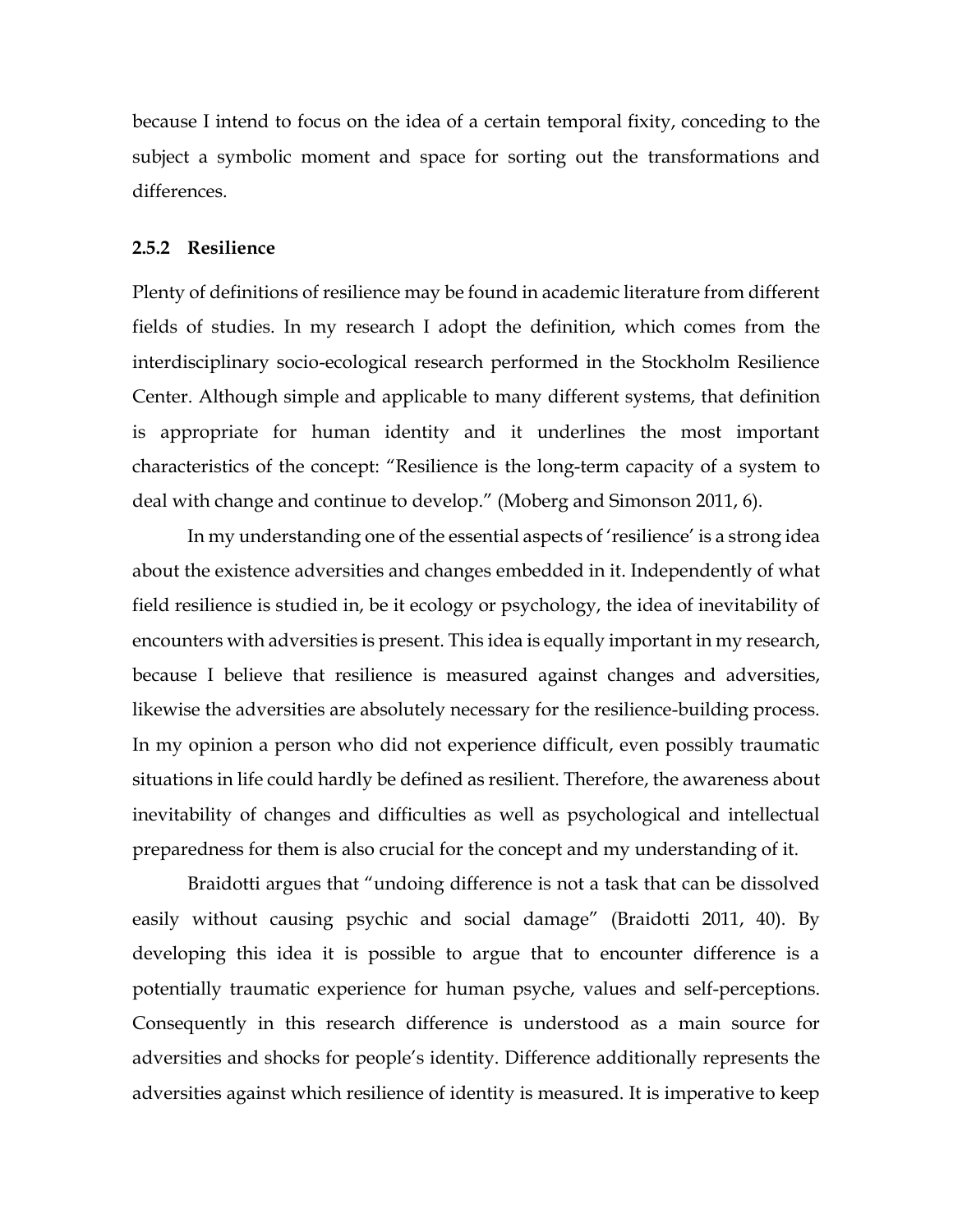in mind the double function of difference: difference simultaneously helps to build resilience and to measure it.

According to Lucy Irigaray, people tend to deal with differences through appropriation. She argues that it is an intrinsic human desire to understand everything which surround us through owning it. She states that the desire to own the unknown<sup>7</sup> is noticeable in people's common ways of loving and maintaining the relationships they establish. The presence of difference could be so unbearable for people that they have invented multiple social, political, economic and psychological mechanisms to own the other and to avoid difference by producing and reproducing sameness. According to the philosopher, it is important to recognize that not every way of dealing with difference (and as a result not any resilience) is a desirable or healthy one (Irigaray 2004).

Unhealthy, or negative resilience, for example, could be built through the process of othering, when difference are appropriated or alienated. In her essays Irigaray explains both processes, and in in her thinking they represent two sides of the same coin. She argues that alienation and appropriation happen when one subjectivity encounters another one, but the former does not concede the latter a possibility to have her own world:

And there is no space, no interval or threshold between us which makes it possible for the one to go towards the other. I only meet myself or pit myself against myself – one myself that I know and appreciate and another myself that I do not know and reject". (Irigaray 2015).

Further Irigaray argues that another way to deal with difference exists. Essentially it consists of "*approaching other as other"*:

To recognize the existence of another subjectivity implies recognizing that it belongs to, and constitutes, a proper world, which cannot be substituted for mine, that the subjectivity of the other is irreducible to my subjectivity" (Ibid).

I argue that this way of encountering difference leads to building a healthy or positive 'resilient identity'.

<sup>7</sup> Frequently represented by 'the other'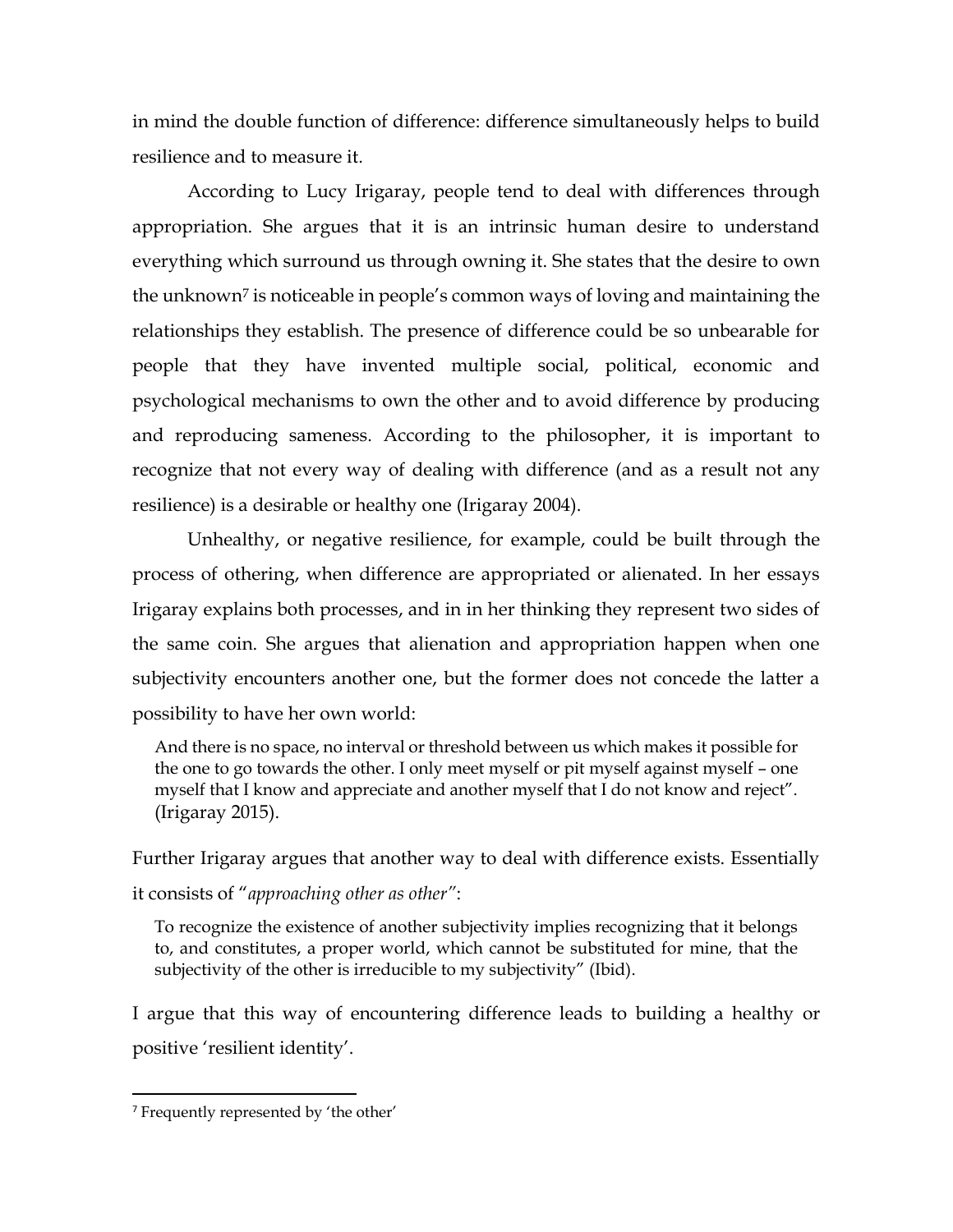There is still another idea embedded in the concept of resilience I would like to underline: the notion that the adversities could be overcome and harmful consequences prevented, so resilience could be enhanced, learnt and even taught. I argue that in my research it would not be any different: resilient identity could be assessed as an acquirable skill or in the same sense as Sen's 'capability', and there is an inspiring space for further research of this possibility.

#### <span id="page-26-0"></span>**2.5.3 Resilient Identities**

 $\overline{a}$ 

Taking into account the most important aspects of 'resilient identity' discussed in the previous sub-chapters, it is possible to conclude that the term in this thesis is defined as follows: "Resilient identity is a human capacity to encounter differences and – being influenced by those encounters – to change the implicit and explicit answers to the question *"*Who are you?" in order to enhance development and wellbeing". I believe that the concept could be used to study today's subjectivity in an innovative manner. In my view, to see the possibility of enhancing resilience of identity as a skill or capacity which could be acquired and improved is particularly interesting field for research.

In this master's thesis I use the concept of 'resilient identities' for researching on immigrants' self-narratives and nomadic subjectivity. I argue that the concept of is especially useful for understanding a nomadic subjectivity, because it provides an opportunity to create an imagination of a temporary fixed time and space without breaking up with Braidotti's notion of subjectivity, but complementing it. The application of the concept of 'resilient identity' represents an intent to stop or at least to decrease the speed of the transformations within the subject described by Braidotti. Symbolically, by exploring resilient identities, I explore a snapshot photo of a potentially nomadic subjectivity8. The concept of 'resilient identity' allows me to imagine a temporary location where the transformations, changes and differences are sorted out and either accepted as a part of a subject's imagined identity or

<sup>&</sup>lt;sup>8</sup> Changing subjectivity or/and subjectivity in the process of becoming nomadic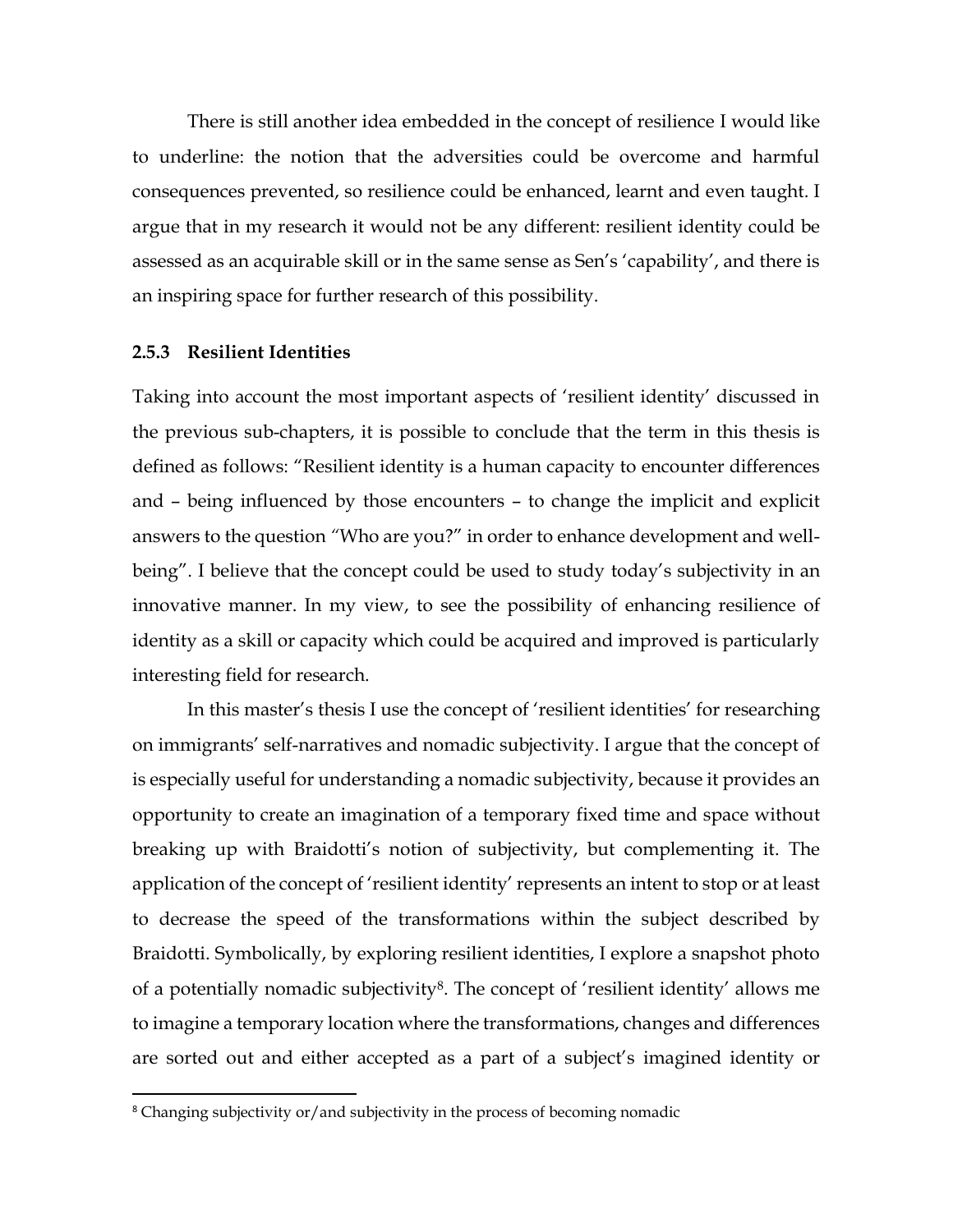rejected. In a metaphorical language, invoking an image of the nomadic way of life the 'resilient identity' represents a temporal tent which a nomad inhabits, so she may have some rest between multiple becomings. 'Resilient identity' does not represent nomad's home, but a provisional space and time for reflections about the self.

In the next chapter of this master's thesis I choose the methodology which in my opinion suitable for researching on immigrant's identities and applying the proposed concept. The methodology used for producing and analyzing the empirical data should be able to provide me with reliable answers for my main inquiry: how today's subjects transforms and make sense of changes in their own self. Additionally, I look for answers for the following questions: is the concept of 'resilient identity' suitable for studying contemporary subjects and their perceptions about their own identity? Is the 'resilience of identity' is related to the nomadic subjectivity and how? Does the concept of 'resilient identity' help to study nomadic subjectivity?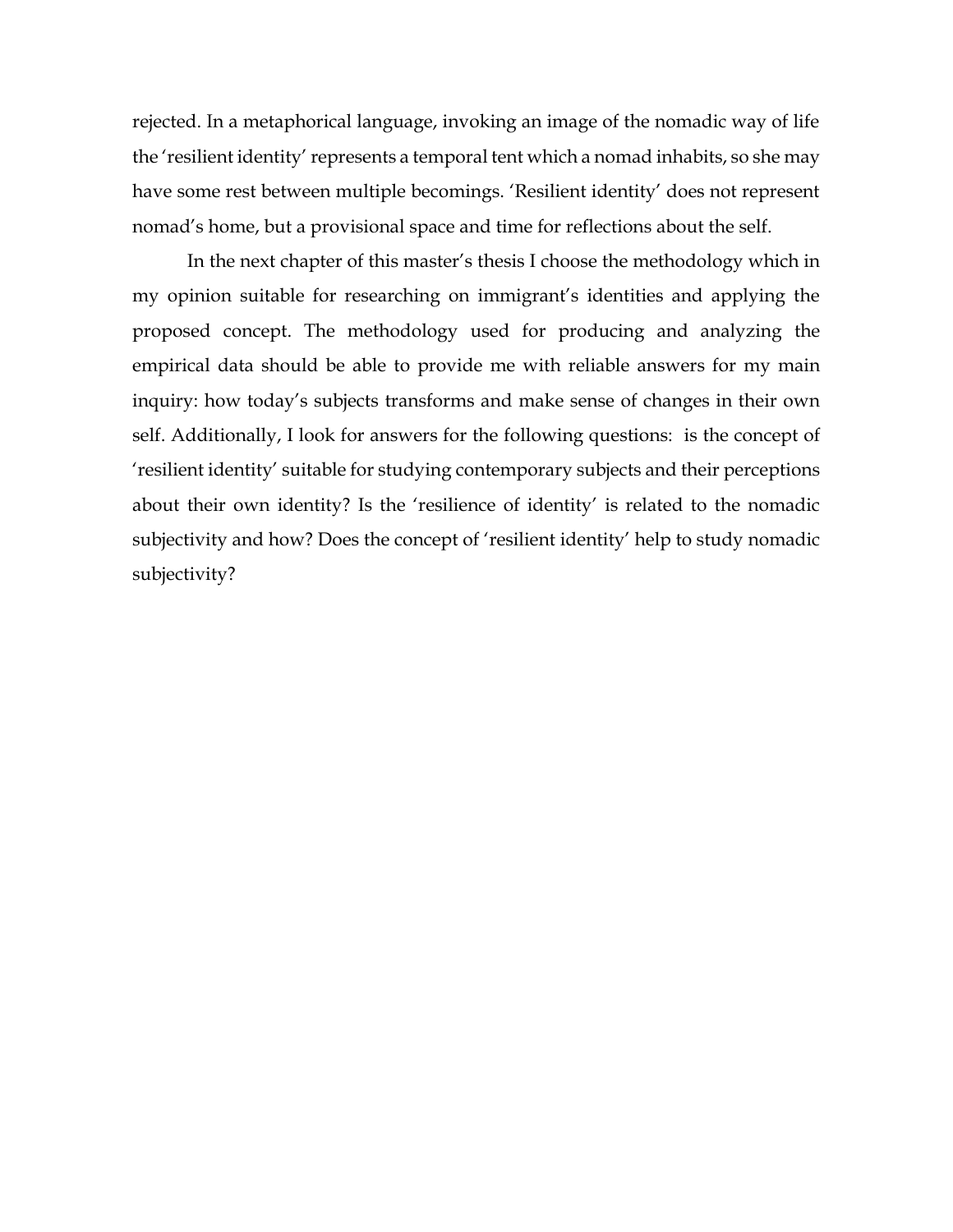### <span id="page-28-0"></span>**3. Methodology**

#### <span id="page-28-1"></span>**3.1 Identity and Narrative Research**

Identity is a challenging topic to tackle in any scientific research. The investigations performed on identities usually require multiple layers of in-depth analysis of people's past, present and future. At the same time wide range of information has to be collected, processed and interpreted. Such information could be related to person's self-perceptions, social memberships, lifestyle, and a general political and economic context in which that person lives. This huge amount of potentially important data is one of the factors, which determine multiple variances in every specific case of research. Another significant factor is related to discrepancy in the produced results in such researches (Maas et al. 2000), which could also be challenging for further interpretation and use.

After revising a fair amount of academic literature on the topic I argue that there is no a universal method for studying people's identities, which would apply for each potential case and satisfy all the possible research objectives, hence it is every researcher's responsibility to plan carefully and to be sensitive about different methods applied in such studies. In this chapter I describe in detail my particular choice of methodology for studying identities and explain why I believe that this choice provides me with better ways of answering my research questions.

As I stated before, there is no a universal formula that inevitably produces the best or the most exact results, when researching identity. Nevertheless, from analyzing the academic literature where the authors pursue similar to my research objectives, I have noticed that the qualitative narrative is considered by many scholars to be very promising and resourceful method. People's narratives allow researchers to collect a wide range of diverse and unique data on numerous aspects of human life. Narratives are generally used for different purposes apart from strictly academic, as for example for deepening people's self-consciousness, for giving voice to traditionally unheard people and minorities, as well as for studying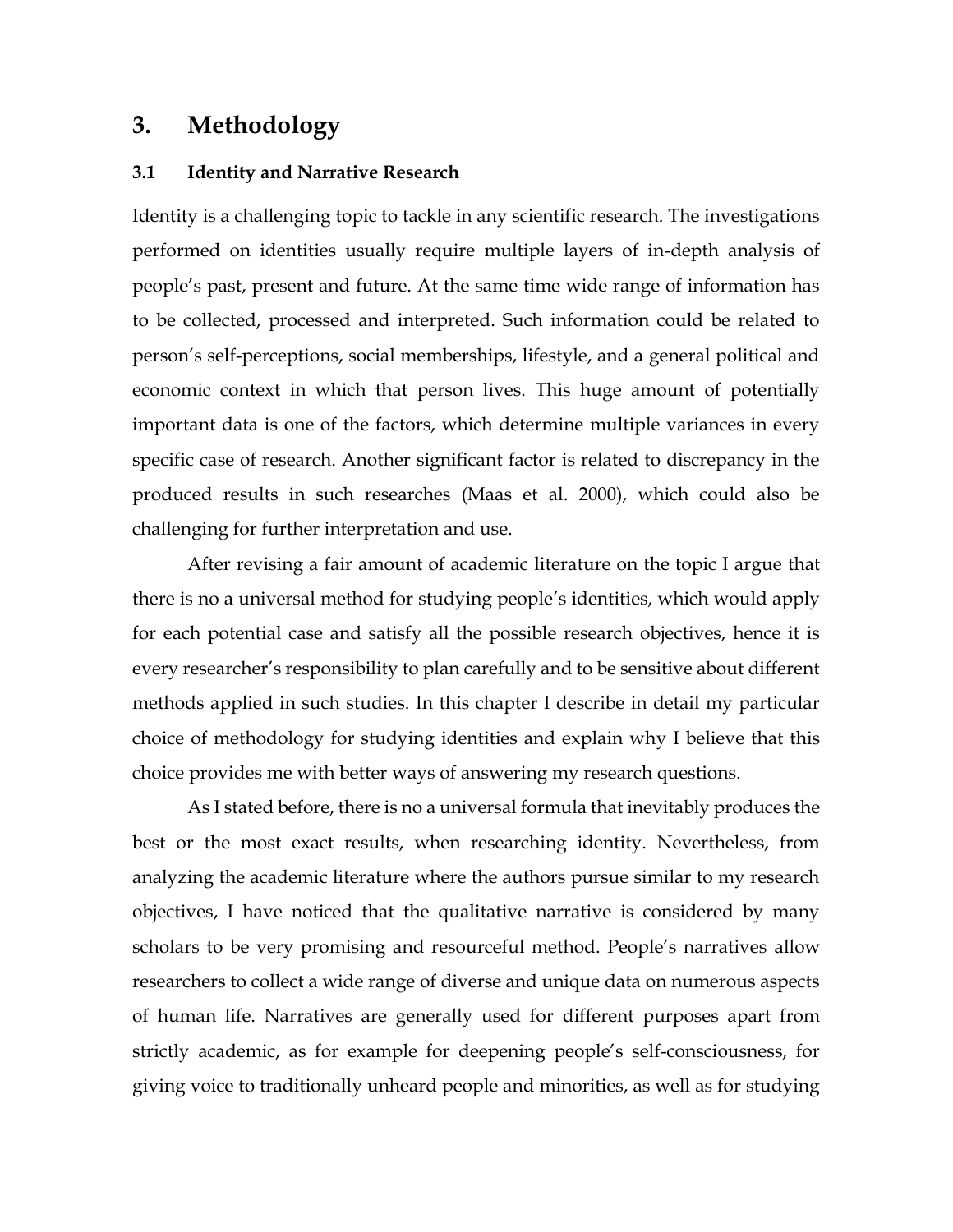changes and transitory periods in people's lives (Lieblich, et al 1998). All these purposes are significant in the case of my research: when moving to another place, immigrants encounter a lot of changes in their lives and depending on every particular context may undergo long transitory periods. At the same time, immigrants' voices are rarely heard directly, and their experiences are not taken into account. Women's understandings and perceptions are frequently disregarded in multiple spheres. Arguably, narrative methodology and specifically self-narratives could help me to tackle the abovementioned problems in my master's thesis.

McAdams et al. (2006) in their book *Identity and story: creating self in narrative* argue that people's narratives have made a progress from being just a promising field for studies to a widely-recognized and actively investigated topic. Thanks to evolution described by McAdmas it is currently possible to find a considerable amount of scientific literature where the relations between narrative and identity are examined. This kind of research is interdisciplinary in its nature<sup>9</sup> and it benefits and is benefited by various scientific fields, form psychology to anthropology and education. Taking into consideration the interdisciplinary characteristics of the narrative research, its advantages reviewed in the studies mentioned above, as well as the specific inquiries of my master's thesis, I decided to use the narrative method for analyzing my empirical data.

#### <span id="page-29-0"></span>**3.2 Self-Narratives**

 $\overline{a}$ 

Due to the specific emphasis on the changes and processes, which take place within every individual during the periods of transition, as well as individuals' own opinion about those changes, I consider that out of all existing types of narratives the self-narratives would be the most suitable for my research. Interestingly, the authors of the *Narrative Research: reading, analysis and interpretation* argue that the self-narratives represent manifestations of the "inner identity" of each person: "The

<sup>&</sup>lt;sup>9</sup> The research on identity is also essentially interdisciplinary, which allows me to consider the benefits of combining two interdisciplinary researches.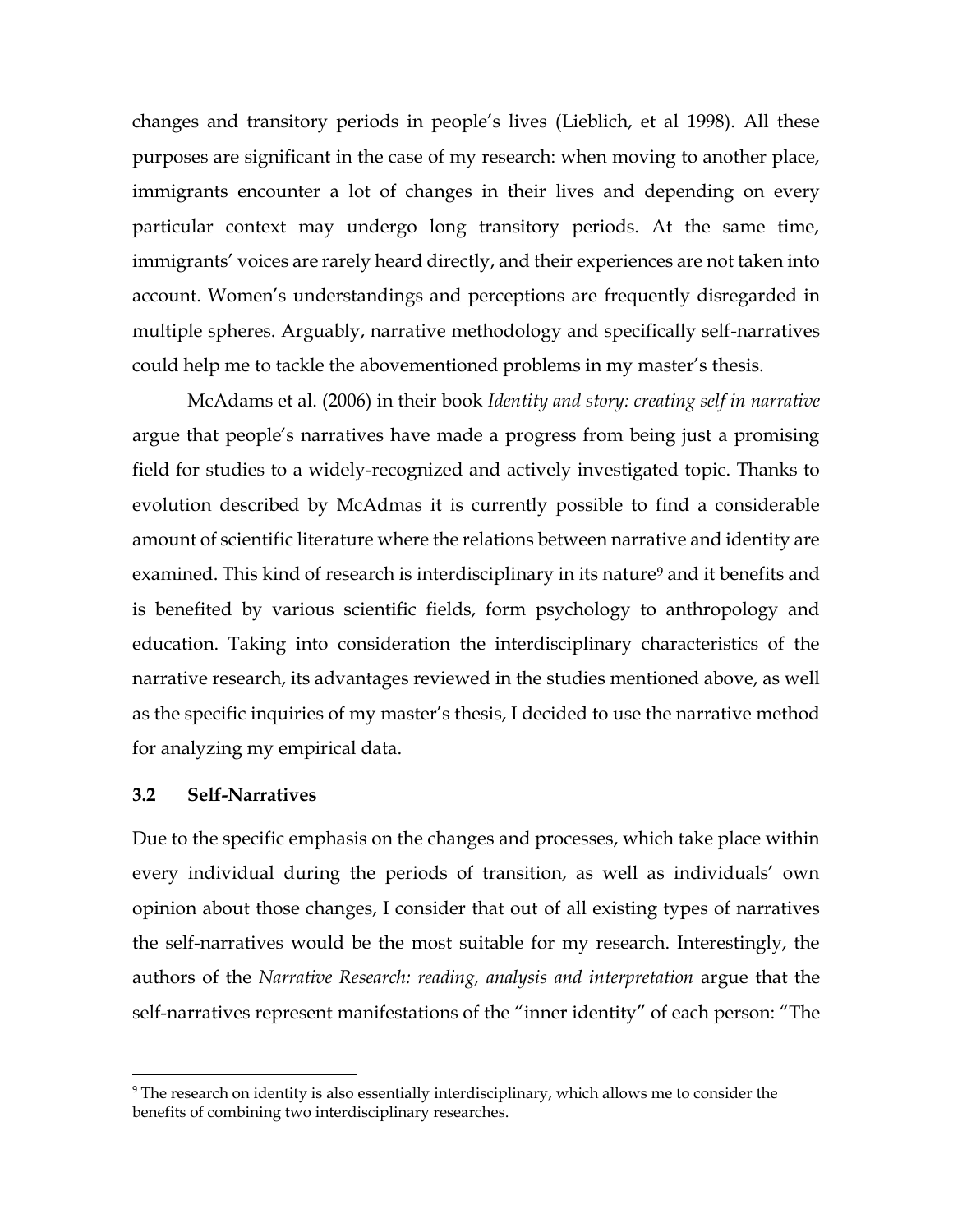story is one's identity, a story created, told, revised, and retold throughout life. We know or discover ourselves, and reveal ourselves to others, by the stories we tell" (Lieblich et al. 1998, 7). This stressed correlation between people's self-narratives and their identities is especially inspiring for me. However, it is important not to assume that such correlations are absolute. In other words, the articulated self-views could represent an embellished image of a person, who narrator desires to be, or to be seen, but this image is not necessarily corresponds to the narrator current identity. On the other hand, it is impossible to research on a person's identity without taking into account that person's own views on the matter. Consequently, a person's selfnarratives along with other contextual elements should be carefully recorded and analyzed in order to understand identity-related processes, which take place within every particular individual.

Lieblich and her colleagues further in their book offer a suggestion about how self-narratives should be treated in a scientific research. According to the authors, when a certain story is recorded and transcribed, the resulting text represents a 'still photograph' of a studied identity, while the actual one is constantly being redefined, hence very difficult to express in one separated narrative (Ibid). This particular idea is correlated to my theoretical assumptions exposed in the first chapter of this master's thesis. I argued that it is perfectly possible to study an ever-changing subjectivity<sup>10</sup> through a still version of it, which may (or may not) contain information about other past, future and parallel versions of the transforming self.

I believe that a 'still photograph' expresses some aspects of the previously discussed 'resilient identity', which, according to my assumptions, should exist between subjects' multiple becomings. The still photograph of a resilient identity symbolically represents a time and a space where the subject (nomadic or not) makes sense of those becomings. Indeed, one single 'photograph' of identity cannot embody the totality of an ever-changing subjectivity, as well as one photo cannot

<sup>&</sup>lt;sup>10</sup> Any kind of subjectivity, particularly the subjectivity which could potentially be nomadic or at least possess some nomadic.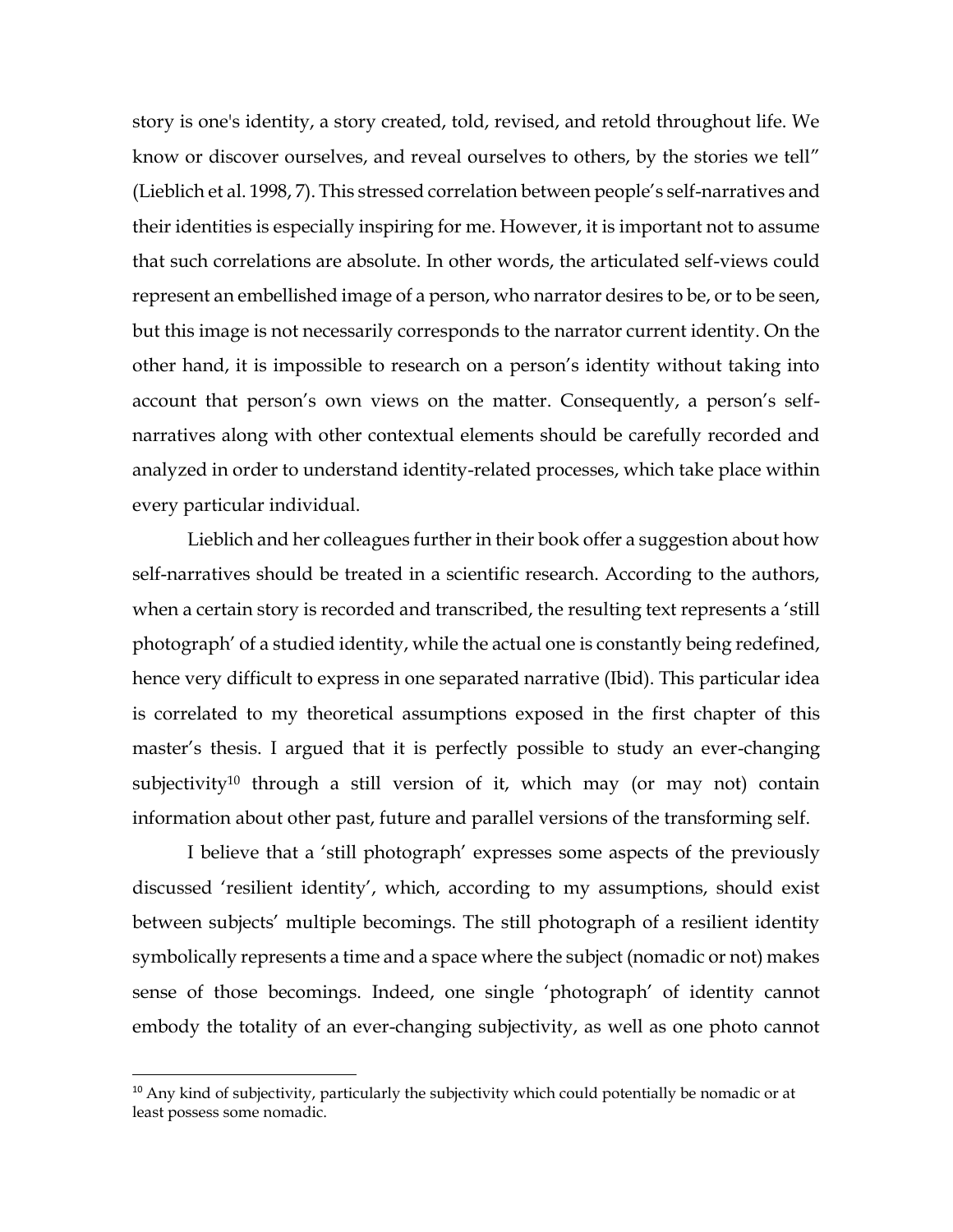fully represent a person's life and memories. Nevertheless, it allows researcher to grasp a certain glimpse of changing subjectivity. Studying a temporary identity expressed in a self-narrative, therefore could potentially help to understand where the person comes from and to predict some future transformations and could be used as a method for the present research.

One of the objectives of my master's thesis is to describe and analyze the process when a person makes sense of the transformations which occur in her selfviews. The challenging task in this case is to think how a "still photograph" of a temporary identity could help me to achieve my research objectives. In the ideal situation, it would be interesting to use an interview design, which includes at least two self-narratives from the same narrator, collected in two different points in time. For instance, to gather people's self-narratives before and after migration could be very stimulating. By comparing two or more "photographs" of person's identity made in different periods, it could be possible to detect if there are any significant transformations in subject's self-views. However, in practical terms I must take into consideration the limited amount of time, the geographical distance from my potential respondents and other related complications (e.g. not every future migrant knows exactly if, when and where she will migrate, so this fact significantly complicates the identification of the potential respondents). Considering the aforementioned, it is practical and honest to admit from the very beginning of the research, that I would not be able to collect more than one narrative form each person.

Having only one 'photograph' of ever-changing object of study may represent a large limitation for any research, although, I argue that it is possible to overcome any limitations of the chosen research method by developing awareness about and addressing them. It should be done during the stages of design and application of the selected method. I argue that that is equally doable and important when analyzing the obtained empirical data.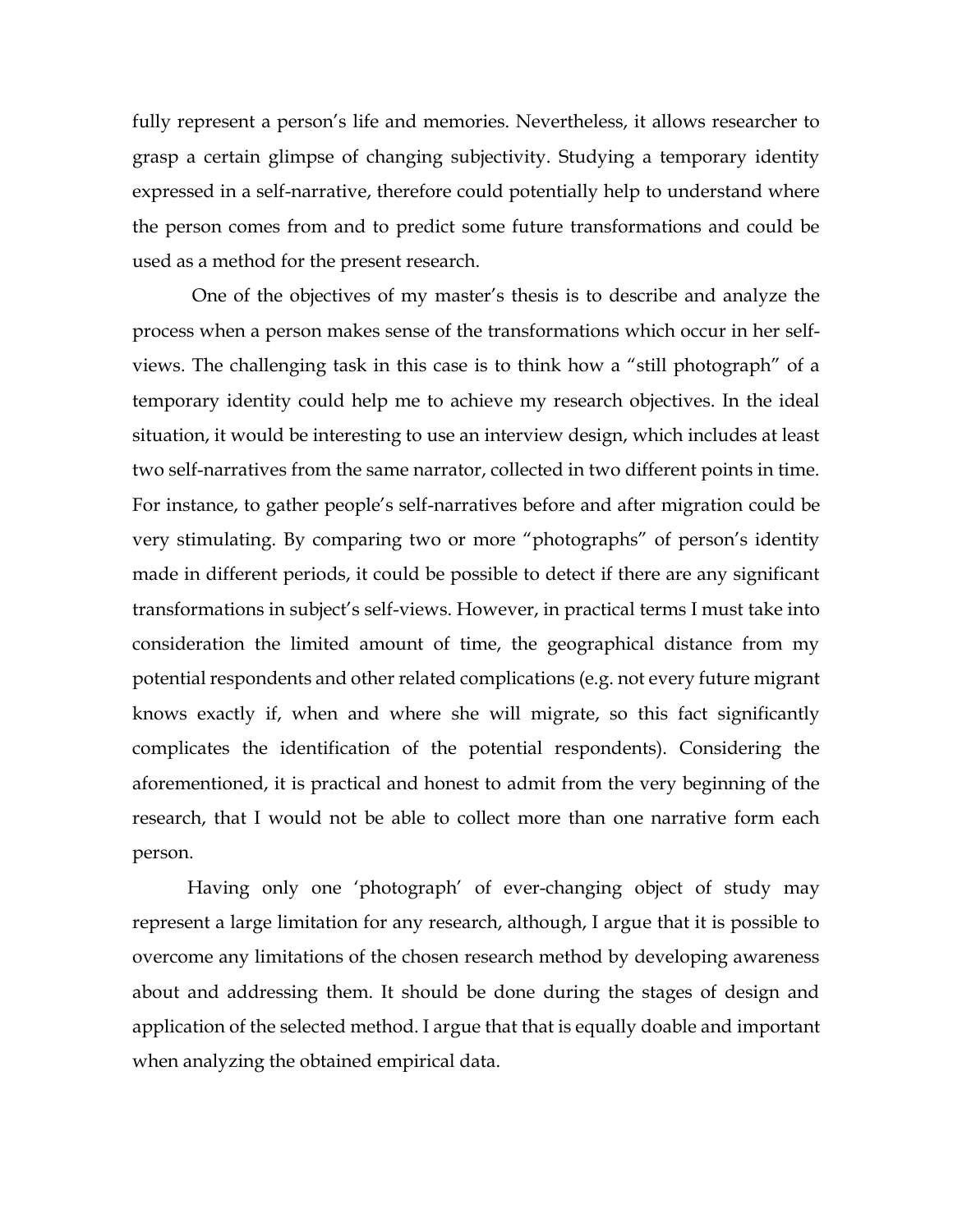#### <span id="page-32-0"></span>**3.3 Life story Interviews**

I strongly believe that the limitations considered in the previous sub-chapter could be properly addressed by several different actions, including choosing a correct type of self-narrative for the research. In my specific case the appropriate type of narrative should cover extensive periods of narrator's life and should be at the same time deep and detailed. It must also include the 'big picture' and simultaneously describe periods of changes in narrator's life as meticulously and exhaustively as possible. Considering these specific requirements, I believe that the life story interviews could be a good choice for my research:

Typically, a life story narrative includes the aspects of our life and experience that we want to pass on about ourselves to others, the parts that we have come to understand and see as the essence of our whole experience. It highlights the most important influences, experiences, circumstances, issues, themes, and lessons of a lifetime. *(*Atkinson 1998, 7*)*

Atkinson argues that life-stories are the main resources for understanding different occurrences and the inner logics of every individual life. In his opinion, it is a useful mean to know the particularities of every person's self-vies as well as to understand how they reflect a *"*personal construction of reality*"*. Further in his book the author reinforces the idea about the life story as a perfect source for attaining a big picture of any identity: "A life-story gives us the vantage point of seeing how one person experiences and understands life, his or her own especially, over time*"* (Ibid, 8). In other words, it could be argued that the life story corresponds to the requirements of my research.

Remarkably, there is another important advantage of using life-stories and this advantage is directly connected to my theoretical assumptions which I articulate in my thesis. The process of building a self-narrative, organizing it in a life story, with its stage and inner logic of development provides the subject with the symbolical space and moment, where she may make sense of occurring transformations, sort them out and to continue changing: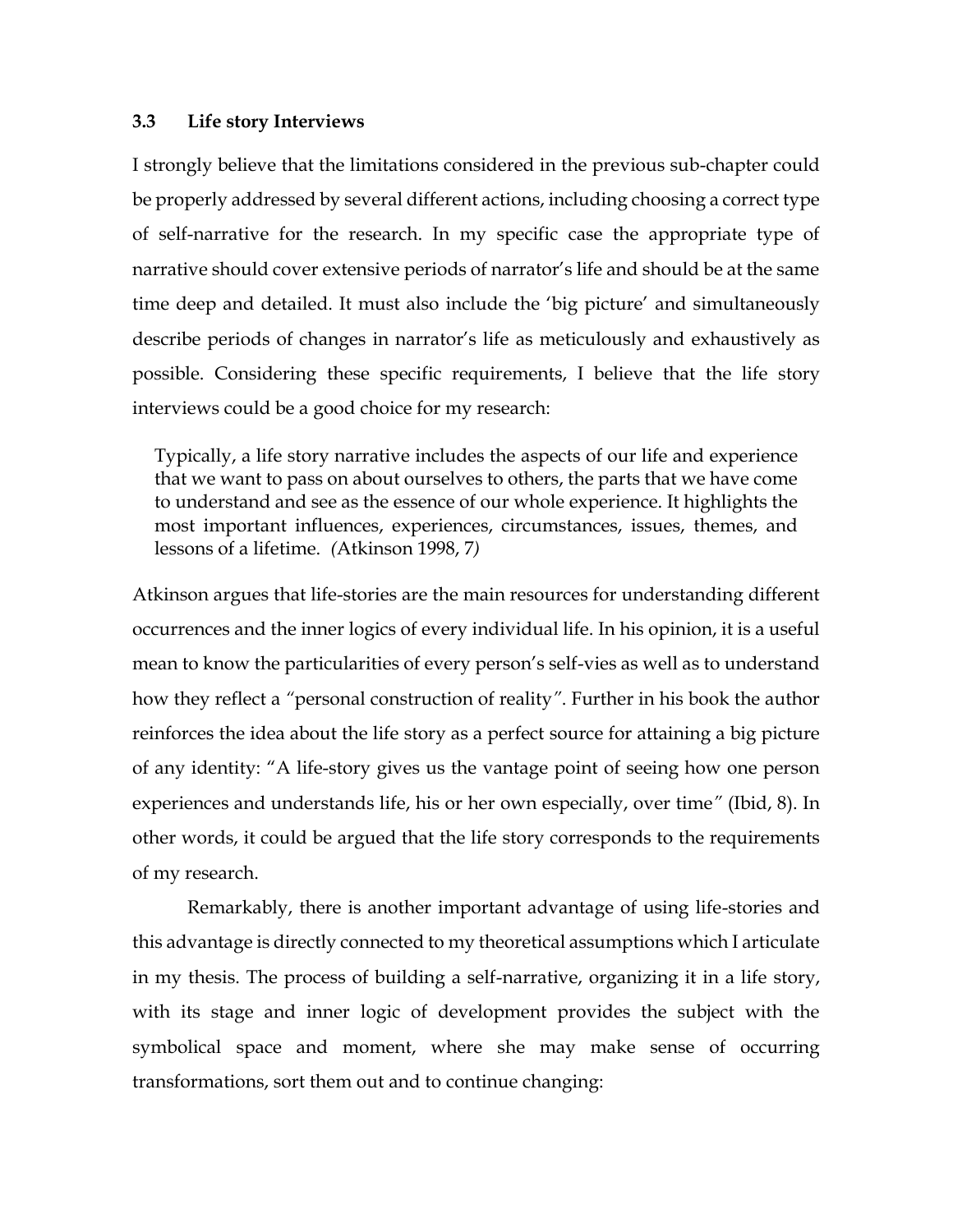The act of constructing a narrative of a life could very well be the means by which that life comes together for the first time, or flows smoothly from one thing to the next, to be seen as a meaningful whole. For some people, telling one's story can be a way of becoming who one really is. (Ibid, 12).

In other words, by asking my respondents to tell their life-stories, I stimulate and witness the very process in which they of (re)-creating their own selves.

#### <span id="page-33-0"></span>**3.4 Interview Design and Limitations**

After considering the advantages of life story interviews, I have chosen to conduct them in my research. Arguably, they will allow me to obtain the empirical data, which is necessary for achieving several research objectives, including testing the theoretical assumptions discussed in the first chapter. The quality of the empirical data is significant for assuring high-quality research results, consequently I believe that it is vital to prepare a thoughtful design of the interviews. In this part of my master's thesis I discuss some important aspects of the design of my interviews as well as possible limitations and difficulties that I could face in the process. As I mentioned before, in my research I need to focus on a 'big picture', by understanding the inner logic and the overall development of the interviewees' lives, as well as on some important details connected to the periods of changes in narrators' stories. The "big picture" reveals some general views and tendencies, while the small details can provide a great amount of information about interviewees and their attitudes towards particular changes and challenges. The design of my interviews should be suitable for both of those purposes.

One of the frequently used techniques for achieving a focus on a 'big picture' could be resumed in a simple action: a researcher should ask a respondent to tell her life-story. It is important not to give any detailed explanations on the topic and the purpose of the research, and not to provide the respondents with any specific requirements for their narratives or rules about how to build them. This uncomplicated technique usually leads to the situation where the respondents must think about their experiences as a whole, bringing the most impactful events to the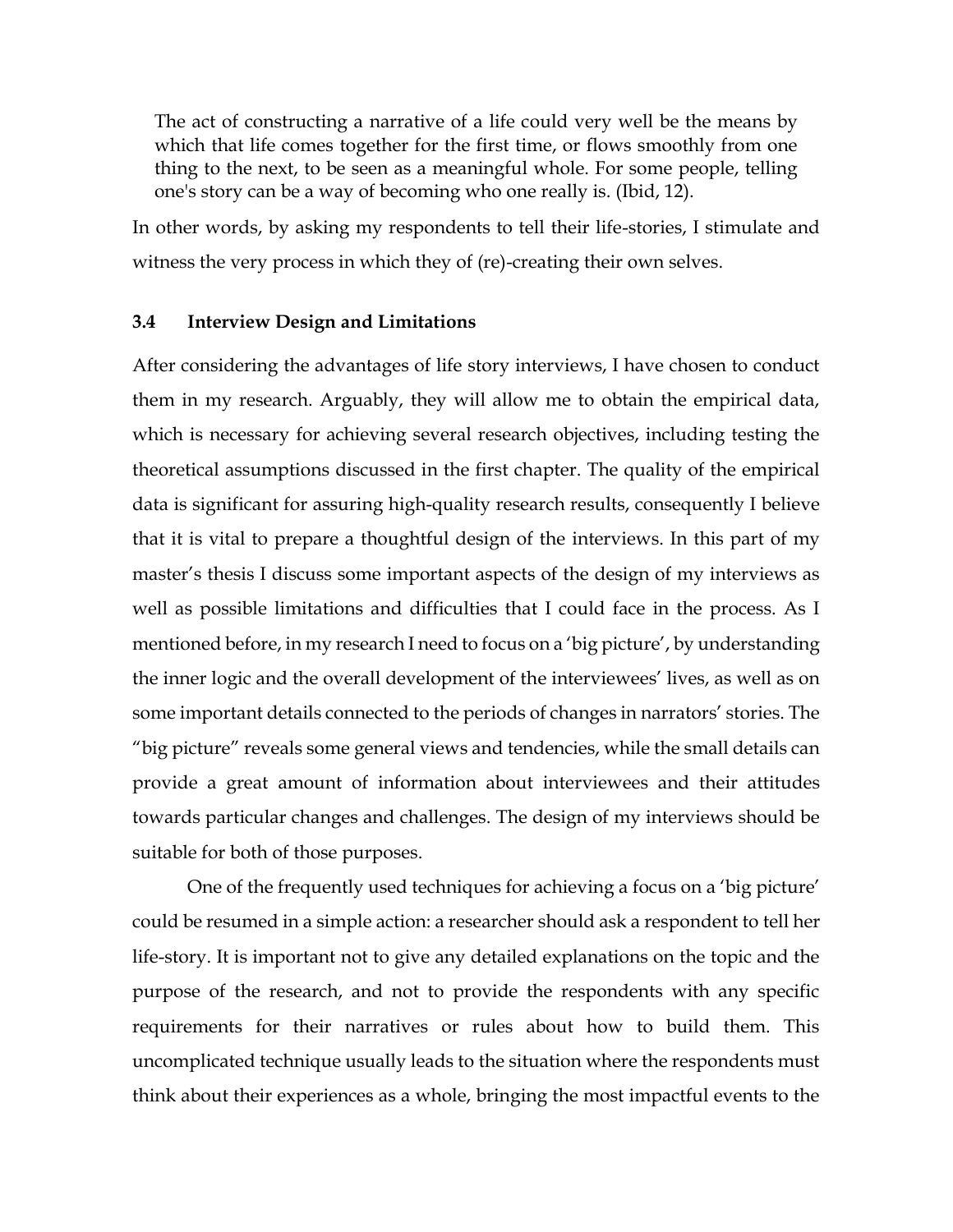story and without adjusting the story to the particular needs of a researcher. I believe that this technique should be applied in my interview.

From the "big picture" I hope to be able to withdraw some general background information for the further analysis, for example, whether the interviewed people differentiate themselves from others or if they consider themselves members of different groups of people and think mostly in collective manner, how the interviewees imagine and define themselves, how other people are described by them, etc. I hope to be able to use this information for understanding the subjects from within, and for further assessment of the possible transformations in the self-views and the inner characteristics of every subject.

Once the big picture is built, what matters for my present research is to detect, explain, observe and describe in greater detail the specific processes closely related to changes and encountering difference. It is significant for me to understand the respondents' approach towards those issues, thus occasionally I may require a very detailed narrative on them and will ask my interviewees for additional details if related information is mentioned. Later, by using the appropriate techniques of narrative analysis I will specifically study the moments, when the interviewees encountered difference or lived through different types of changes, including changes in self-views. I will use the combination of the two levels of analysis in order to understand if the interviewees possesses any of nomadic characteristics<sup>11</sup> described by Braidotti and if their identity are resilient.

#### <span id="page-34-0"></span>**3.5 Selection of the Interviewees**

 $\overline{a}$ 

The process of selection of the interviewees for this research was aligned with its key objectives, namely to describe and understand a subject who lives in a modern interconnected world. I chose to study the subject 'from within', taking as the

 $11$  The key characteristics of a nomad which I will take into consideration are: the desire of changes and transformations, positive attitude towards difference, questioning the traditional dichotomies and mainstream discourse, etc.)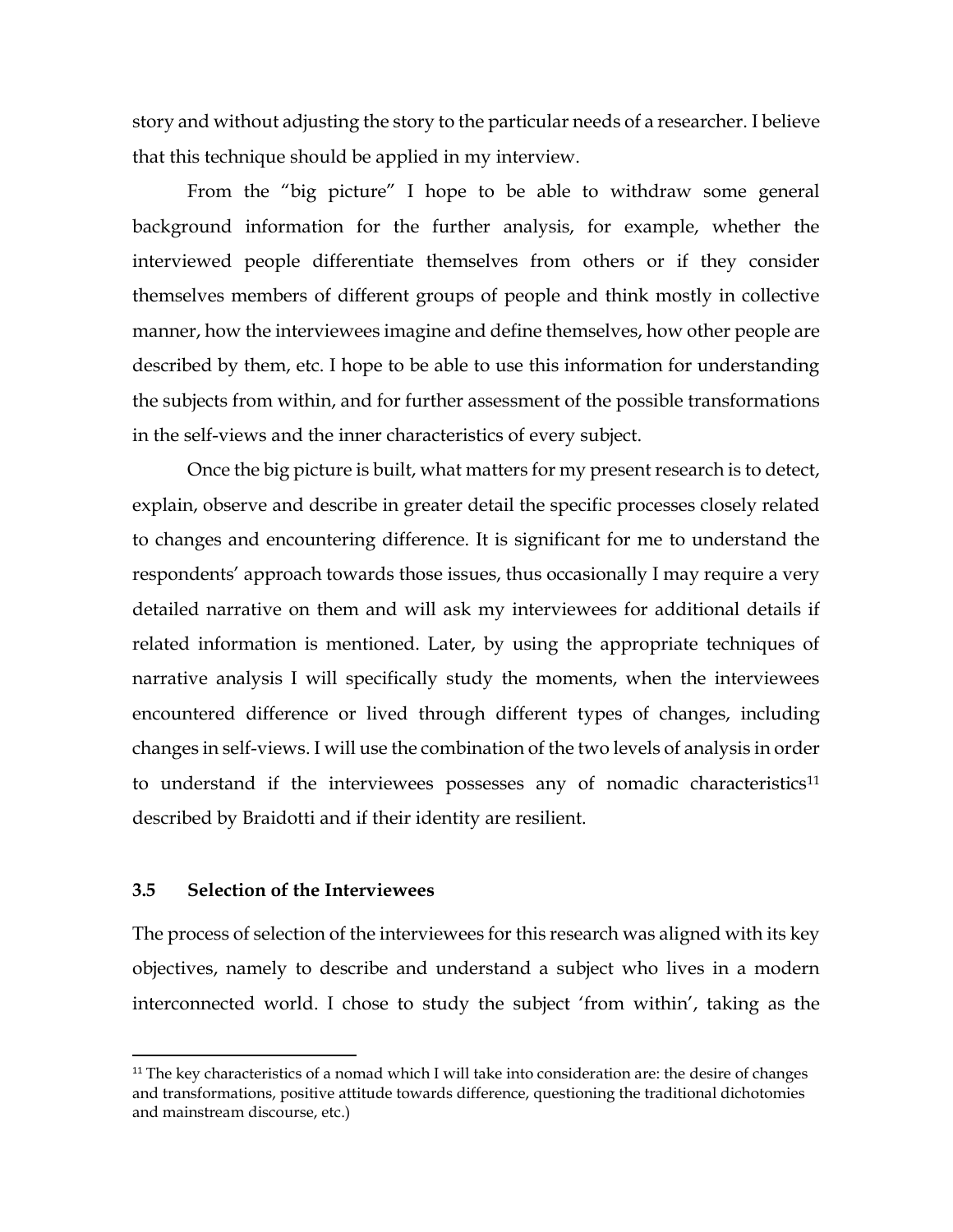starting point the perspective of the same subject. In order to have a detectible link to the topic of interconnectedness of the world, I decided to analyze migrant's stories. Migration – being broadly discussed today in many different fields produces migrants, "people who leave one country or region to settle in another, often in search of a better life",<sup>12</sup> people who embodied the interconnectedness of the world, suffering and fueling it simultaneously.

During the process of searching and selecting potential interviewees, I had to take into consideration several essential factors, which help me to limit my possibilities. For example, my background knowledge about potential respondents was very significant for the process of selection. The importance of is factor is frequently underlined in academic literature: "The interviewer's background knowledge can sometimes be an invaluable resource for assisting respondents to explore and describe their circumstances, actions, and feelings" (Gubrium and Holstein 1995, 46*).* After assessing my background knowledge, I decided that I would be able to assist in a better way to those respondents, who are linguistically and culturally close to the context in which I grew up myself, hence to Russianspeaking people. I also considered important to have at least general knowledge about the country where the potential respondents migrated to, as well as the language spoken at the place<sup>13</sup>.

The moment when I defined who were going to be my potential respondents coincided with the period, when just started my student exchange in Italy, and my country-specific background knowledge was not very prominent. Nevertheless, as I mentioned before, I had several experiences of migrating, and living in several foreign countries myself, so I believed that that fact provided me with certain supplementary knowledge on some generally important issues in the lives of

<sup>&</sup>lt;sup>12</sup> The definition withdrew from the European Migration Network Glossary, at [http://www.emn.ie/media/EMN\\_GLOSSARY\\_Publication\\_Version\\_January\\_20102.pdf](http://www.emn.ie/media/EMN_GLOSSARY_Publication_Version_January_20102.pdf)

 $13$  The interviews showed that my assumption was correct, given that multiple times my respondents failed to remember some Russian words, offering Italian translations instead. Thanks to my knowledge of Italian language I was able to better understand their ideas.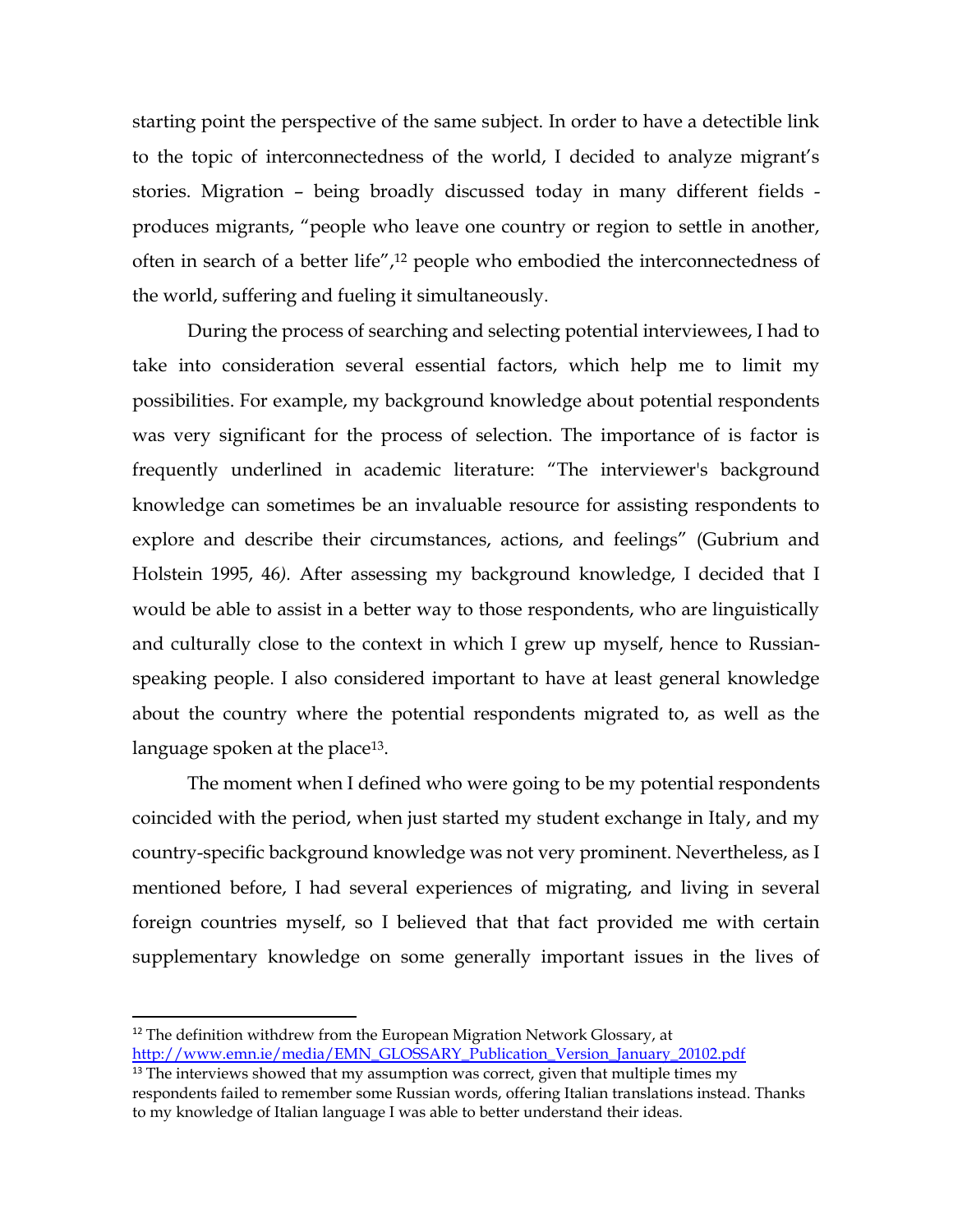migrants and compensated some omissions in my background knowledge, if there were any. I had also visited Italy before, and provided my intention to interview my ex-compatriots I resolved that my knowledge and experience are suitable enough to conduct and analyze the interviews with Russian-speaking immigrants in Italy.

As the result, I started searching for potential interviewees in Bologna (the city where I lived) and other Italian cities. Having done some investigation, I discovered that there was a Russian speaking community in Italy and many of the members of that community communicate through the group *Russians in Italy* in one of the popular social media. The group at that moment had around 30 000 members.

According to Gubrium and Holstein (1995), the traditional way of the selection of respondents consists of choosing from all the possibilities people who, according to the researcher's opinion, can represent the investigated group "in a better way". The authors state that this search for a high-quality representation is inescapably connected to the process of "labeling" people, or in other words to evaluating of people according to our own assumptions about their competence. The scholars further state that the process of labeling could be potentially very dangerous for the academic research: "These labels affect the way we listen to others, leading us to treat some very seriously and to dismiss others as incapable of telling us anything worthwhile" (Ibid, 19). The scholars argue that the respondents' competence should not be the main concern for a researcher when selecting the potential interviewees. As the matter of fact, all the people are perceived by Gubrium and Holstein as competent for giving their view on any subject. The authors claim that if the respondents are pre-divided into some fixed group only according to researcher's assumptions about their competence and representativeness it could turn out to be counterproductive for the objectives of the conducted research.

Encouraged by aforementioned arguments, I decided to publish an open call for interview in the group *Russians in Italy*. I did not pre-select the potential interviewees in order to avoid "labeling" them. Thus, the main criteria for the initial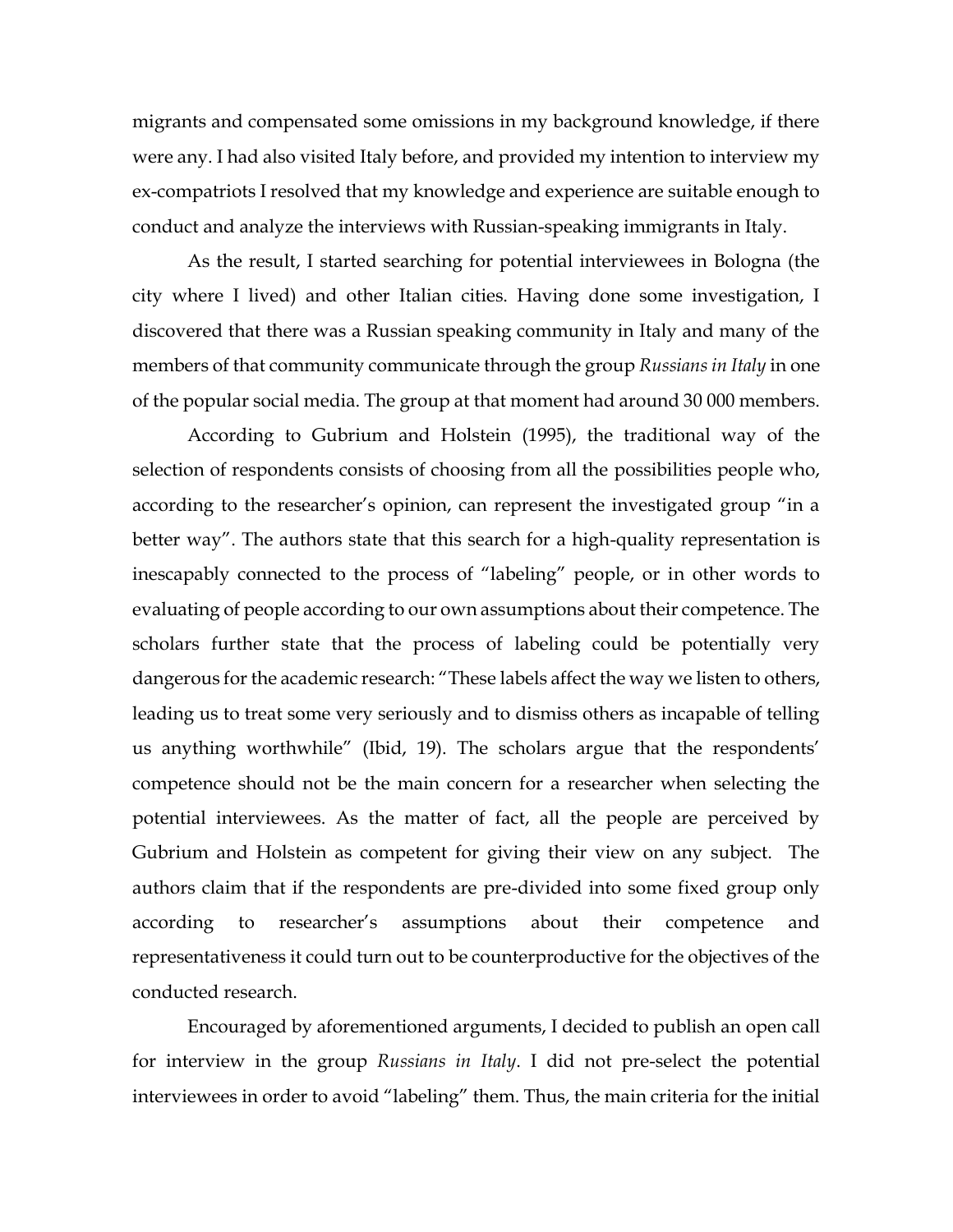selection was migrants' interest in sharing their life-stories and in participating in my research. My goal at that moment was to simply monitor if I could have enough interviewees from that social media group or if I had to look somewhere else, applying different techniques for interviewees' attraction. Unexpectedly, I had a very positive response for that open call, receiving about 100 messages. Some messages were public (sent as a comments to my original publication in the group), some arrived by private messaging. Some of the people who were interested enclosed certain extracts of their stories in their messages in order to stimulate my interest in interviewing them.

Having received multiple responses, I decided to stop looking for more potential interviewees and further maintained personal conversations with those who had already expressed their interest in my research. Later, I had to reduce the number of potential respondents, given that in practical terms it was impossible to interview all the interested people<sup>14</sup>. Due to those practical limitations I had to establish some criteria for the advanced stage of the selection process. Young women represented the absolute majority of those people who expressed their interest to participate in the research, while men's response was quite restricted<sup>15</sup>, so I decided to focus my attention on young women (22-40 years old) <sup>16</sup>, who immigrated to Italy during their adult age<sup>17</sup>. Another practical selection criteria was the distance between Bologna to the place of residence of the potential respondents. I strongly believed that it was important to meet my interviewees personally, so I preferred these opportunities upon other available types of conversations (by phone or through internet). In my opinion, meeting a respondent personally helps to establish more substantial connections and to gain the interviewee's trust faster. This could subsequently lead to higher quality interview data and better research results.

<sup>&</sup>lt;sup>14</sup> I had to evaluate the scope of my research, limited time of my staying in Italy and deadlines for writing this thesis etc.

<sup>&</sup>lt;sup>15</sup> Only around seven men expressed their interest to participate in my research

<sup>&</sup>lt;sup>16</sup> I established these limits of the age category based on the age of women who contacted me

<sup>&</sup>lt;sup>17</sup> There was only two Russian-speaking women who were born in Italy or moved there in during their childhood.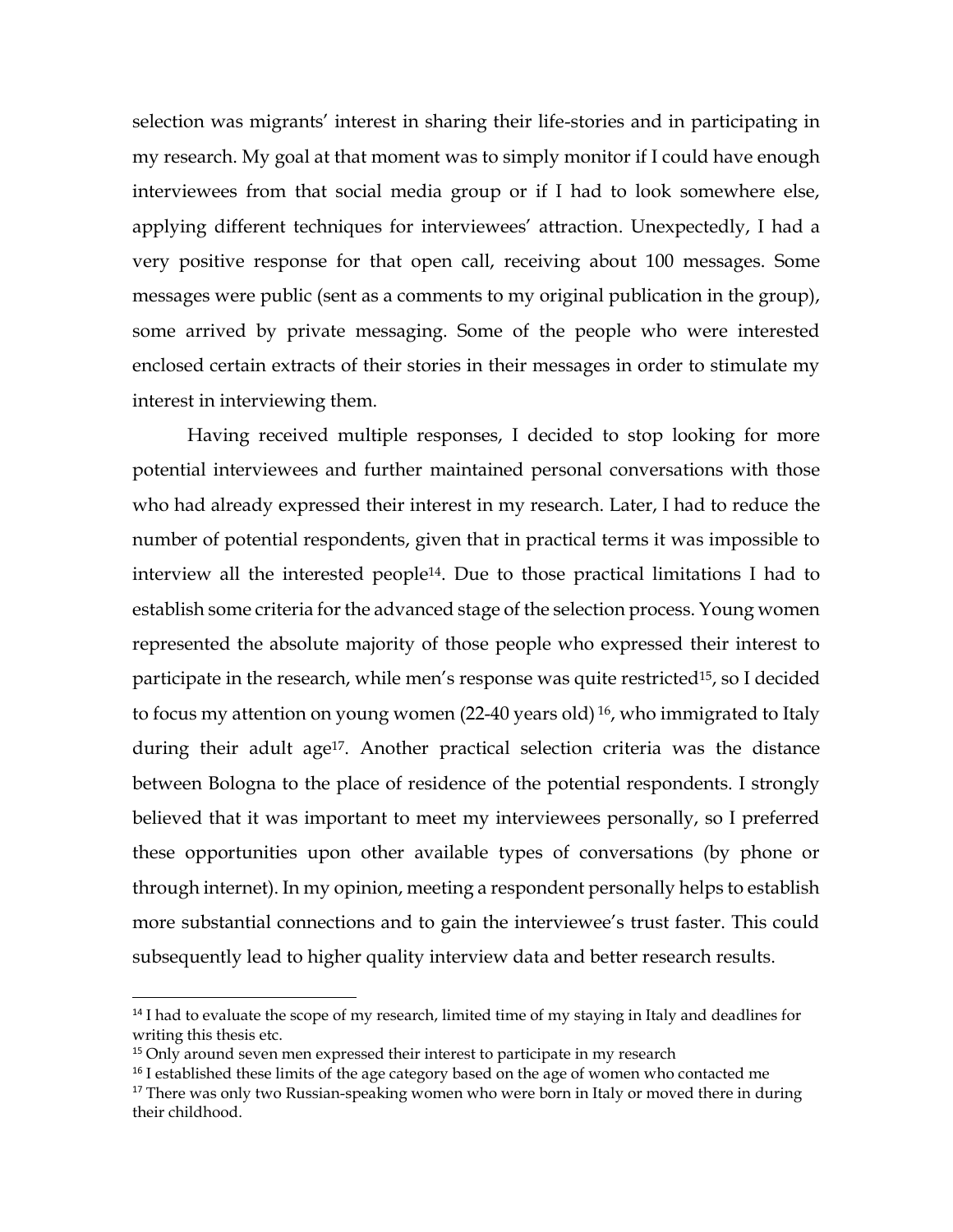Another criteria referred to the amount of time which migrants spent in Italy. As I looked for information connected to the deep changes in self-perceptions, I needed to interview those women, who had lived in a new context at least for a certain period of time, so they would have more opportunities to detect and sort out the occurring changes as well as to encounter different type of difference. At the same time it was important for to have a detailed information on some events, related to change of the context, so I looked for some relatively fresh experiences. I decided to establish another criteria for selection: my respondents should live at least one year and not more than seven years in the new context. Finally, interviewees' personal interest and availability were also established as important criteria for the selection process.

## **3.6 Intersectionality and the Selection of the Interviewees**

Any step in choosing a correct methodology, including the selection of the potential interviewees, requires an ability of the researcher to be critical about her own work. It is necessary to avoid biases and to be able to interpret the obtained data from multiple points of view. I believe that some ideas from the intersectional approach<sup>18</sup> could be very insightful in terms of defining some possible limitations of my present research.

The term 'intersectionality' was coined by the American civil rights advocate Kimberlé Crenshaw. Intersectionality means that every person should be understood and interpreted through the multiplicity of her social identities. The more possible identities are considered in an analysis, the best results could be produced. Crenshaw argued, for example, that identity politics consider difference between groups of people, but fail to consider it within the same group. This causes problems and misunderstanding when assessing violence against women, "often shaped by other dimensions in their identities such as race and class" and not

 $\ddot{\phantom{a}}$ 

<sup>&</sup>lt;sup>18</sup> An approach to study different topics, widely used in feminist studies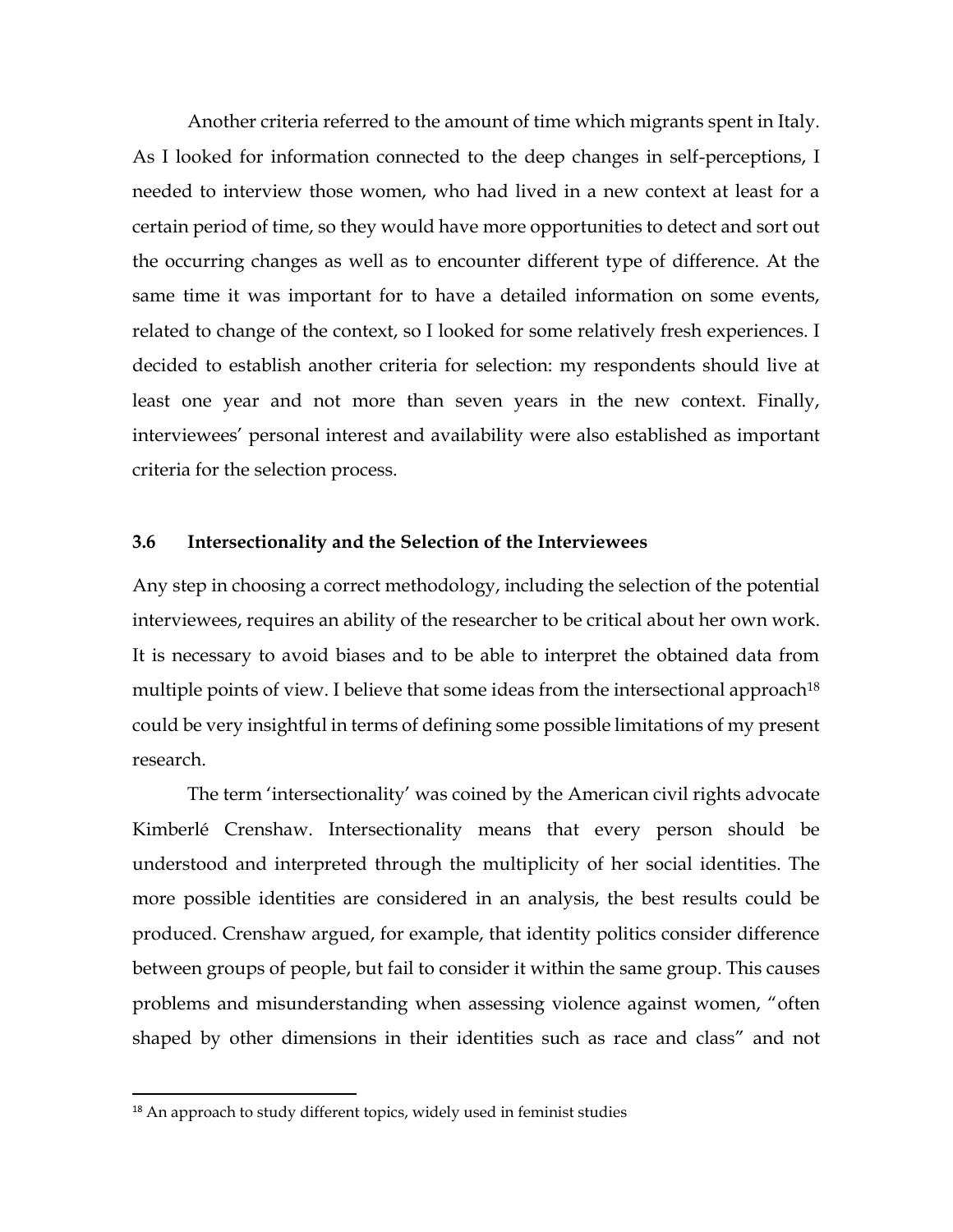exclusively by their gender (Crenshaw 1991). In other words, failing to take into account different levels of person's identity would mean an incomplete understanding of the layered, yet essential, elements that compose that person's experience. It would also mean that the identity-forming elements defined by different experiences are left unnoticed.

After assessing the level of intersectionality of the selection process, I acknowledge that it was limited. When choosing respondents, I did not take into consideration several social identities of the interviewees: class/social status, sexual orientation, income, whether they have any disabilities, etc. Additionally, the interviewees, all female, were initially found through searching in social media. This means that the women could be quite similar in their social identities<sup>19</sup>, given that they enjoy very similar privileges of having accesses internet, to social media, along with spare time to participate in a research as well as an interest and opportunity to share their stories. This could impact on my research negatively and I will not be able to assess different kind of subjects from several different angles.

On the other hand, it is not the objective of this thesis to describe migrants as fully as possible in terms, representing different social groups in this research. Acknowledging the limited time for solving the lack of intersectional approach in my selection criteria and resulting lack of full representation of Russian-speaking migrants in my research, I have no other choice, but to admit that the outcomes of my research would represent only a certain category of people who, if looked intersectionally, could have very similar social identities. People with different intersectional characteristics could have different experiences, which would require further research.

Another problem that could be detected is connected to my own position as researcher. If looked intersectionally, it could be noticed that my social identity could be very similar to my interviewees' identities, because I am also a social

 $\ddot{\phantom{a}}$ 

<sup>&</sup>lt;sup>19</sup> particularly concerning their income level and social status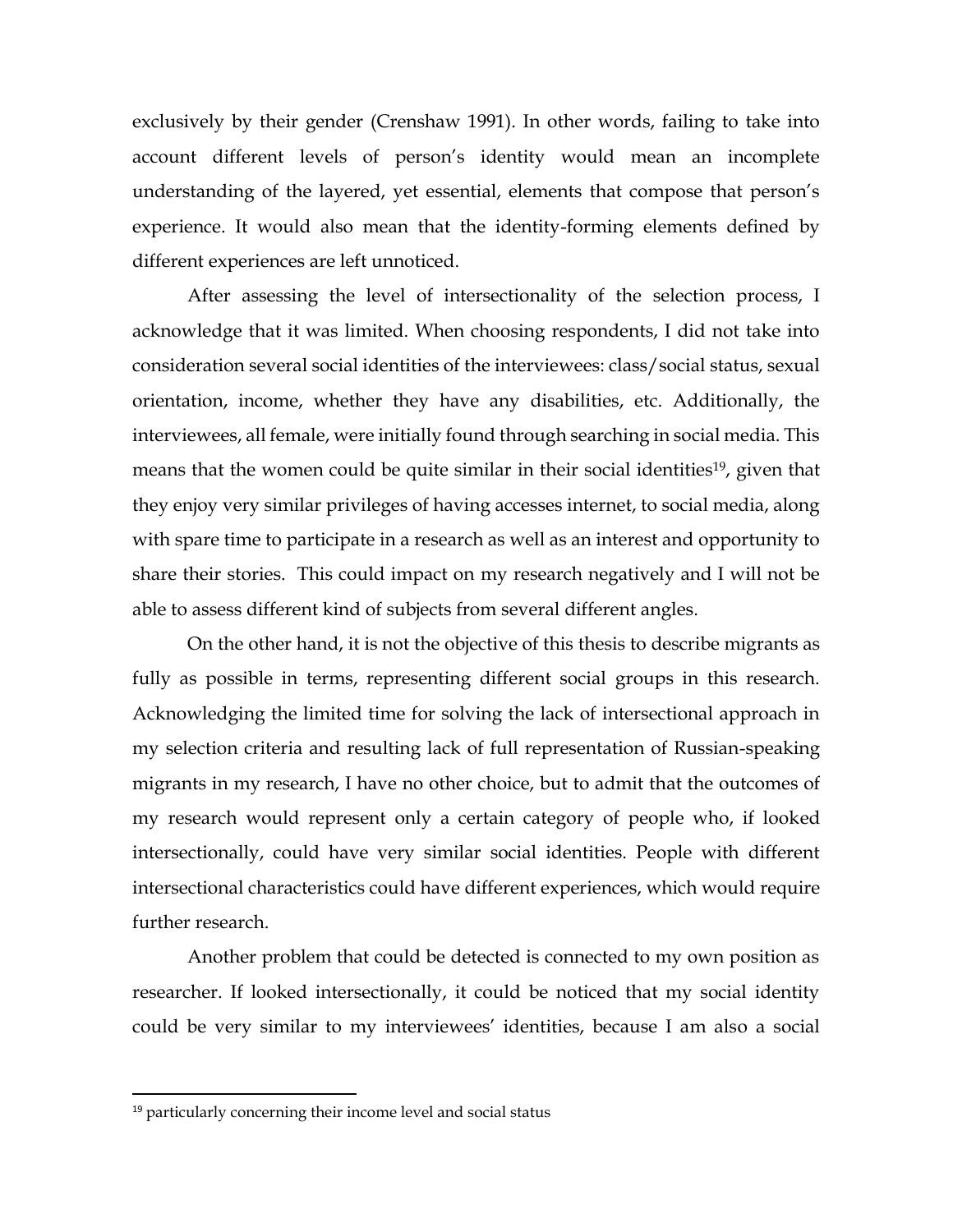network user of similar age, class, social status and gender. This fact has at least two dimensions: on the one hand, there is a risk to contaminate and mix my experiences and opinion with those of respondents during the interviews and their further analysis due to our similarities, on the other hand, as it was discussed before, my background knowledge and closeness to the respondents' may be very beneficial for the research. As a solution I plan to limit my participation in the interviews to a bare minimum, in order to avoid contaminating the narratives with my own meanings or ideas20.

### **3.7 Data Collection Methodology**

 $\overline{a}$ 

The process of establishing and narrowing the selection criteria described earlier in this chapter allowed me to reduce significantly the initial number of potential interviewees. I managed to take 5 in-depth semi-directed life story interviews. The average length of every interview was about an hour. The interviews were held in public places (cafeterias, libraries, etc.) in Russian language. They were recorded. At the beginning of each interview I let the respondent know that the information she provided me during the interview was confidential, so I would not disclose or use her real name or the information they consider sensitive. I acted according to the code of ethics of academic research and complied with all the requirements for data protection in research.

The verbal instructions for the interviewees were the following: "I would like to ask you to tell me a story. The story should be about you and your life. Please remember that you are the storyteller of your own story, so you do not have to articulate your autobiography mentioning all the events which are typically brought up in a biography (like the place and time of birth, studies, etc.). You do not have to follow any "traditional structures", but do so if you want to. Try to mention all the

 $20$  Although, I am aware there are some academics who argues that meaning is created during the process of the interviews and a researcher should not be afraid of influencing the interviewees. See, for example, Gubrium and Holstein 1995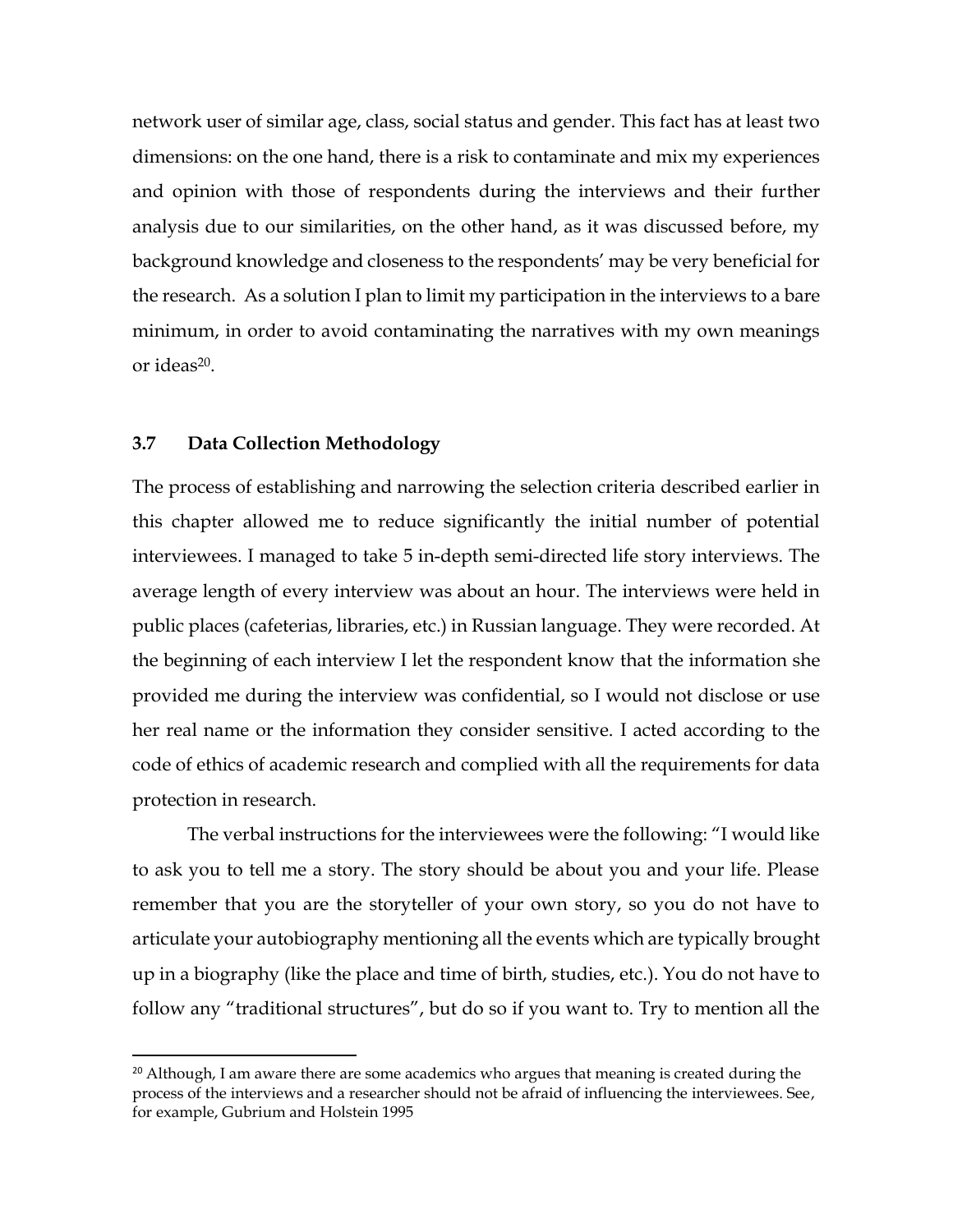events that you think are necessary for the story. You can begin from the moment you want and you can stop where you think the story should stop. You can divide your story into chapters or you can tell it in any other way. Please know that I am not a mere listener of the story, so you can communicate with me if you want to do so. I will also ask you questions if I need to get more details about some events or your thoughts and feelings etc." If I noticed any anxiety related to the process of storytelling or worries about the final results, I explained to the interviewees that their stories did not have to be perfect and as a researcher I believed that the narrated story represent only a 'still photograph', a specific moment in person's life, hence they can be told and interpreted differently by different people and did not have to fully represent their lives.

As I decided to keep my participation in the process as little as possible, during the interviews I intervened only in those moments, when a narrator had some difficulties to continue the flow of the story. Normally, in such situations I asked to give more details on some matter, in order to avoid changing the topic or the flow of the narrative drastically. I also asked some questions in order to deepen certain ideas expressed by the interviewees, which I considered especially relevant for my research.

#### **3.8 Data Analysis Methodology**

It is possible addresses some difficulties and limitations of a given research method by selecting a correct approach to the data analysis. In this sub-chapter I perform a brief evaluation of the existing techniques of the narrative data analysis and explain which of them are most suitable for my research. According to Leibich et al. (1998) there are four types of narrative analysis: 1) holistic-content, 2) holistic-form, 3) categorical form and 4) categorical-content.

Holistic-content analysis consists of examining the entire narrative, focusing on its main themes and motives. The important feature of this type of analysis is that a story is examined as a whole and the focus of the analysis is on *what* instead of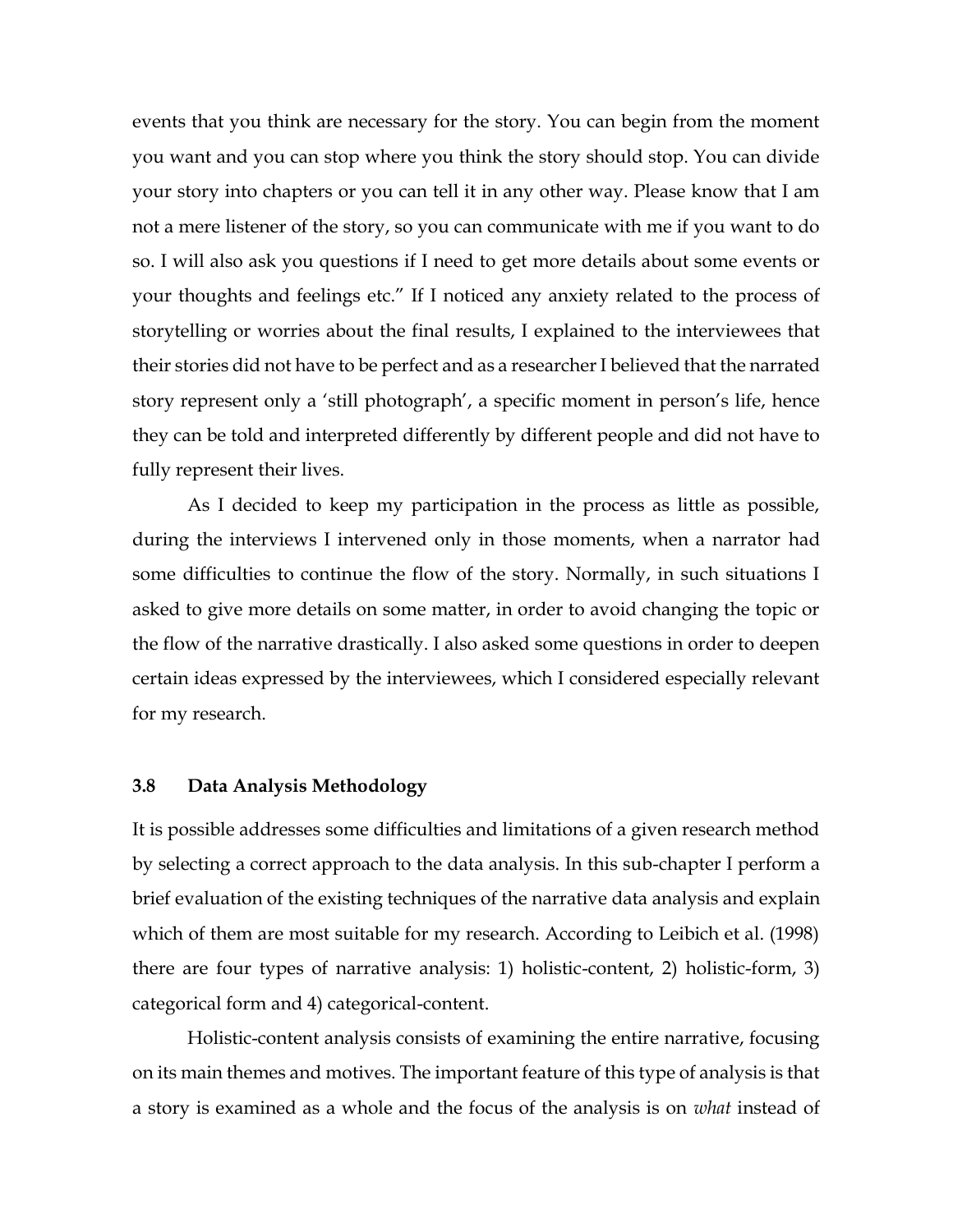how the narrator tells the story. This type of analysis is suitable for studies with open research objectives.<sup>21</sup> Holistic-content of analysis could be applied for defining a particular *foci* (specific thematic point of the narrative) and understanding how that particular foci has developed during the entire story. This analysis is suitable for obtaining a previously discussed 'big picture'' and it will allow me to understand some general ideas of each story, including its inner logic and narrator's attitudes towards them. I believe that the holistic-content analysis would be very suitable for me, because it would also produce huge amounts of information and allow me to detect and interpret changes and transformations which occur during the life of every particular interviewee.

Holistic-form analysis also involves examining the whole story, but the focus is on *how* the story develops (e.g. when and how it starts, ends, if it is lineal or if it goes back and forth, is there any climax in the story, etc.). While I find this type of analysis very interesting *per se*, I believe that it does not suite my research objectives: in my case *what* people say is more important than *how* they do it.

Categorical-form analysis also involves concerns about the structure of the story, i.e. its *how's (*namely how it is constructed and performed*)*, but focuses only on the selected parts of the narration (for instance, if they are connected to an event or situation specifically interesting for the researcher). This analysis may, for example, scrutinize the grammatical structure of certain sentences or other linguistic factors. The strength of this analysis consists in the fact it opens possibilities for discovering some deeper meanings - not easy to detect in holistic-content analysis and the narrator herself may not be aware of them. Lieblich and her colleagues for example, use this type of analysis to learn more about deeply rooted emotions and ideas that "might not have been apparent from examination of content alone" (Lieblich et al. 1998, 141). In my view the categorical-form analysis would help me to detect some changes in immigrants' self-perceptions otherwise difficult to notice,

 $21$  In their book Lieblich and her colleagues use the holistic-content analysis to understand how early memories influence person's life.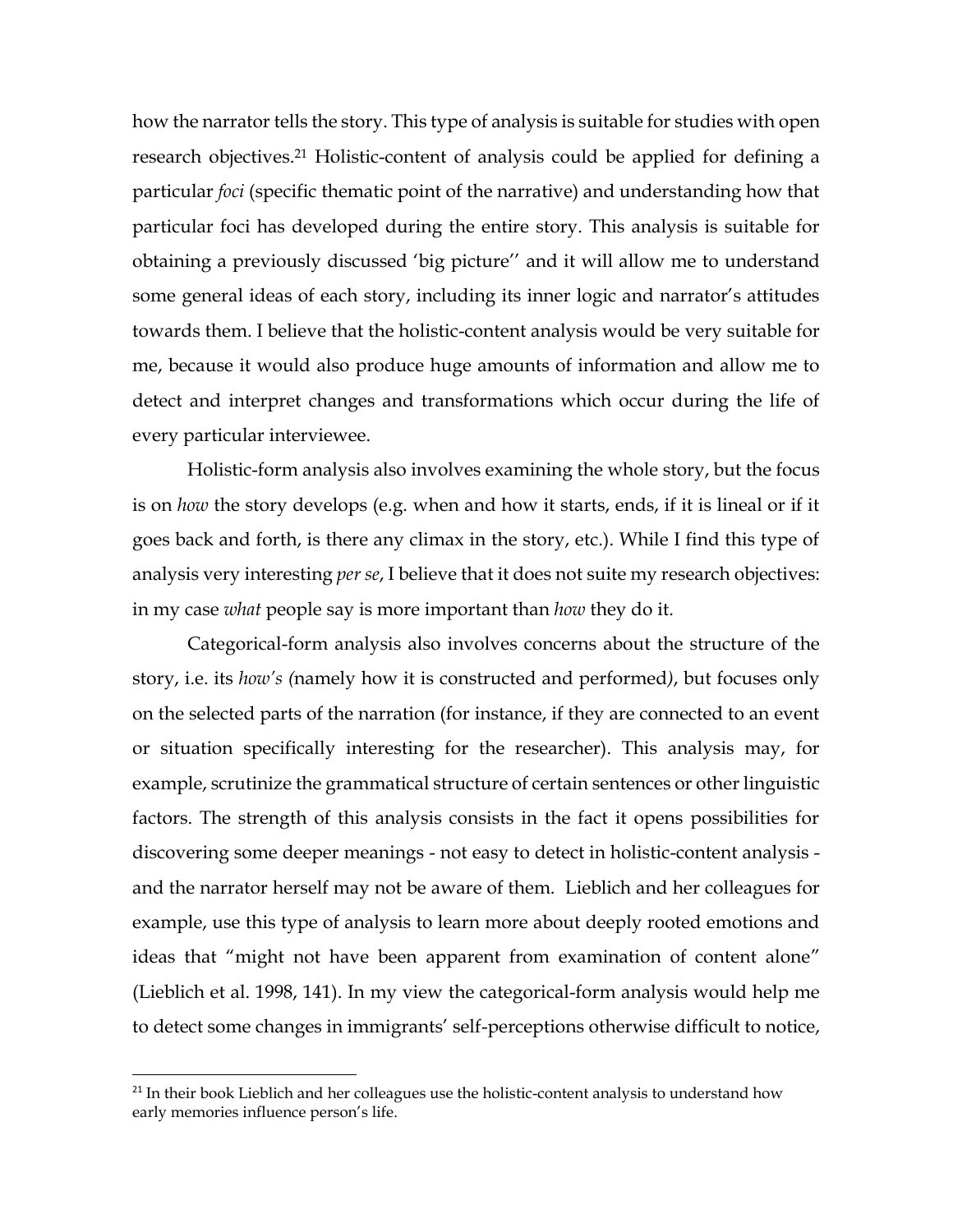but it also could lead to losing the focus on the 'big picture' of someone's identity. Trying to maintain the whole life story in mind, I could incorporate some elements of this type of analysis as auxiliary for my research.

Finally, the categorical-content analysis consists of sorting the information provided by the respondent into groups or categories and studying them separately. Depending on the research objectives, one or more categories could be studied in more detail. This kind of analysis allows researchers to examine in a profound manner that information which is directly related to the research objectives and questions without taking into consideration the whole story and all ideas included in it. I think that this kind of analysis is very detailed and deep, so it could be useful for me, when focusing on specific ideas in migrants' stories ('difference', 'others' and 'changes', 'I' 'myself', 'my', etc.).

To summarize, my choices between different types of the analysis are based on my assumptions about the quantity and quality of the data produced by each one of them and other important factors. After examining the available recourses for analyzing a self-narrative I came to a conclusion that a combination of holisticcontent, categorical-content and categorical-form analysis could be well-suited for my research objectives. My main focus will be on the holistic-content analysis, while the other two will be used as auxiliary. With the holistic-content analysis I will analyze the following information: 1) how the interviewees encounter difference, and what are the outcomes of those encounters 2) how the interviewees make sense of changes, if they perceives them negatively or positively, whether they think changes are inevitable 3) how they define them self and if there are any modifications of this definition in the story it 4) do they desire changes (if yes, why? if not, why? 5) what are the foci of their stories and how it is connected to the whole story. The auxiliary types of analysis will be used for deeper understanding of the following ideas in the interviewees' narratives: 1) difference 2) changes 3) I/ self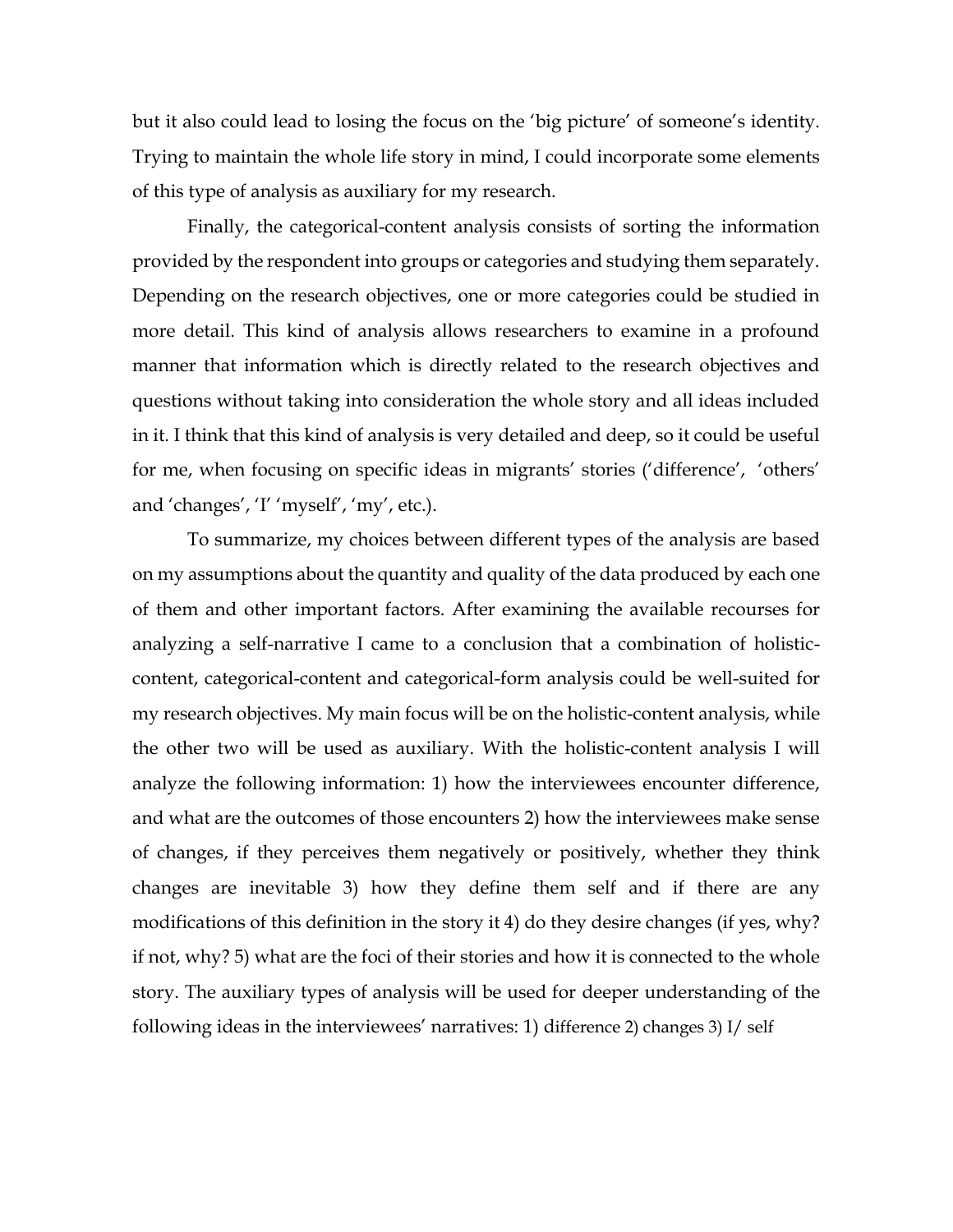# **4. Data Analysis**

In this chapter I perform the analysis of the life story interviews of Russian-speaking respondents, applying the techniques and methodology discussed in the previous chapter. The real names of the participants have been changed in order to protect their anonymity. Additionally, the information which could possibly lead to identifying the narrators (such as names of places, family members and friends, age, professions, etc.) is avoided. All the participants gave me their written signed authorization for using the stories in the research for my master's thesis and other academic purposes.

## **4.1 Marina**

Marina sees herself as a person with certain entrepreneurial characteristics. Throughout her story, she maintains an image of herself as a successful person who is able to take big decisions and to achieve big goals in life. In her life story she refers to her achievements multiple times, emphasizing her excellent performance during the school and university years and working life. Even her romantic relations are evaluated with this perspective. She underlines her desire to grow and to have 'better life', so this desire influences the majority of her life decisions. Many situations in her story are assessed by her through her aspirations to succeed. Taking into account the aforementioned, it is possible to argue that the success (especially the success which is expressed in economic terms) is a central *foci* in her selfnarrative as well as in her self-views.

Marina has experienced different types of changes in life. For example, she changed her place of residence several times: these changes include moving from what she calls 'a provincial town' to a big city and back, as well as moving abroad and becoming an immigrant. She has also changed her occupation: she has been unemployed, self-employed and worked as an employee in different companies (big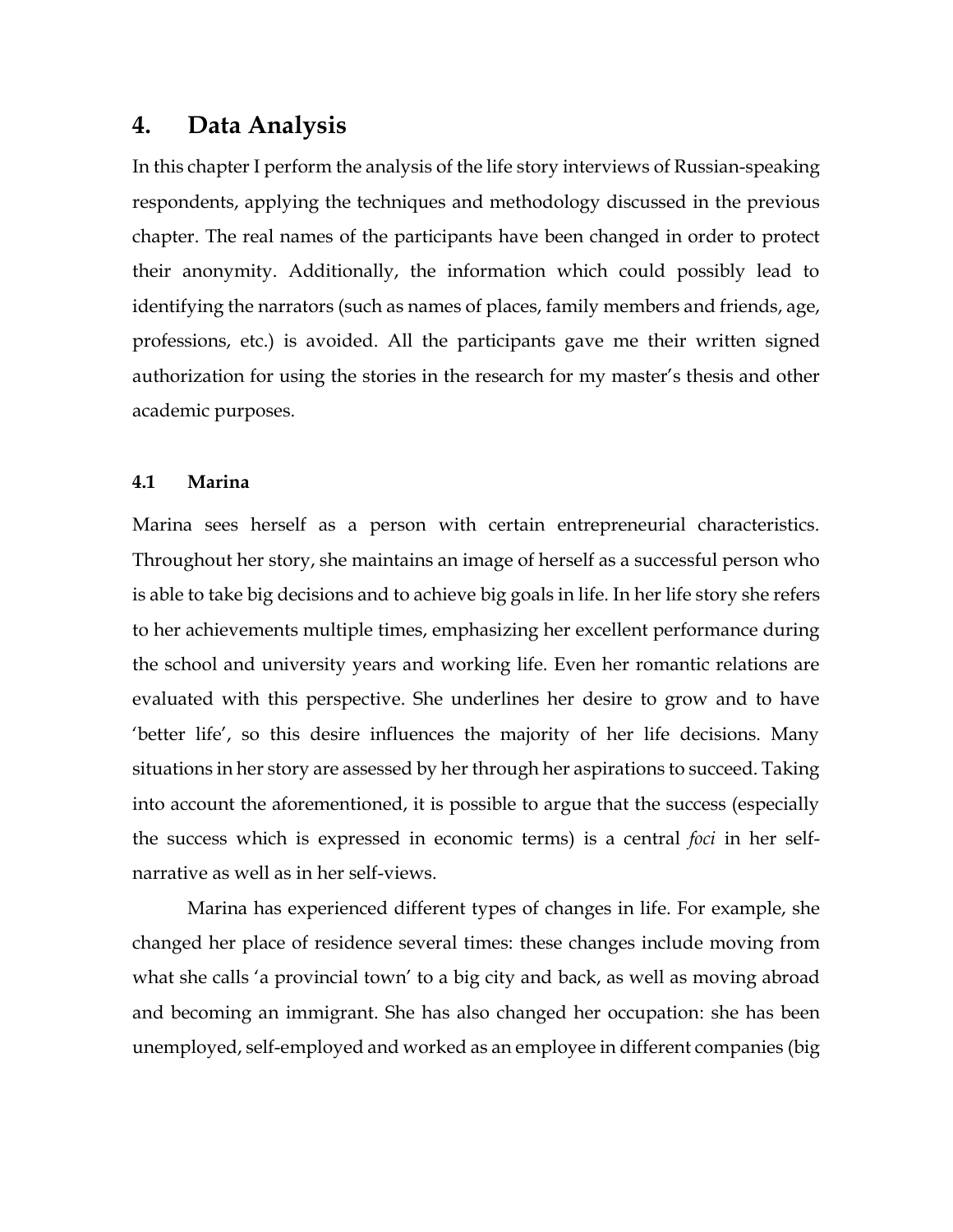and small). She has been single, involved in long-term relationship and married. She also experienced being a parent.

The concept of 'agency' is crucial for understanding Marina's story, because the majority of changes that she mentions is interpreted as the results of her own decisions and directly connected to her values and self-views as a successful person. In fact, she constantly underlines the changes, which are directly connected to her own choices and values, barely mentioning the other experienced changes. For instance, Marina only briefly discusses the time when she had to move from a big city to a smaller one because of her partner's work. Actually, the only important thing for her during that period was the fact that she was able to use her free time to develop some new skills and finding some new ways for succeeding in life22. Correspondently, the changes which are related to Marina's desires and values are always perceived positively by her.

Interestingly, she does not describe any change (desirable or undesirable) as entirely negative. During her life story the changes are discussed either in a positive way or barely mentioned. For example, the fact that she had to change her occupation (as being self-employed) during the times of the economic crisis in 2008 is not described by her as something negative, and she did not refer to any negative or pessimistic emotions. She says only few sentences about that stage of life, which are followed by a long description of the next stage, when she managed to find other possibilities to succeed.

Remarkably, Marina herself does not perceive her life as highly changeable. She says that she feels 'equally well' almost in any place. According to her, the changes, which happened in her life "were not "huge": "I am in my own world" – she explains. According to Marina, her inner sense of stability permits her to balance any external change. She says that this stability could be a result of not considering many things: "Perhaps I should look at things with a wider perspective in order to

<sup>&</sup>lt;sup>22</sup> She decided not to look for a formal job because the level of the salaries was very unsatisfying for her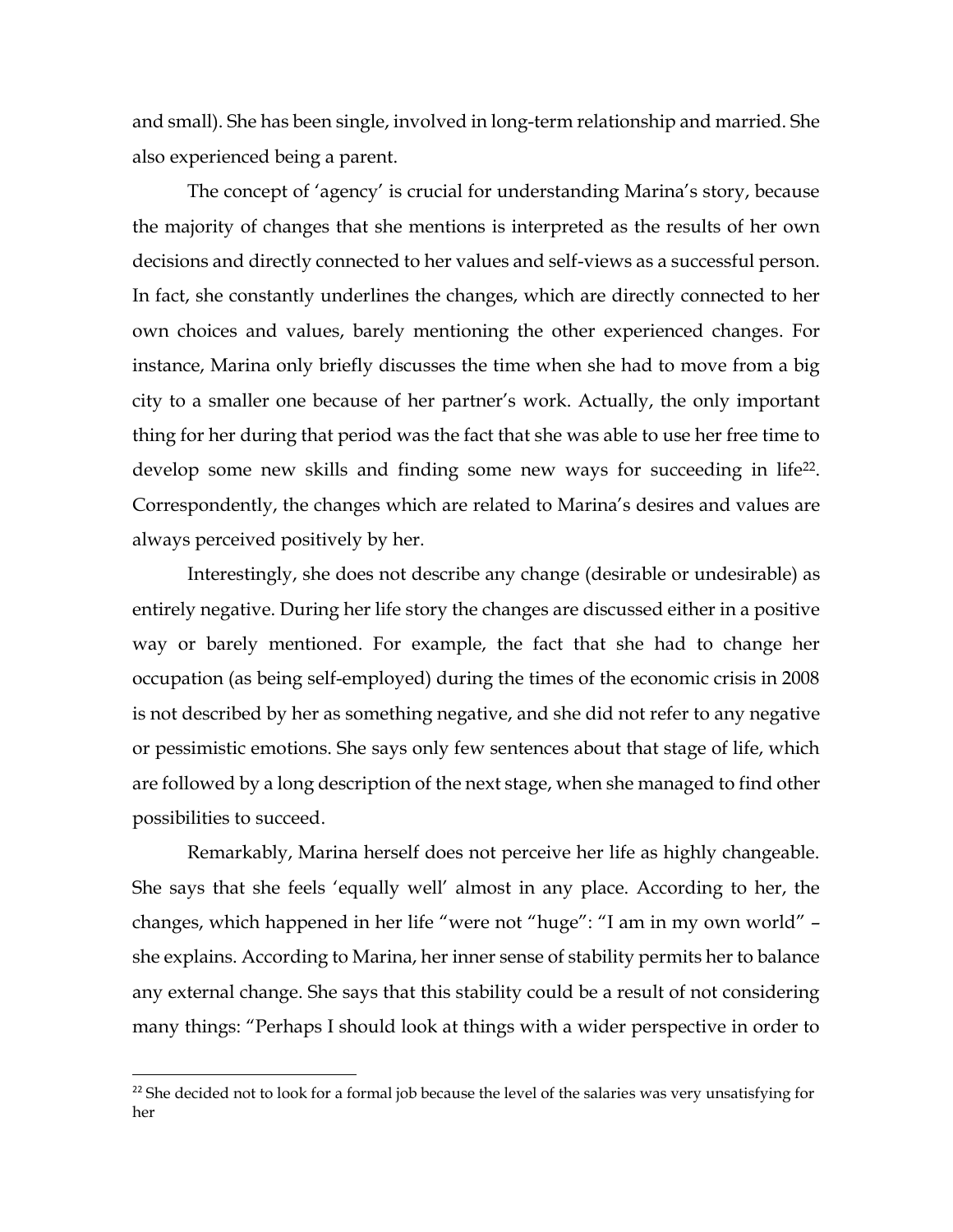notice some changes", but she is comfortable in her current life. She argues that her good financial situation is the foundation of the stability that she has been experienced. She also mentions her self-confidence, entrepreneurial skills and adaptability: "I am sure that I can find job anywhere, if not being a self-employed, at least working for a company". Marina's ability to feel good anywhere and to be confident when facing changes in life allows her to think positively about the future: "I am open for changes". The interviewee concludes this part of the story, saying that, if necessary, she would readily move to another country.

Additionally, she states that the adaptability to changes largely depends on person's previous experiences: according to her, it is easier to move from one place to another having a previous experience of moving. Interestingly, Marina further adds that the desire to move is even more significant than experience by itself. She argues that the cases when a person actively pursues what she wants when moving to another country are very different from those when a person has to move unwillingly. Marina argues that the two cases should be understood and treated differently.

In her story Marina has described several situations, which could be interpreted as encounters with difference. Particularly, she mentions two types of encounters: those with more successful people, who inspired her to grow and change her life, and those which represented obstacles for her success. Difference – when it is represented by the encounters with successful people – is perceived by Marina very positively. She adds that two encounters of this type symbolized the two important "thresholds" in her life. During the first one she met people from the same town where she was born. Those people lived abroad and enjoyed a very high level of income. She characterizes them as people, who "think in totally different scale". Especially surprising for Marina was the fact that they achieved so much in life, coming from similar circumstances: "They come from the same place, they are similar to me, just more courageous". She underlines that encounters with successful people changed her "mentality" and helped her to peruse her goals in life.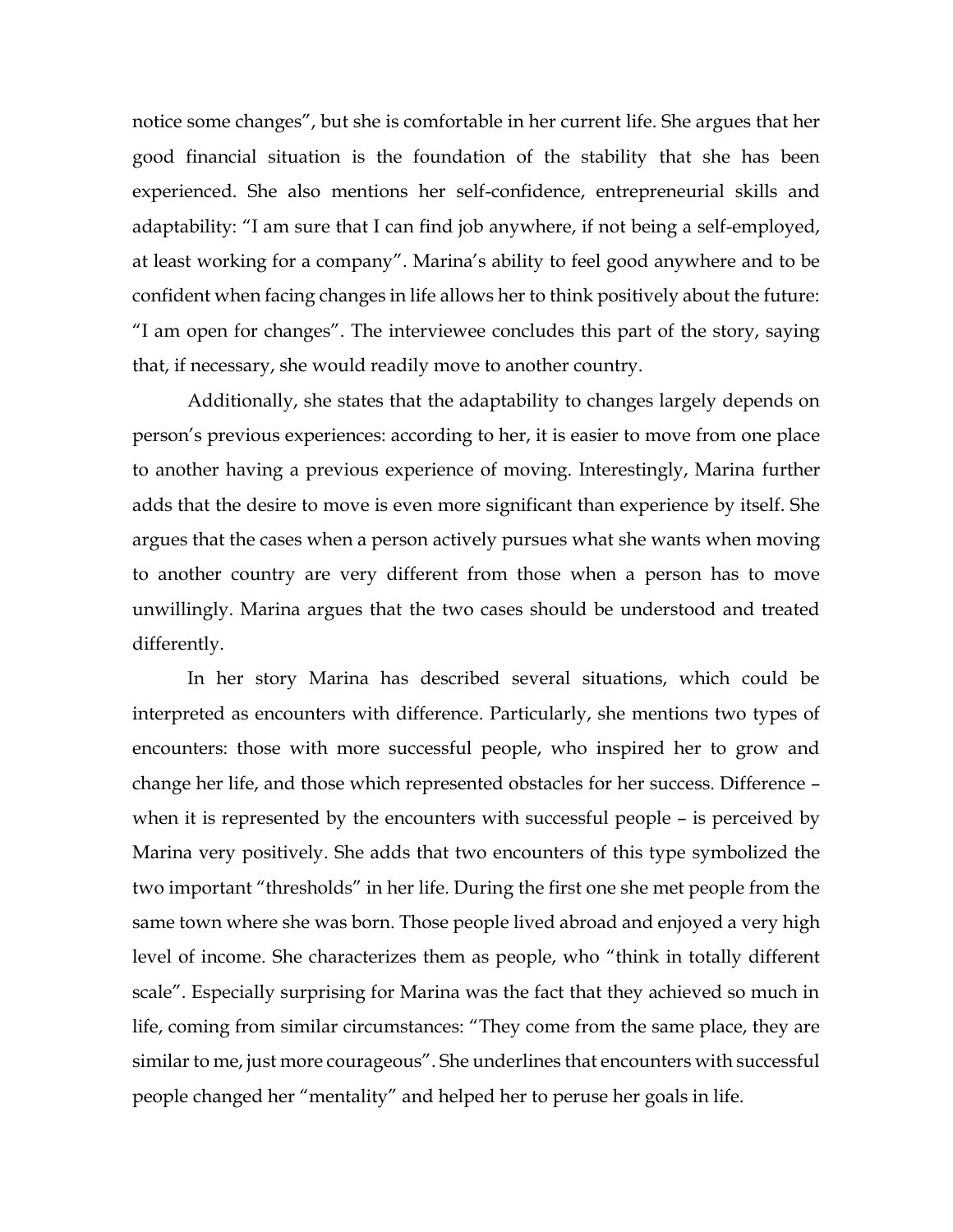The second threshold in Marina's life happened when she met a very successful person, who used to work with the Russian financial elite. Marina describes this event as traumatic and painful in many sense, because the person managed to "get into her head" and point out several of her personal traits, which she did not value at that moment. Marina accepts that the things she has heard from that person has made her reevaluate some of important aspects of her life and her attitude towards them23.

The encounters with those people whom she perceives as obstacles for her success Marina characterizes negatively: for example, an ex-boyfriend from her hometown, who did not let her to peruse her dream, or a female friend, whom she blames for ruining a promising romantic relationship with a wealthy man. Those people are perceived as different from her, mostly because they do not have the same goals and expectations form life. The encounters with them are not interpreted as influencing. Neither of such encounters are understood as 'thresholds' in her lifestory. Additionally, it is possible to notice that she has reinterpreted all those "negative" encounters, so when narrating her story she uses them as valuable lessons for her future: "I have decided: in my future life I won't have any serious relationships before turning 25". Marina has managed to incorporate those lessons to her life story and found a valuable explanation of their role in her life, so they do not oppose her main focus on success, but are perceived as part of her self-views and values.

### **4.2 Olesya**

 $\ddot{\phantom{a}}$ 

From the very beginning of her story Olesya defines herself as someone "different". She explains that she was different from people whom she met in her home town, and she was aware about the existing difference already since her childhood. Olesya specifies that she had a "different mentality", which for her meant that "something

 $23$  For instance, the romantic relations that she was involved at that moment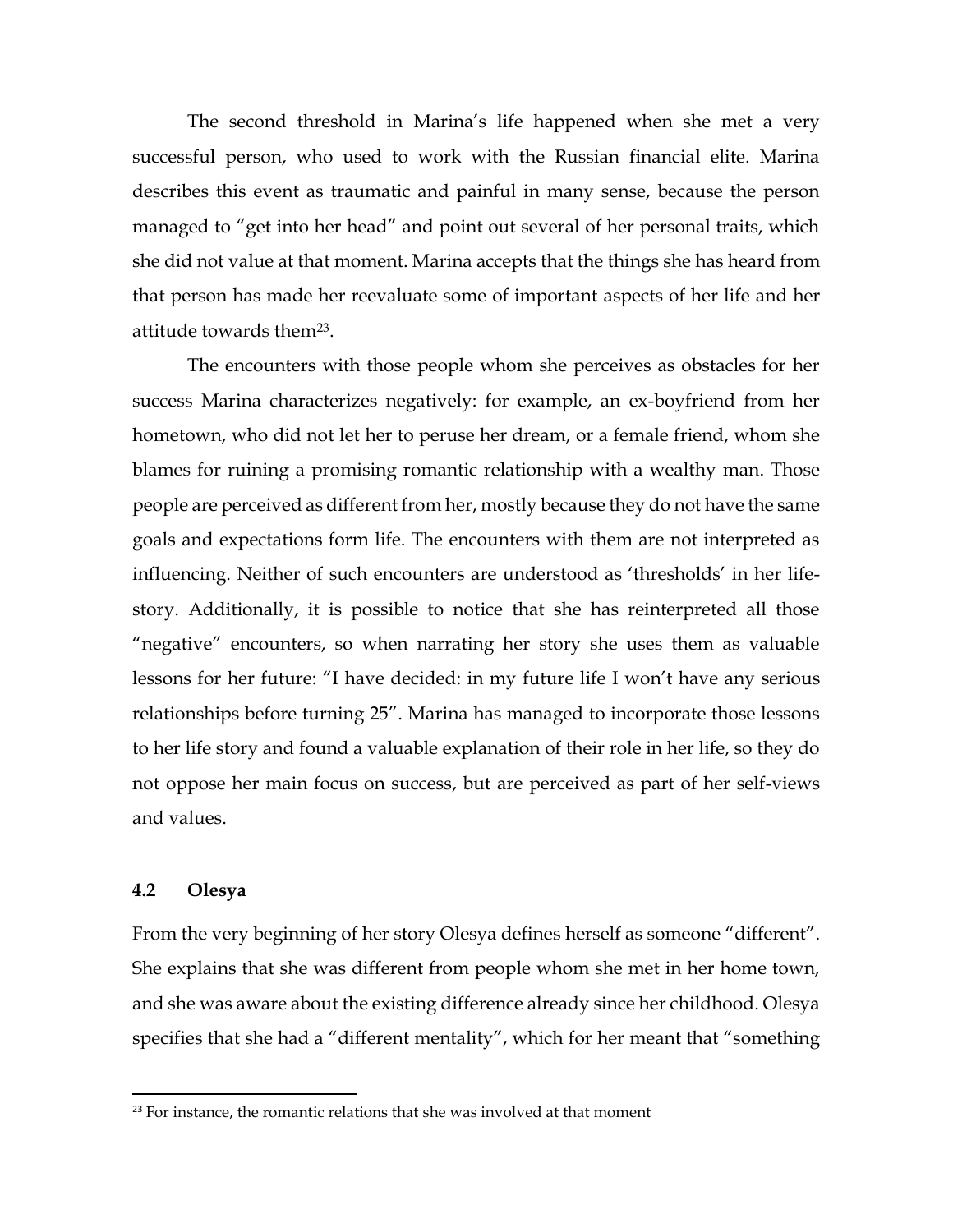was lacking" in people who surrounded her. According to the interviewee, due to this perceived difference she wanted to change the environment in which she lived since her early age, so eventually she started looking for such opportunities. When Olesya visited Europe for the first time, she realized that "European mentality"<sup>24</sup> was exactly what she was looking for. She further explains that after that realization she started desiring specific changes in herself, actively "collecting knowledge about European mentality" and willingly adjusting to it. Taking the aforementioned into consideration, it is possible to argue that the *foci* of Olesya's story and her self-views is her desire to change her place of residence by moving to a European country and to transform her mentality towards a mentality, which she defines as European-like. Additionally, it is important to mention her self-determination as someone who is able to endure many changes and challenges in life.

Olesya has changed the place of residence few times: she was born in Russia, but traveled extensively. She also lived and studied abroad before moving to Italy permanently. According to her, the changes that occurred in her life were actively sought by her and motivated by her inner desire of changes. She wanted to become "better person" which equals to her to being similar to people with 'European mentality'. This fact shows that the concept of agency is crucial for Olesya's selfviews.

Olesya describes the changes which she experienced in her life mostly in a positive manner. Some changes could be unpleasant, she argues, but generally they help a person to grow. Following this logic, she interprets changes and difficulties as challenges, which helped her to come closer to the image of the self that she desired and valued since her childhood. For instance, in her story Olesya mentions many disadvantages of living abroad, she argues particularly that anything she does in a foreign country is more difficult than doing it in the country where she was born. Nevertheless, she maintains a positive evaluation of these difficulties and says

<sup>&</sup>lt;sup>24</sup> "European mentality" is defined by Olesya in terms of balance between working and free time, as well as between public and private life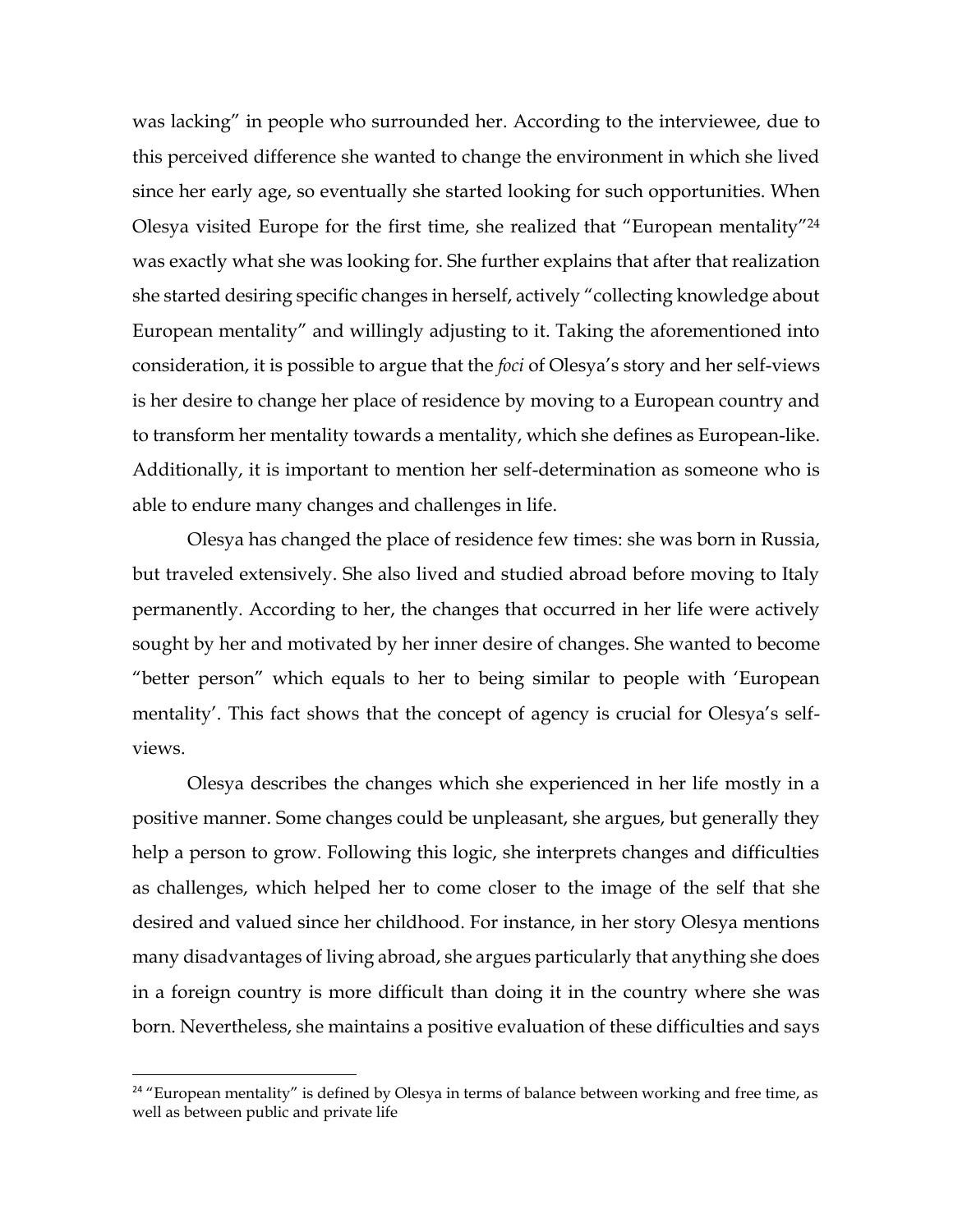that thanks to those challenges she has managed to get rid of certain "complexes" and "flaws in her character". Throughout her story, she builds a powerful image of herself as of someone who is able to withstand all those challenges and difficulties. "I am ready to do more, to be more stressed". She values her effort to become a different person and compares this process with starting a new business project: "You must invest a lot to get something back".

Olesya's desire of changes could be detected in her narrative. She says that the processes of moving abroad and adapting to a new context "are similar to an addiction: you want to prove yourself that you can do it". Nevertheless, not any changes are addictive: further in her story the interviewee argues that in order to become an addiction those processes should correspond to a person's values. Olesya, for instance, does not desire change per se, but she wants only those which she values (e.g. those changes that help her to become a person she wants to become). She specifies that it was precisely her desire of changes, her agency which helped her to adapt to all the situations in life: "If you do not like the place where you go, it is almost impossible to adapt there". Olesya contrasts this agency-driven changes with other situations when people are unable to adapt to a new context r country "only using a country for their own goals, without trying to become a part of it".

The interviewee comments on future changes in a positive manner. She does not discard the possibility of moving to another city or country, explaining this readiness with the fact that has already great experience in moving around. According to her, the experience plays a great role, but the most important thing is the inner desire for such changes, which should be connected to the desire and capability of transforming as a person. She feels very comfortable in Italy and would accept to change the place of residence only if it matches her own values and desires.

The encounters with difference that Olesya mentions in her story could be generally divided into two types: encounters with people who are different from her (in terms of not being ready to go through the same processes as Olesya went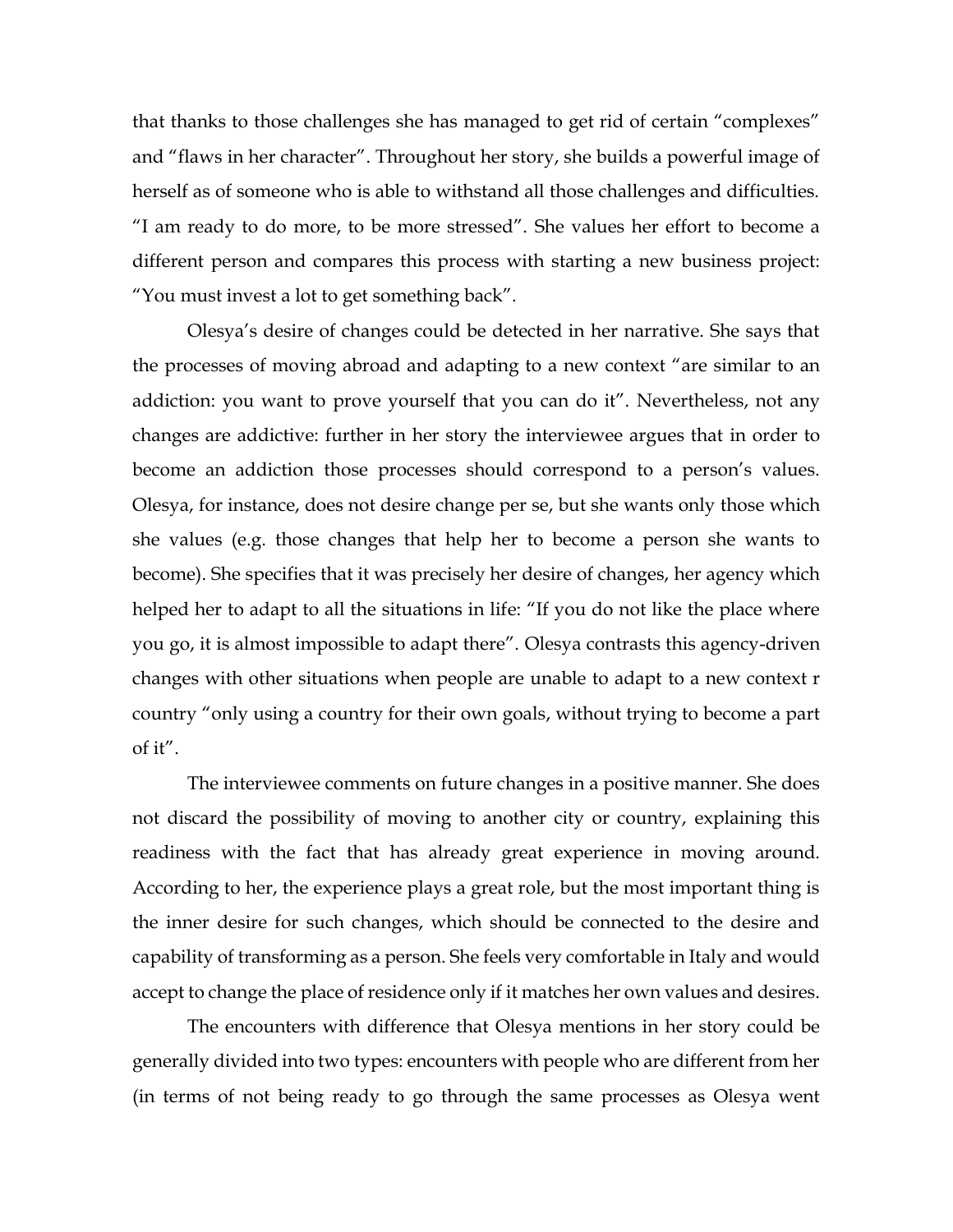through: to study and to live abroad) and encounters with people she wants to become alike (European people, Italians, foreigners who adapt easily). In her story Olesya contrasts her self-views with the self-views of those people who do not desire similar experiences. "Immigration is not for everyone" - she says. She mentions that from time to time her acquaintances ask her "What do you do it for?" referring to moving abroad and overcoming all the difficulties. Interestingly, she never describes different people in negative terms. Nevertheless, there is a type of people who she dislikes, namely people who "milk the country they live in as they would milk a cow". Olesya does not like when people move abroad in pursuit of certain goals, which are not related to changing their mentality or becoming a better person. Interestingly, further Olesya says that she has also acted like those people before, when studying in other countries.

Another type of encountering difference mentioned in Olesya's story is when the interviewee meets people with European mentality, whom she appreciated greatly, or other immigrants, who successfully assimilated the European mentality. These encounters are characterized positively. Olesya appreciates her acquaintances in Italy, arguing that "For feeling really comfortable in a new place you should be part of the community". As it was mentioned before, Olesya makes a conscious effort to re-construct herself, becoming similar to Italian people and people with European mentality.

Remarkably, the interviewee states that her perception of foreign people has changes with time. She accepts that when she traveled to different countries with her parents she used to perceive foreigners as "creatures from other planets". She comments that it was difficult to her to talk to a foreigner, so she had some difficulties in establishing conversations with people when being abroad. Her parents were aware of that issue and decided to send her abroad for studying language. She remembers herself of that period with some level of surprise. Analyzing what she felt at the moment, she argues that the problems in communications with foreigners was not because of her poor level of English, but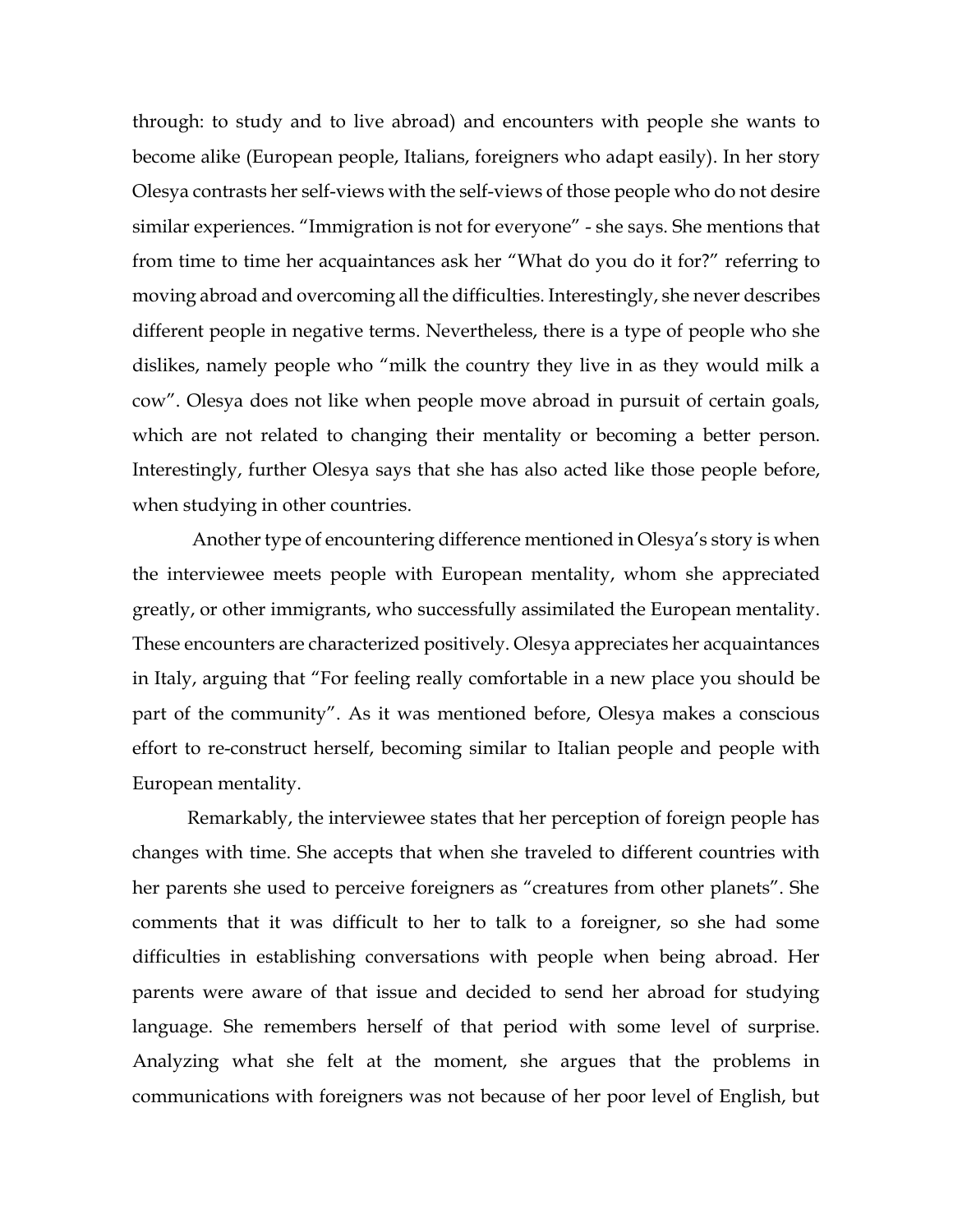rather due to her inability to perceive foreigners as "normal people". Finally, she managed to rid of that problem and understood that "they are human beings, some of them are good, and some of them are bad, just normal people". This change of perception and active work on herself allowed Olesya to start her transformation and endure many challenges in her current life.

#### **4.3 Ekaterina**

Ekaterina sees herself as a responsible, studious, reasonable and well-educated person. It is important for Ekaterina to develop professionally and personally acquiring valuable knowledge and skills. During her story she refers to different courses that she took in order to be better in her profession and to grow up jobwise. The interviewee brings a wide range of topics into her story, analyzing and comparing different political and social issues in contemporary Russia and Italy. When discussing those topics, Ekaterina makes clear that she has formed a thoughtful and reasonable opinion about them. It is possible to argue that the *foci* of her story is her know-how and the capacity to accomplish things, finding the most reasonable and practical manner to do so.

Ekaterina has experienced different changes in life: she has moved from a big to a small city, she has changed her context drastically by moving abroad, becoming a wife and a parent. Interestingly the interviewee says that one of the most important period of changes for her was when she decided to study other subject at the university, which led her to change her professional and even personal life. Ekaterina explains that she entered a university in her home country, but never liked the chosen subject, so after some time of being dissatisfied with her studies she decided to go to Italy and to start a new life. She had met her future husband by that moment (he was living in Italy), so the change of the university and studied subject represented a strong motivation for Ekaterina to start a new life with her future partner.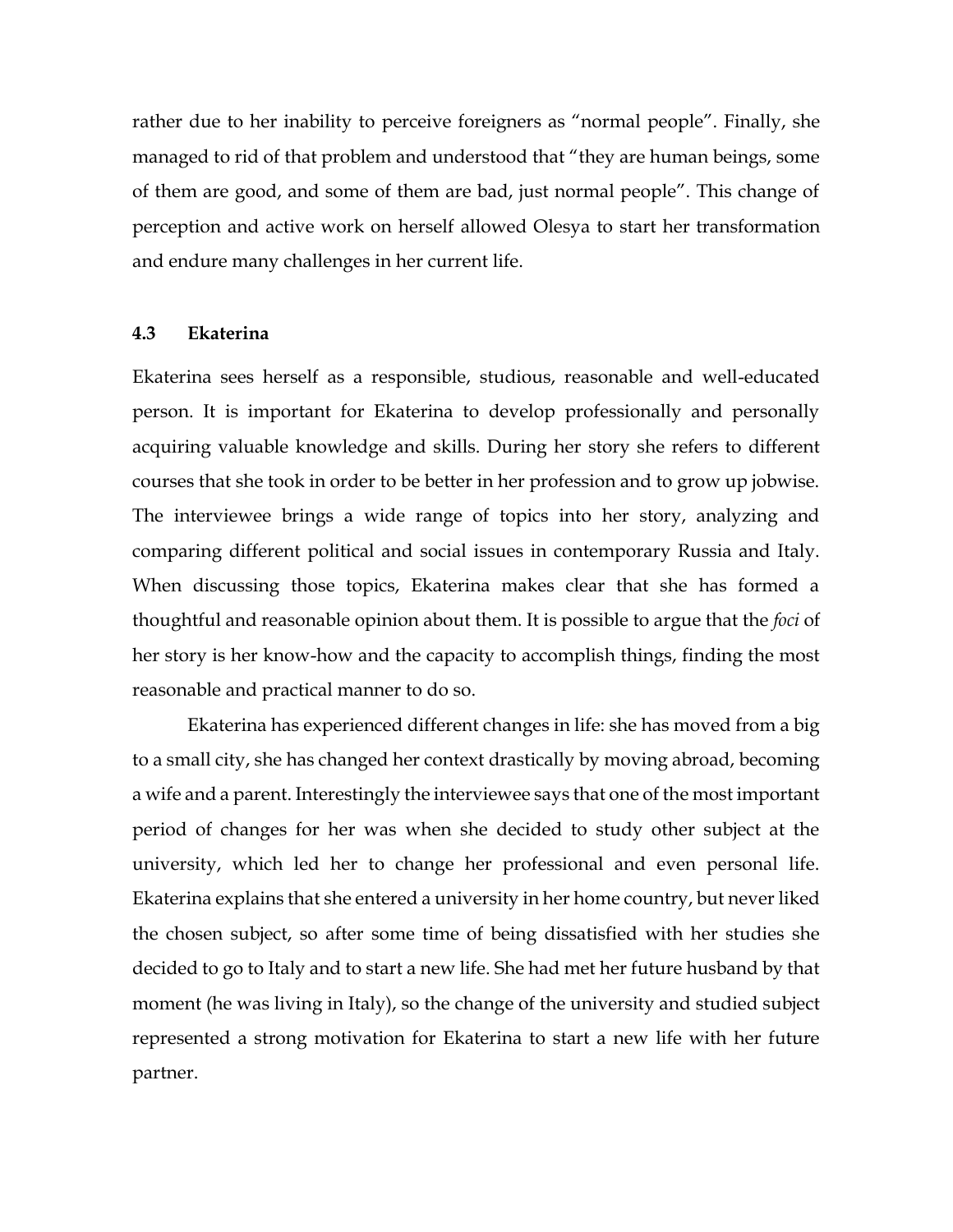In her story Ekaterina has mentioned several transformations in herself, including her interests and values. She says that she modified some of her approaches to education, and the ways of doing things in general. She also perceives a very significant change in terms of encountering different types of people and her attitude towards them. All those changes, including the changes in values and attitudes Ekaterina describes positively. For example, she states that it was good that with time she managed to change her expectations from the role of women. According to her, she used to think that all women "should become moms as early as possible", and while Ekaterina herself complied with that role, by the time of the interview she changed her opinion. Now she argues that having a kid is every person's choice, but not duty.

The narrator also claims, for example, that she changed her attitude towards immigrants from different countries, and has become "more tolerant". Even though there are certain things that she still struggles to tolerate in foreigners<sup>25</sup>, Ekaterina perceives herself as less judgmental, and more 'open-minded'. Remarkably, she compares her current state of mind with her previous self and also with the mentality of her ex-compatriots<sup>26</sup>. This comparison is always favorable to her current self. She argues that these changes were difficult to accept, but now she "likes it better". The changes Ekaterina attributes to her life in abroad: "I think that Italy and Europe in general helped me".

In spite of the fact that the narrator perceives changes very positively, the encounters with difference in Ekaterina's story are interpreted majorly in a negative manner. In comparison with other interviewees she does not describe any positive difference, which could motivate her to continue changing. The narrator mentions various types of encountering difference: the first type includes encounters with other 'stranieri'<sup>27</sup> in Italy. Ekaterina mentions for example that she was not able to

 $25$  For example, when a Muslim women cover herself completely

<sup>&</sup>lt;sup>26</sup> Ekaterina is an active user of the Facebook group "Russians in Italy", where she observes what are the attitudes of Russian people towards multiple topics, she calls it "my personal research" <sup>27</sup> She calls 'stranieri' herself and other foreigners in Italy.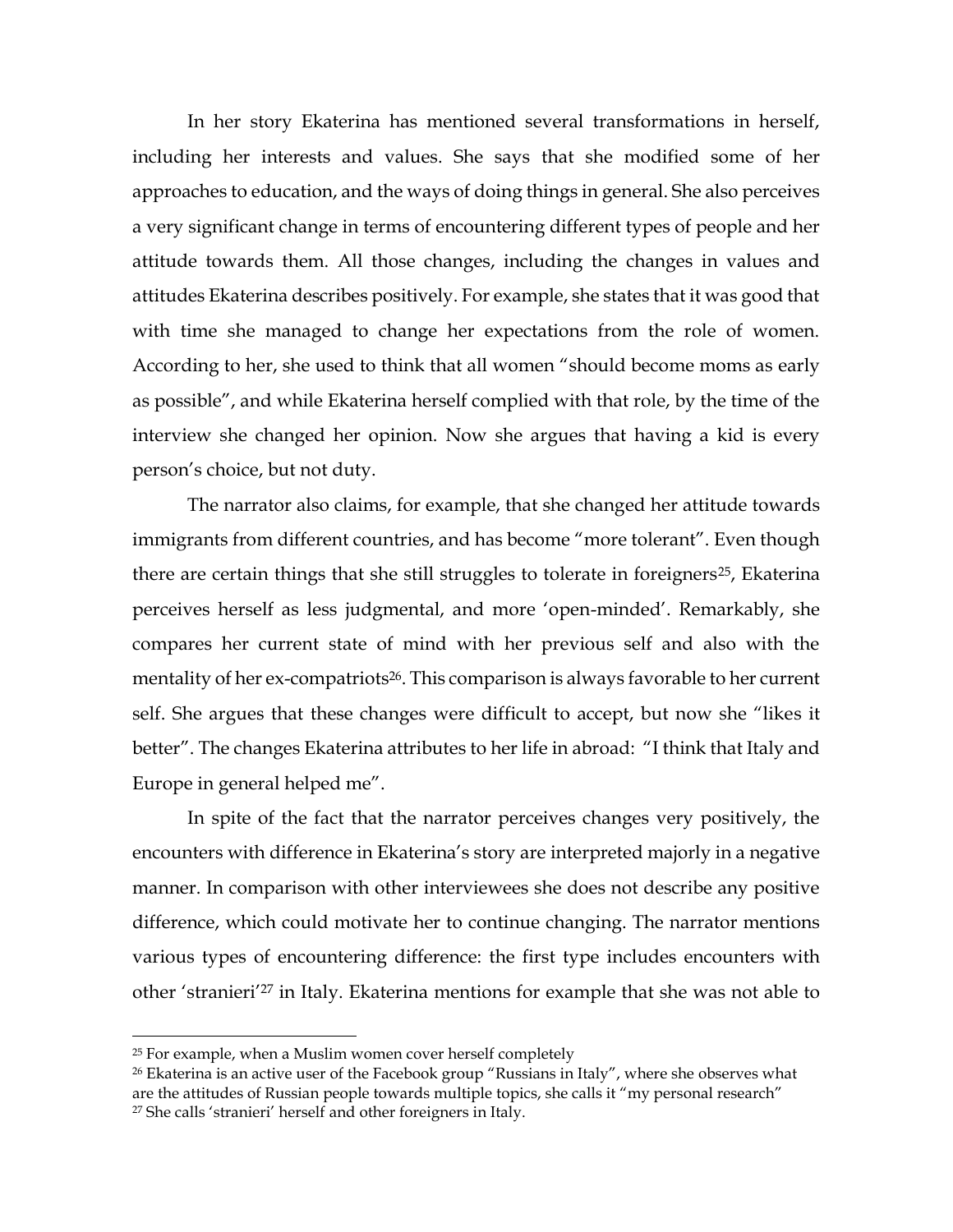communicate with foreign students, especially who were very different, who did not speak Italian and "did not make effort" to do so. "I cannot understand it"- Ekaterina claims. She recognizes that it is very challenging to encounter very foreigners "who are very different and do not resemble our culture". Interestingly, she also defines herself as "straniera", but seemingly there is the hierarchy of difference within that category.

Another type of difference, namely differences with Italians is described slightly more positively by Ekaterina. She argues that Italians are too relaxed and rarely have a responsible attitude towards life in many of its aspects<sup>28</sup>, but there is also a positive side of this attitude in: Italians are less stressed than Russians. She claims that it was problematic for her to accept this relaxed attitude, but now she is used to this rhythm of life and the level of responsibilities.

The third type of difference Ekaterina refers to is her difference from Russian people29. The interviewee appreciates that thanks to her experience of living in Europe, she has become less stressed, more tolerant and more open-minded, comparing to her ex-compatriots. In her current life Russia represents a 'source of negative news' and attitudes. She specifies that the most stressful moments in her current life are related to news from Russia. Ekaterina consciously monitor Russian media and actively participates in discussions about new policies and laws in the country.

According to the interviewee it would be very difficult for her to move to other country again. She has evaluated several possible places to move, but all of them were seen negatively. The important factor in her evaluation was how immigrants are perceived in one or another country as well as opinions of her acquaintances who live abroad and experiences described by different people in social media.

<sup>&</sup>lt;sup>28</sup> She have seen that attitude multiple times, during her study, at work even in interpersonal relations.

 $29$  Specifically from those Russians who live in Russia or in Italy, without changing their 'Russian mentality'.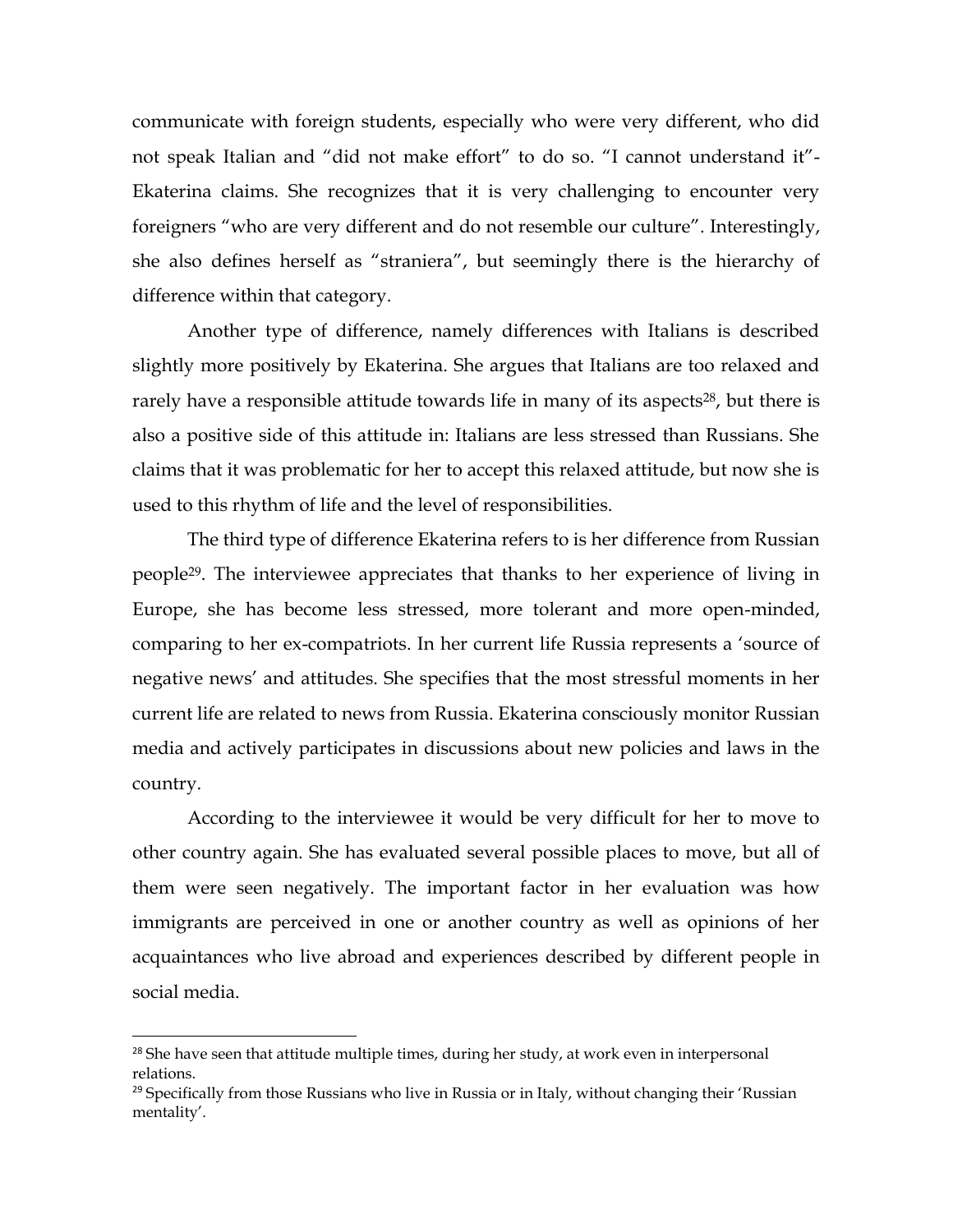### **4.4 Ksenya**

Ksenya sees herself as an independent person, organized and self-reliant. Kesnya's self-view is strongly connected to her personal goals in life and particularly to her specific actions that allow her to achieve those goals. The interviewee says that since her childhood she perceived herself as 'an adult' and acted correspondently. Additionally, she describes herself as a very positive-minded person. These perceptions are combined with Ksenya's self-view as a person who is able to think independently, and "out of the box". Generally, she has an "I can do it" attitude towards different challenges and changes. Ksenya believes that her positivity and the ability to rely on her own strengths allows her to overcome problems in any aspects of her life<sup>30</sup> as well as to adjust to changes. Her self-reliance together with generally positive attitude towards life is a *foci* in her narrative.

The changes she mentioned in her life story are related to moving abroad, marrying, studying new subject in the university and starting a working life. The events connected to changes of narrator's context and place of residence are not emphasized or perceived as very impactful *per se*: "I do not mind living anywhere, it really depends on a person how she feels in a particular place". Remarkably, important changes for Ksenya are those connected to her inner self and values. For instance, she defines her current participation in an intensive 'online game' for loosing weight as something that "changed her mind". As a result of this game she is currently engaged in regular physical activity. She is proud to comply with very difficult rules of the game, which do not allow participants to skip training sessions or to break the dietary instructions. Generally Ksenya is very satisfied when she manages to achieve goals, which are difficult to accomplish for other people. She also briefly mentions some changes in herself, she feels, for instance, according to

 $\ddot{\phantom{a}}$ 

<sup>30</sup> For instance relations with other people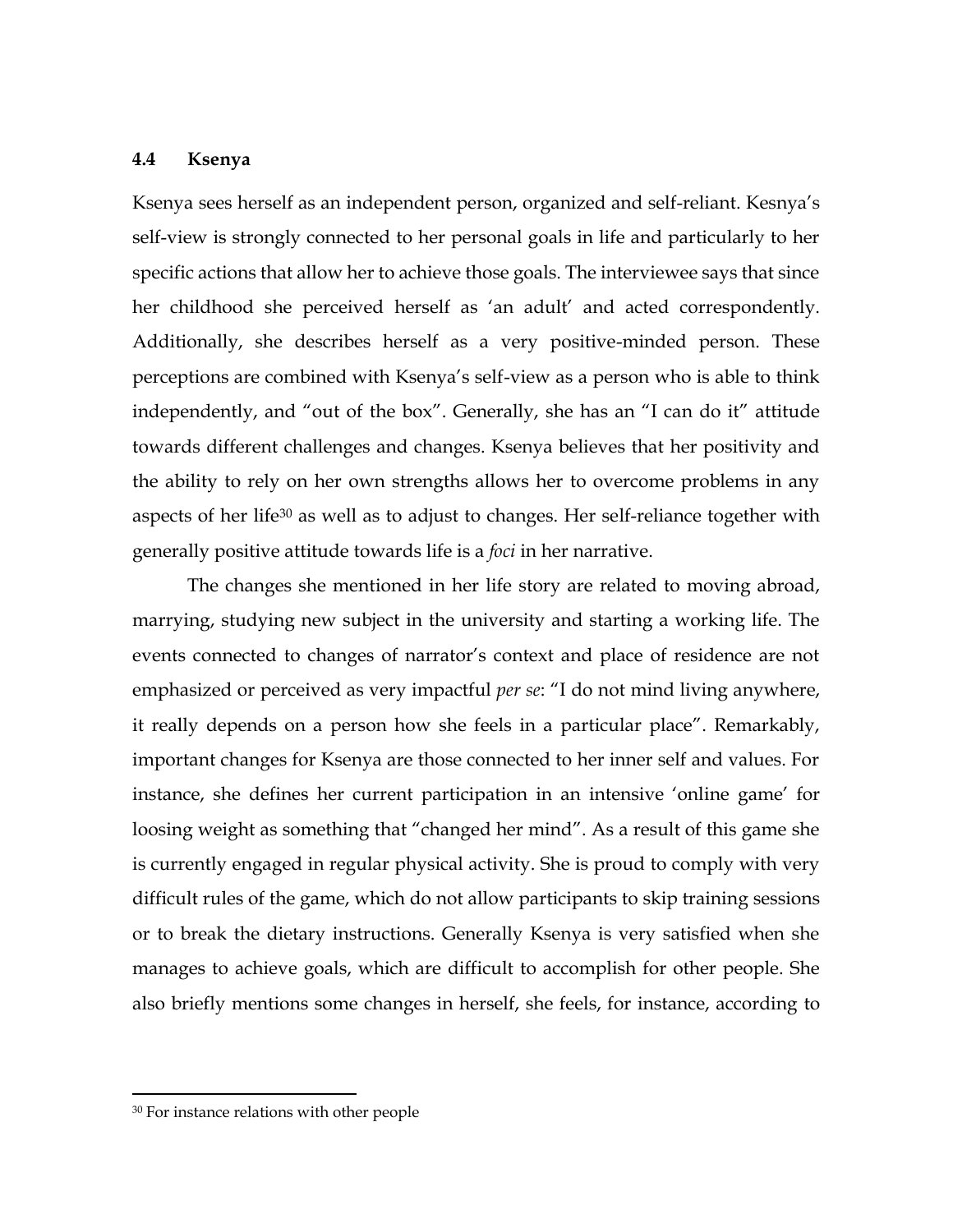her, she has become more open and more self-reliant. Ksenya argues that those recent changes are caused by living in Italy.

The narrator describes her 'changes in mind' in terms of knowing what she wants and being sure how to know a way to achieve that. For Ksenya, many positive changes in life were possible only because she wanted them, so changes are generally perceived as positive and valuable by her. Ksenya does not mention any changes that had a negative impact in her life negatively during the story. Even difficult and potentially traumatic moments are interpreted as events that enhanced her self-reliance<sup>31</sup>. For instance, she comments that at certain point in her life her mother was very sick, so Ksenya managed to reaffirm her own independence and reliability during that period.

At the moment of the interview Ksenya feels that she is ready for any changes, she is also excited about them. She says that she is looking for a new big goal in life and she is very positive about achieving it: "I just have to want something". The narrator also feels very optimistic about a possibility to change her place of residence moving to other country. Ksenya feels that she would be able to move again anywhere and she would enjoy living in a different context. Developing her thought she adds that she would feel great in an Asian country or somewhere closer to the sea.

Encounters with difference that describes Ksenya during her story mostly refer to meeting and communicating with people who are not able to be as selfreliant and organized as she is. She describes that many people are surprised by her self-discipline and ability to achieve goals: "I told that<sup>32</sup> to Italians and they said "Wow". She characterizes her brother as different from her according to the same assessment: her brother lacks self-discipline and sense of responsibility. Additionally, Ksenya thinks that people who have more negative attitude towards life or their own self are also different from her. She brings up to the story an

<sup>&</sup>lt;sup>31</sup> Ksenya barely mentions this type of changes in her story.

 $32$  Referring to her practice to wake up early in the morning to learn foreign languages.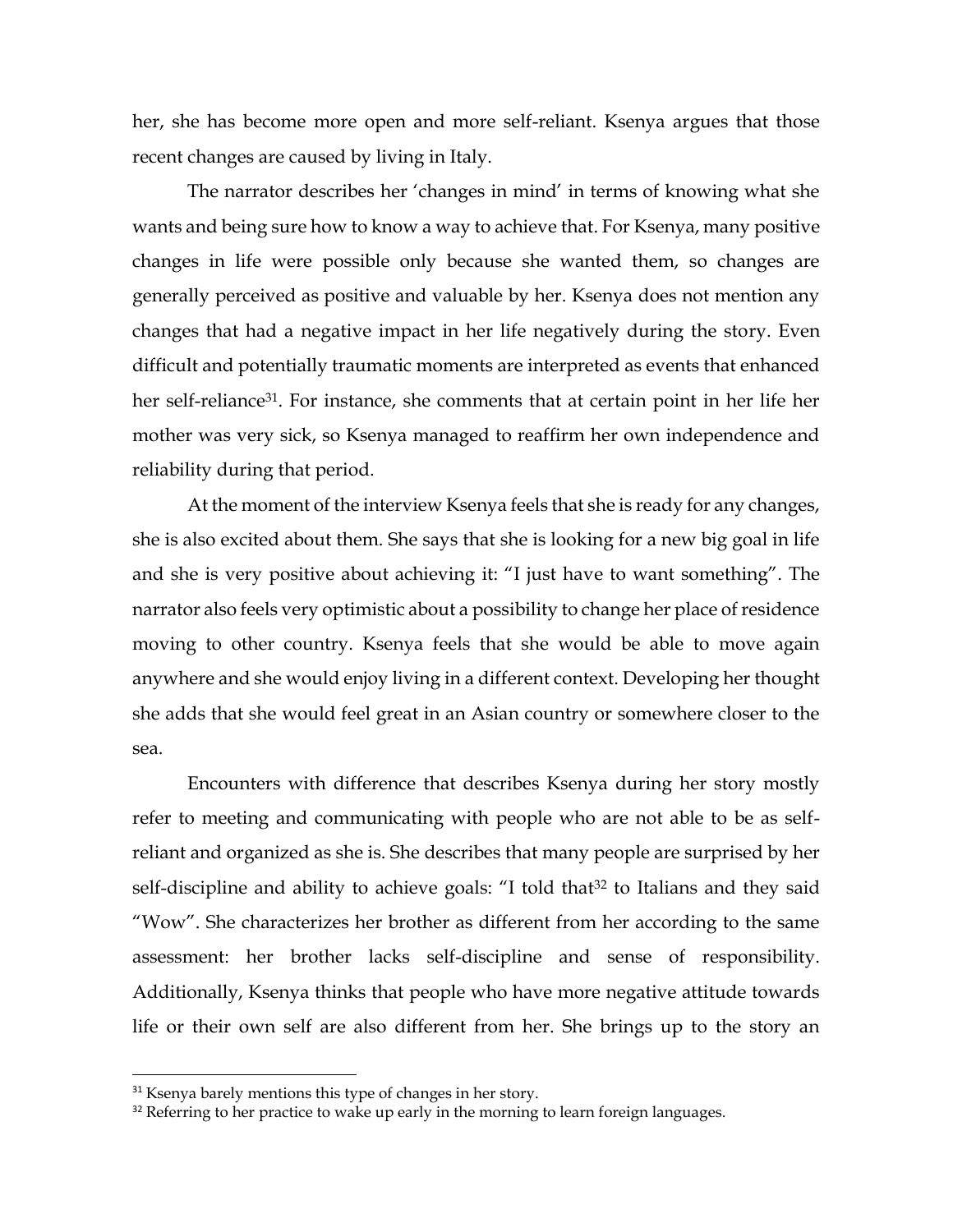example of her friends who are used to be dissatisfied with their appearance. In contrast she comments: "Even when I do not look particularly well, I always say that I am beautiful, but just today I don't look good". Interestingly when Ksenya speaks about people, who are different from her, there is no negative emotions towards them. In her narrative she emphasizes her difference and her preference for her way of being and doing without looking down to other people. Even when Ksenya mentions those compatriots who complain about difficulties of immigration in social media<sup>33</sup>, she simply states that she has a different opinion "I am skeptic about that, I think that the problem is in a particular person, who does not adapt". She does not describe different people unfavorably in that case and generally. It is possible to argue that she does not see difference as pejoration. Even though she feels that she is more self-reliant or responsible than others, she takes that fact as empowering for herself and not as depowering for others.

#### **4.5 Elena**

 $\ddot{\phantom{a}}$ 

Elena mostly defines herself through her nationally, she is Russian, but she was born in Soviet Union, so she also thinks about herself as soviet. According to her she inherited the soviet values and mentality. In spite of the fact that she migrated several times in her life, and resided in a foreign country, Elena still identifies with Russians, soviet and post-soviet people. Elena frequently uses term "we" referring to herself as a part of that group of people. The narrator also uses pronoun "we" referring to people living in Italy, but she does it occasionally, so "we", which means soviet and Russian people represents her primal way to think about herself. Remarkable, Elena does not use pronoun "I" very often, she prefers to identify herself in collective term instead, which is very different from all other interviewees who imagined and described themselves mostly in individualistic terms. Sporadically, Elena defines herself as an individual, in these cases she claims to be

<sup>&</sup>lt;sup>33</sup> And who are consequently different from her.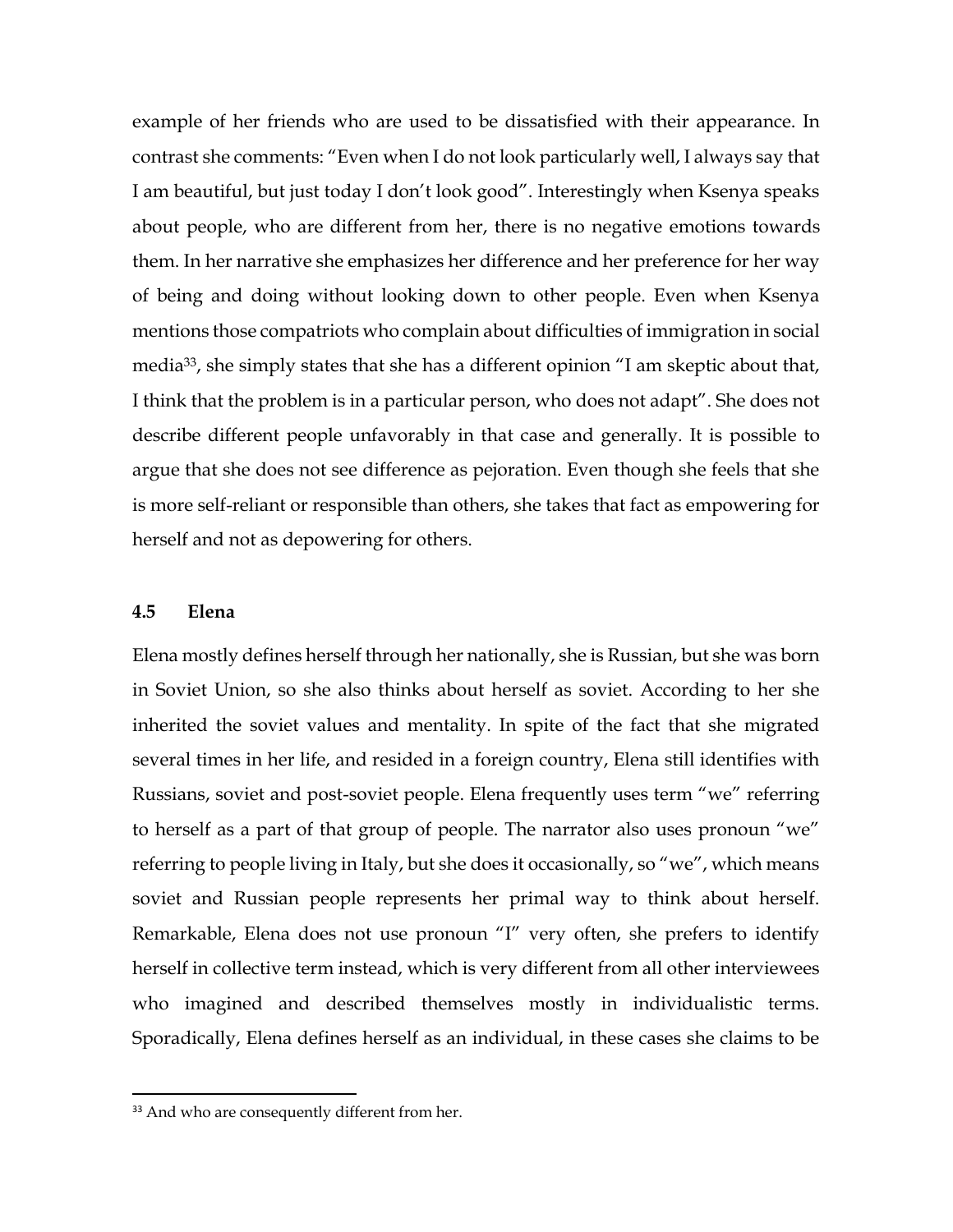an extrovert and a person who cherish friendship. Also as someone who is currently unhappy about the quality of her relationships with people around.

Elena has experienced several significant changes in her life, but during her story she mentions only few of them: she has moved several times during her childhood and adult years and lived abroad. She had to leave a job, which she considered to be very good and she changed her marital status as well. Interestingly, the migration is defined by Elena in very negative terms. According to her the term represents a human ambition to live a better live, but it is a sign that the current life is not very good for people who decided to migrate. Describing migration in general terms (not referring to her personal story of migration) she uses the following phrases: "It is a gamble", "it is a risk". When talking about her own experience of migration she says: "We had to go", "I must leave that place" emphasizing that the actions were forced on her. Changes in general are seen from a similar perspectives by Elena. The foci of her story are the differences between Italian and Russian people. Despite of describing these differences in collective terms, it is noticeable that they affect Elena personally. Her being Russian and having Russian values, which lead her to long for closer relations with other people, are directly connected to the *foci* of her story.

Elena imagines Italians as a nation, and defines them through certain ways of doing things, which she thinks are common for them. She distinctly divides Italy into Northern and Southern parts, and in her opinion that division influences Italian people and their values and mentalities greatly. She contrasts Russian and Soviet values, traditions, habits and practices with the Italian ones and claims: "I will never be Italian". The narrator argues that people in Italy are very individualistic, very self-oriented and "wear masks". She mentions that to discover those qualities Italian people was very hurtful for her at first, so she had to adapt tin order to avoid traumatic experiences. Her adaptation occurred mostly in terms of keeping certain distance from other people. She confesses that now she is used to "keep everything inside" of her. She rarely tells any negative things to others, because her Italian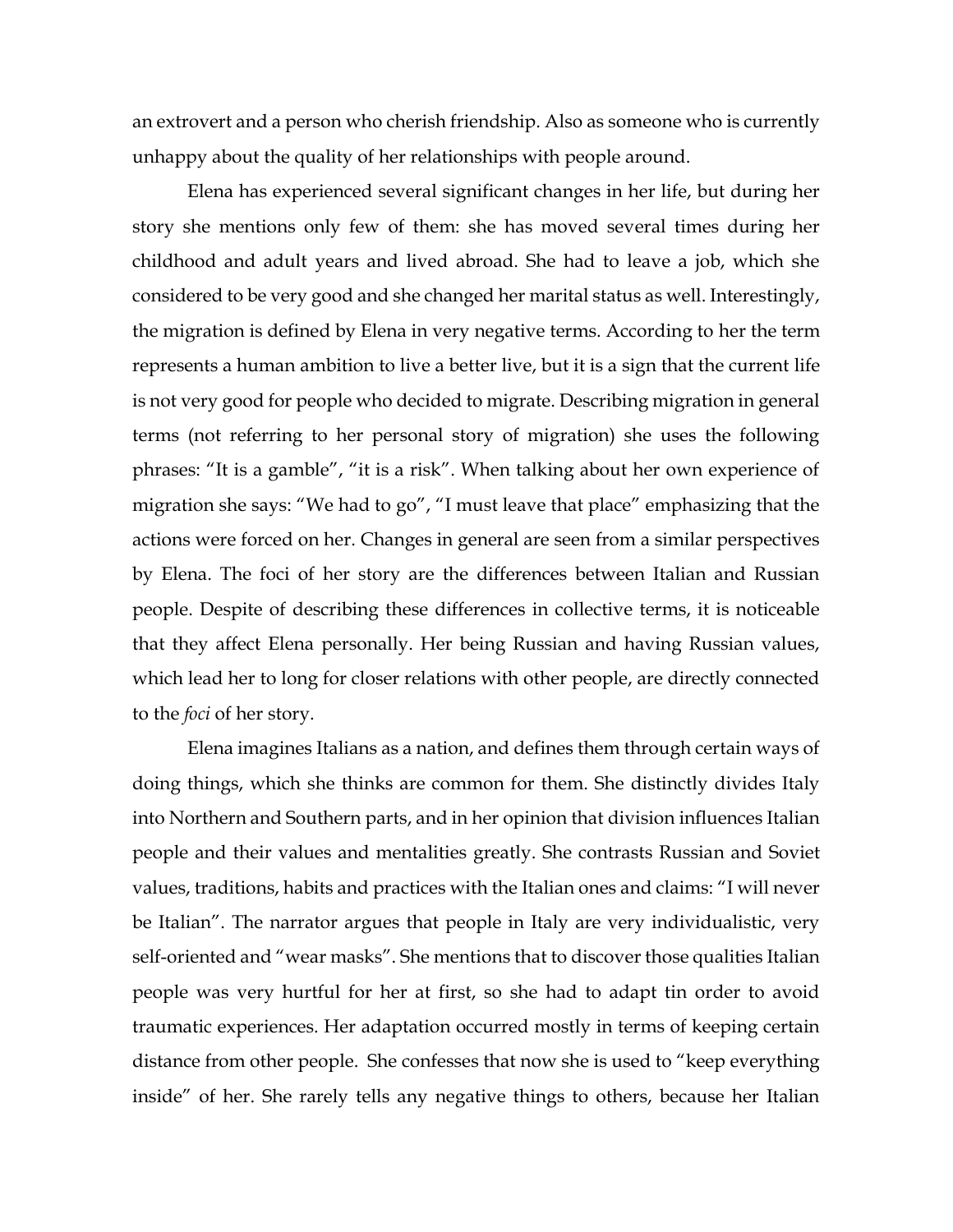acquaintances "do not want to listen" about her problems and sometimes tell that to her directly.

Elena perceives difference in terms of "inevitability": she is sure that she would never have Italian mentality, and they would never have Russian one, so the difference is not only inevitable, it is irreconcilable. The narrator thinks that the only solution to this situation is to adapt her expectations, learning how to leave with difference, without letting it to affect her life. Especially difficult for Elena was the period when she just moved abroad, she claims that at the moment she managed to adapt to the situation. At the same time she mentions that she still lacks closeness to other people and "real friendship", which she had in the past, in her home country.

Elena thinks that other people also define her as different. She suggest that in Italy she is immediately tagged as foreigner, as Russian. Additionally, Elena believes that: "We (Russians) are something that is very difficult to understand". Throughout her story she constantly opposes Russian and Italian (or European) values, heavily favoring the former.

Arguably, Elena does not desire changes in her life, thinking that changes are always connected to risk. She would not be happy about a possibility to immigrate again to other country. She would accept a temporary relocation, but it would be very hard for her to change her place of residence again.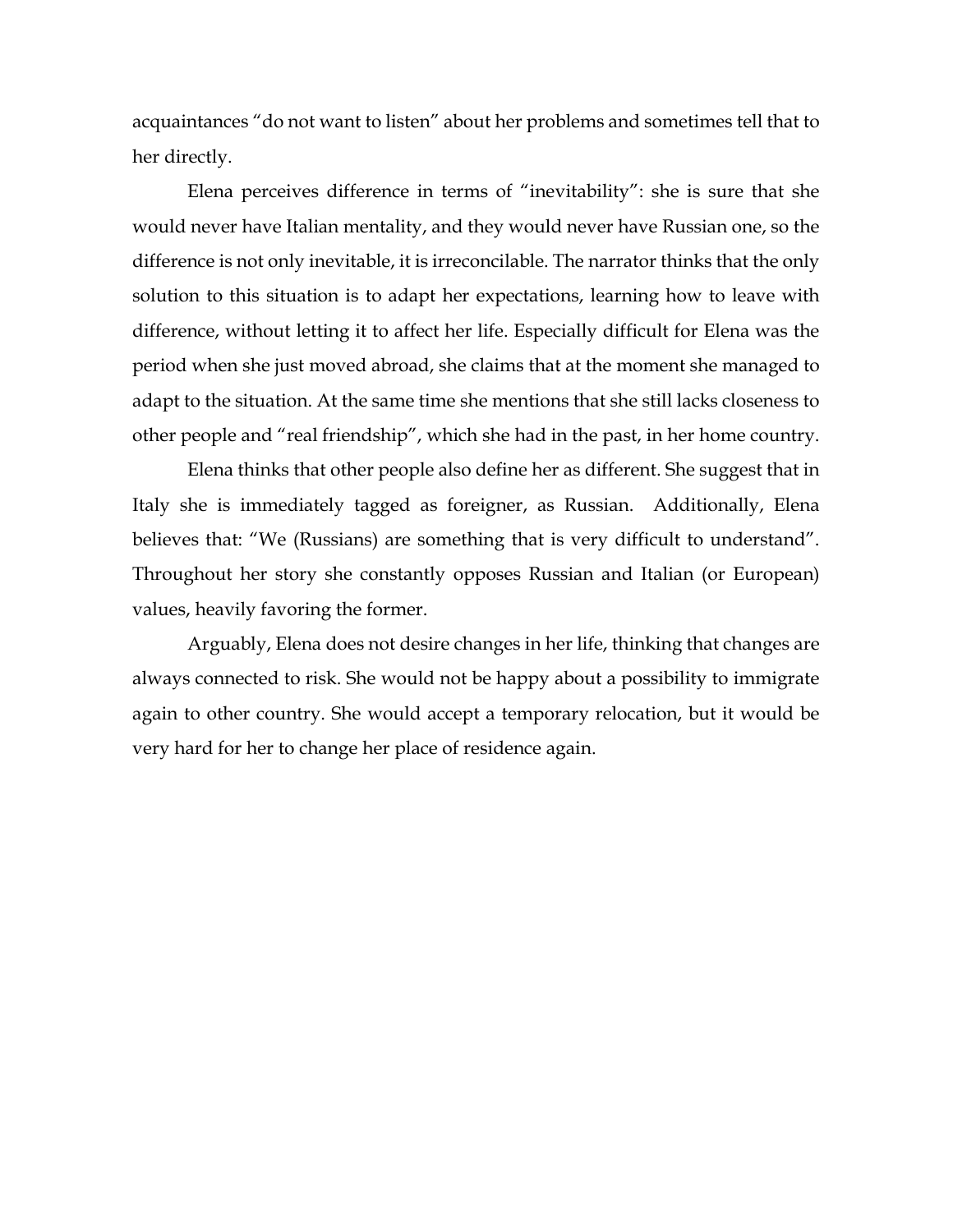# **5. Discussions**

In this chapter I summarize and interpret several important results from the analysis of the interviews with Russian-speaking immigrants in Italy described in the previous chapter. I deepen their possible interpretations by assessing the results with my theoretical approach presented in the first part of this thesis. Here I also discuss possible answers for my main research questions exemplifying how the interviewees transform their self-views and through which processes they make sense of those transformations. Apart from this main point of the discussion, I specifically consider an important dimension that, in my opinion, is substantial for the subjects' identities: encounters with difference. Interviewees' nomadic characteristics and resilience of identity are additionally evaluated. I also discuss the connection between nomadism and resilient categories and the way they interact with each other.

# **5.1 General Research Outcomes**

Based on the results of the narrative analysis performed in the previous chapter, it is possible to argue that all the interviewed women see themselves within a frame of more or less unified identities. This could be argued due to some detectable key self-views and values which are maintained in the core of women's narratives about the self. I interpret the set of the central views and values as their unified identity and believe, that they represent a starting point, from where the interviewees experience changes. It is important to underline that interviewees' unified identity is not static, but it gradually develops and sometimes even being drastically transformed throughout subjects' life-stories.

Interestingly, that unified identity is commonly linked to the *foci* of the women's stories, so all the interviewees use it to analyze the events occurred in their lives as well as to organize the inner logic of their narratives. It could be claimed that this first outcome of the research confirm Braidotti's assumptions about identity as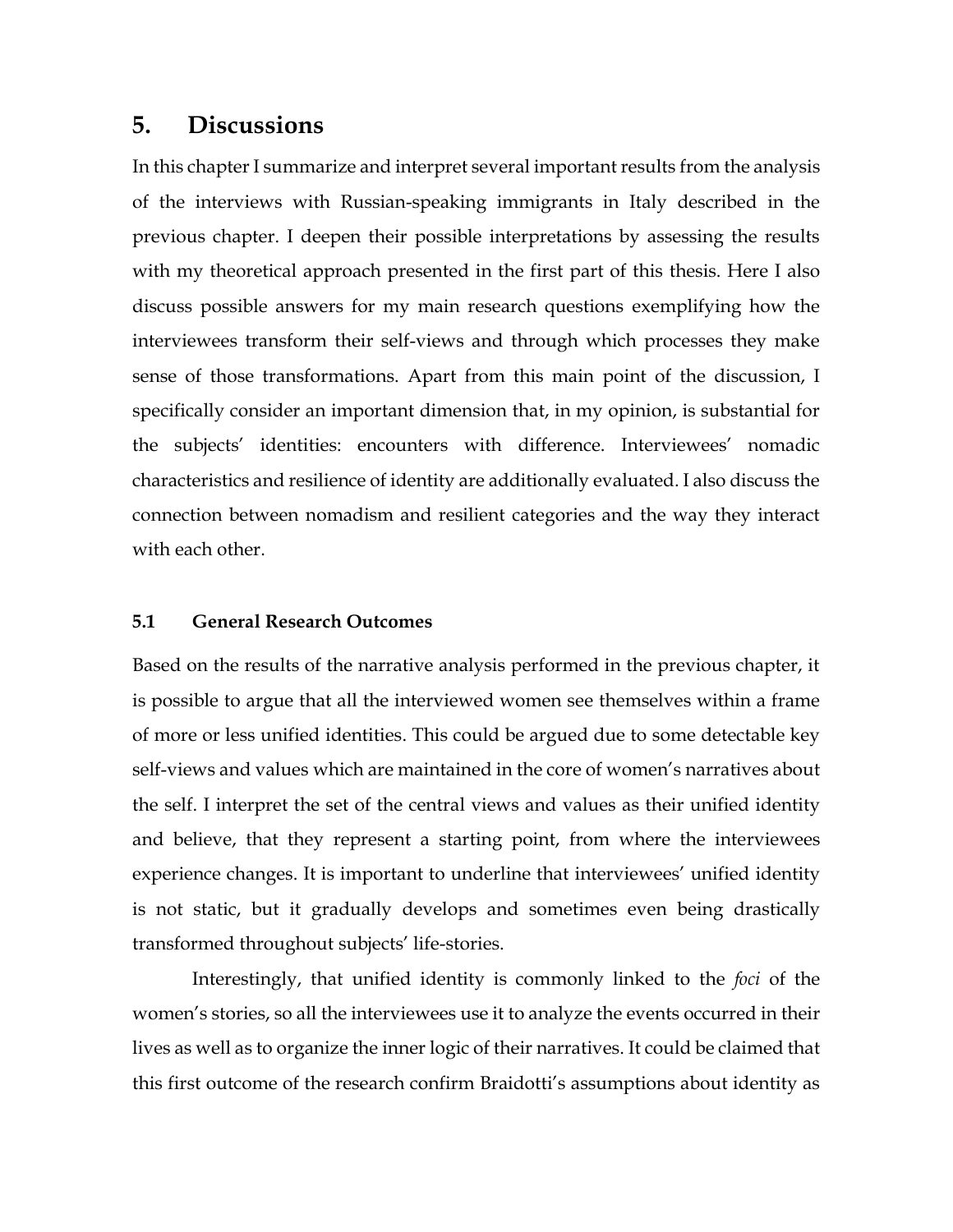constructed and non-fixed but at the same time it shows that a subject needs to imagine a time and space, where she could be temporarily located. My interviewees create such time and space – each one in her own manner – and express them in their narratives. Additionally, none of my interviewees described a continuous flow of transformations in their narratives. This fact gives ground to Hemmings' concerns discussed in the first chapter and shows an example of a subject who seeks a moment and space where and when to be enrooted. Their symbolic roots are located – if not in the exterior spaces – at least in their inner imagination about the self.

The existence of a unified identity could be interpreted as opposing to Braidotti's imagination about the subject as non-unitary. It could be claimed that the subjects that Braidotti describes in her nomadic theory (ever-changing, rootless, moving between dichotomies, etc.) should not be able to produce and sustain her core self-views due to their essential non-unity. That could mean that the nonunitary subjects should possess a fragmented identity and express it in their narratives. Nevertheless, when addressing similar problems Sidone Smith argues that the non-unitary essence of the subject could be preserved without "endless fragmentations and a reified multiplicity". According to her, a subject is "located historically in language produced in everyday gendered, racialized and cultural/social experiences and expressed in writing and speaking" (Smith as cited in Bloom 1998, 6). In other words, in spite of the inner non-unity, a subject could be constructed and symbolically unified through different language practices.

Following this logic, it can be argued that at the moment of the interview my respondents used the described by Smith possibility of locating and expressing the subject in language. As a result they produced imaginary identities located in their own stories. This, however, does not necessarily mean that the actual unity of the subjects exists, given that according to Smith's logic, the subjects could preserve a non-unitary essence even when imagining their own unifying identity. Consequently, the first outcomes of my research confirms some Braidotti's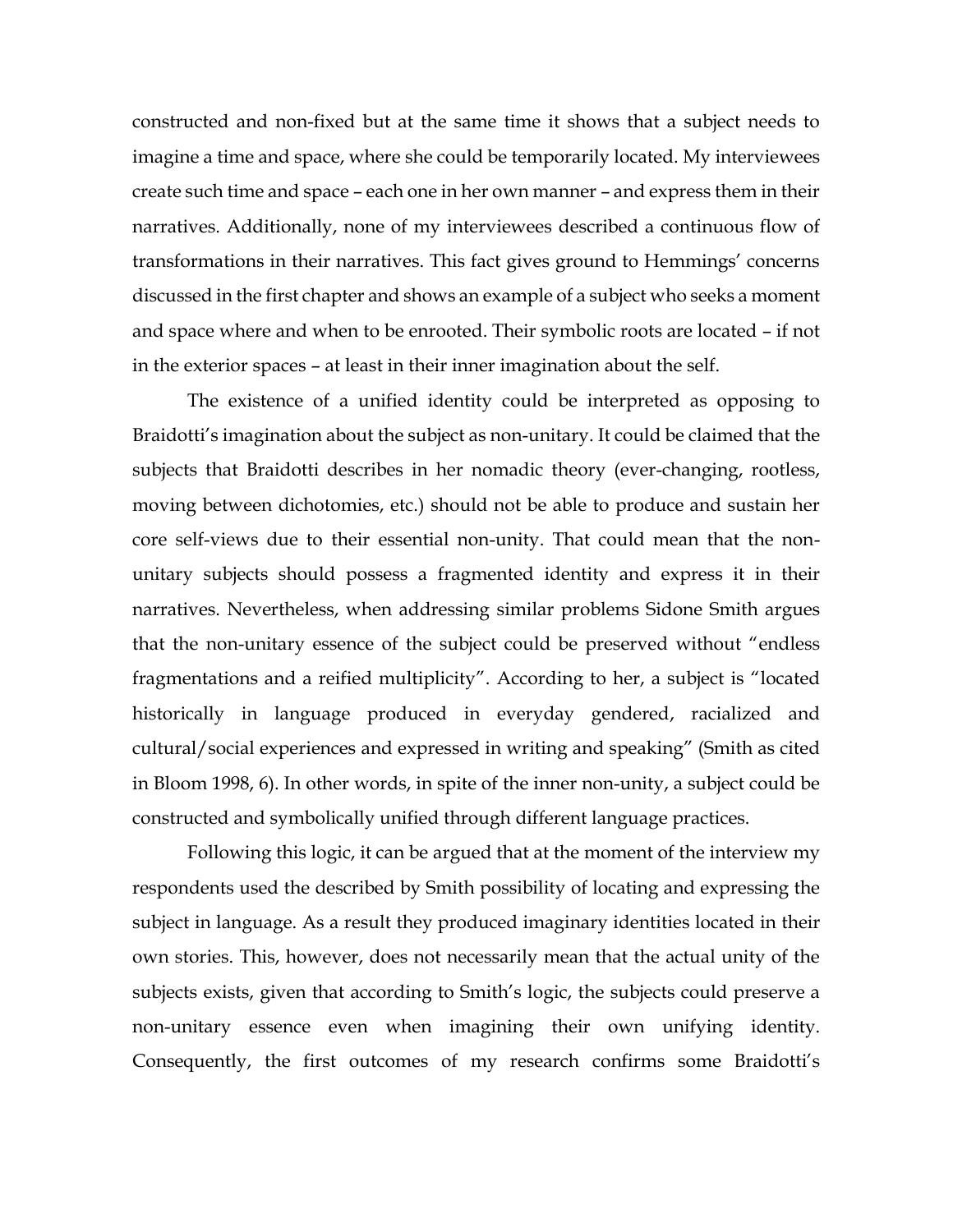postulations about subjectivity – including the non-fixity of subject's identity – and does not contradict the thesis about non-unity of the subject.

Another important outcome of this research allows me to understand that in subject's self-imagination the simultaneous fixity and fluidity may coexist. Based on my analysis of the empirical data, it could be argued that while all the interviewees build an image of a unifying identity, some of them simultaneously recognize its changeability and actively look for the valuable changes in it. For instance, one of the interviewees mentioned that she desired changes in her mentality and pursue such changes in her everyday life. In my opinion, this proves that in subject's experience the unifying attempts to produce a coherent, undisrupted identity may coexist with conscious efforts to modify the self. Seemingly, the core views and values can be slowly transformed, but those transformations do not lead to the loss of the self. This particular observation allows me to argue that nomadic subjectivity is not only a theoretical possibility, but can exist in practice.

This outcome, however contradicts Sen's idea about multiple co-existing identities within one person, given that no interviewee defined herself in such terms, claiming to have a unique, unifying identity and being able to develop and transform it.

My research also reveals the role of changes in subjects' self-imagination. From the analysis of the interviews it is apparent that the changes represent a dynamic component in the subjects' stories. The desirable changes move the analyzed stories forward. They also help narrators reaffirm their self-views and motivate them to keep looking for further changes. The desirable changes are highly valued by the interviewees. The undesirable changes are used in a different way: they are incorporated to the stories as challenges or lessons. Those changes are also used to reaffirm the core picture of the self. Thus both desirable and undesirable changes are used for the subject (re-)constructing processes. The two type of changes could be valuable for the narrators: as long as the changes are used for self-(re-) construction, they are assessed in a positive manner.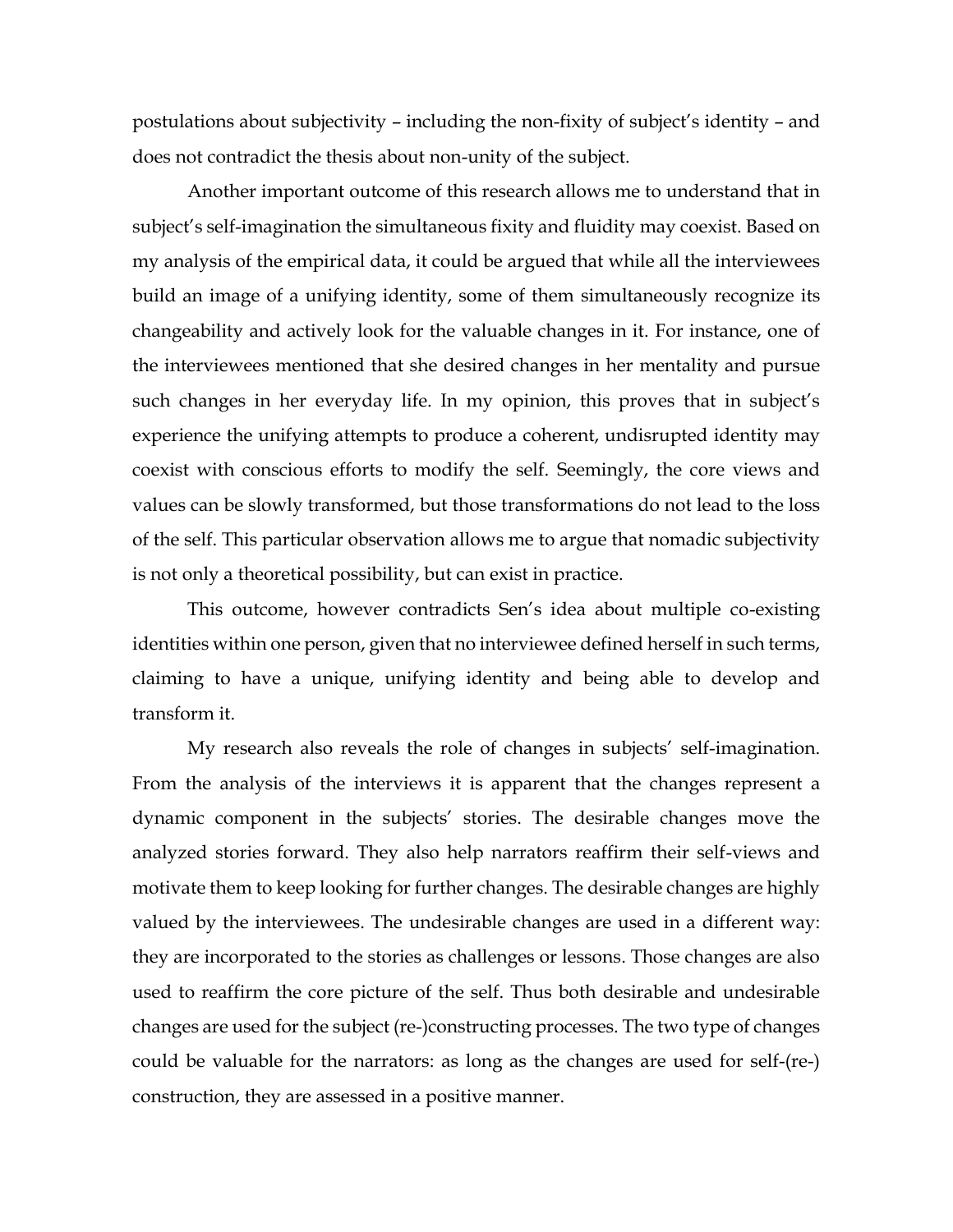Another outcome of the research confirms my assumption about a beneficial effect of incorporating Sen's concepts of 'agency' and 'capability' into research on subjectivity. It is possible to argue that agency plays a significant role in the process of evaluating and making sense of changes and experiences in a subject's life. My research shows that the changes which were evaluated positively are closely connected to respondents' values and self-views. Seemingly, an interdependent relation could be detected: if a person feels that a decision was made because she wanted so, it will be evaluated positively disregarding decision's "real" consequences<sup>34</sup>.

On the other hand, the changes which are not directly connected to interviewees' agency are either not mentioned, or mentioned extremely briefly in their stories. Such changes are frequently discarded by the narrators as nonnecessary in the fabric of their narratives and are not used for the self (re-) construction. Consequently, agency is an important factor to take into account when evaluating the processes, connected to the construction of the self, identity and subjectivity. This does not directly contradict to Braidotti's philosophical assumptions, but complement them. As a result of my research I have come the conclusion that the concept of 'agency' should be incorporated to the studies of subjectivity.

As it could be detected from the analysis of the interviews Sen's concept of 'capability' is less directly connected to the immigrant's self-views. I did not find a direct reference to capability in Teschl and Derobert's sense of person's freedom to be recognized in the way she wants to be recognized. However, Elena, for example, made me understand that she suffers when other people "put a tag of 'Russian' on her", assuming things about her character and values without even knowing her as a person. It would be interesting to assess in future research such a possibility of

<sup>&</sup>lt;sup>34</sup> The case of Olesya, when she willingly moved abroad. She recognizes that it is more difficult for her to do anything than doing the same back to her country. Even though she value her effort enormously.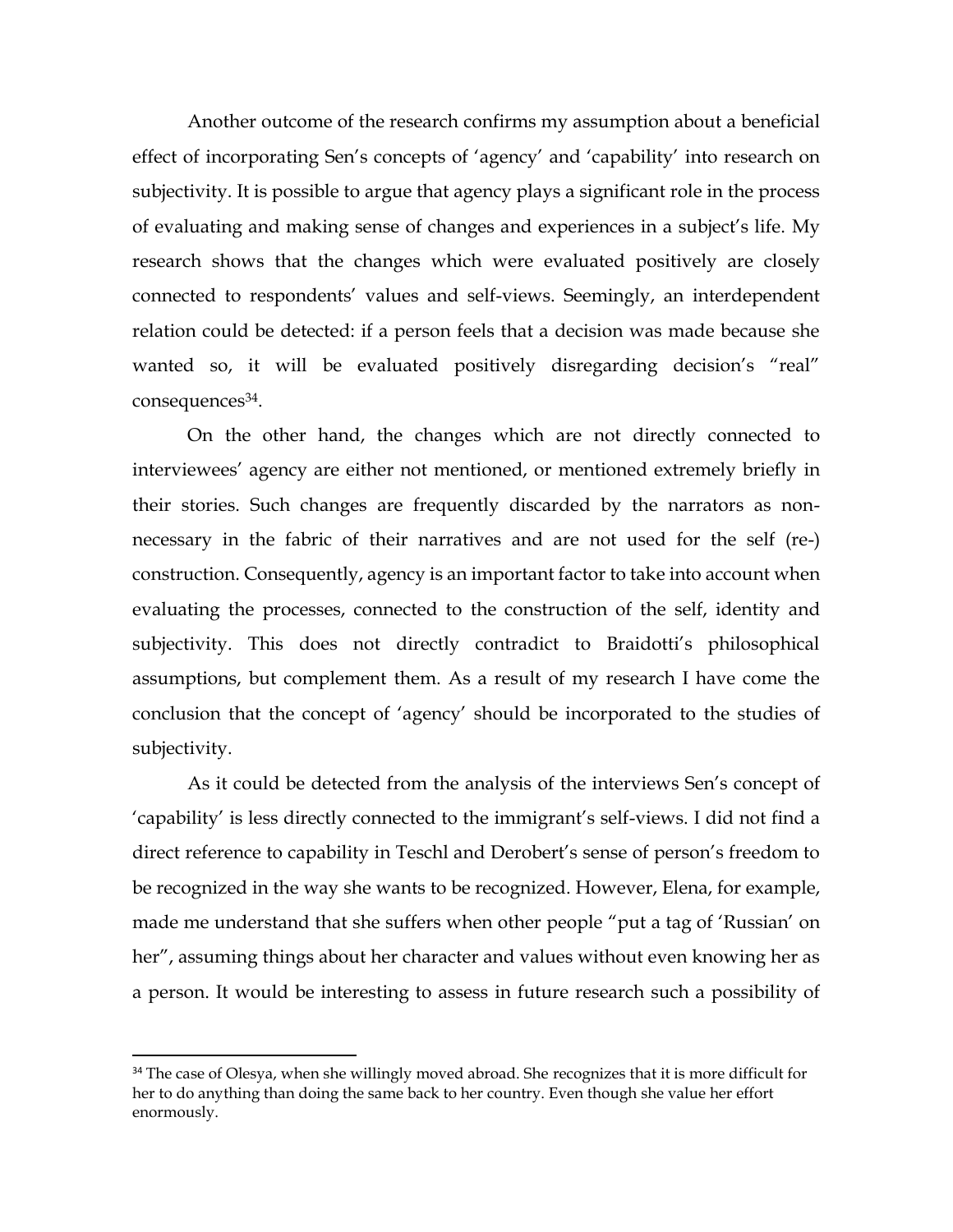capability deprivation and particularly if the aforementioned "tagging" limits Elena's capabilities and well-being.

The analysis of the interviews also helped me to explain and exemplify the application of the concept of 'resilient identity'. Particularly, I discovered that the following elements are important for such application: the transformations in the subjects' self-views, their relation with the imagined core identity, the consequences of the transformations and the role and impact of the encountered difference. Based on the analysis of the interview, it could be argued that the detectable changes in self-views located in time, space, contrasted or aligned with other people's views and represented in self-narratives indicate if a person possesses a resilient identity. Furthermore, the attitude and usage of encounters with difference show what type of resilient identity – positive or negative – a person may have.

Another outcome of my research allows me to claim that the resilient identity could be build: two of the interviewees mentioned that their capacity to adapt to new places and contexts is developed with practice. Arguably, it also could be seen that the aforementioned adaptability is associated with more positive attitudes and higher well-being in the interviewees. These facts allow me to assume that the development of resilient identity could be studied in future research through the Sen's concept of capability and with purpose of enhancing human well-being.

I believe that a person's ability to adapt her self-views according to new contexts and circumstances represent important aspects of human well-being. The opportunities for such adaptation should be studied and further put in practice through correspondent policy-making and capability-building processes. The challenge for the future research is to find the ways of enhancing the positive resilience of identity. If found, it could serve as a foundation for creating new comprehensive policies and practices.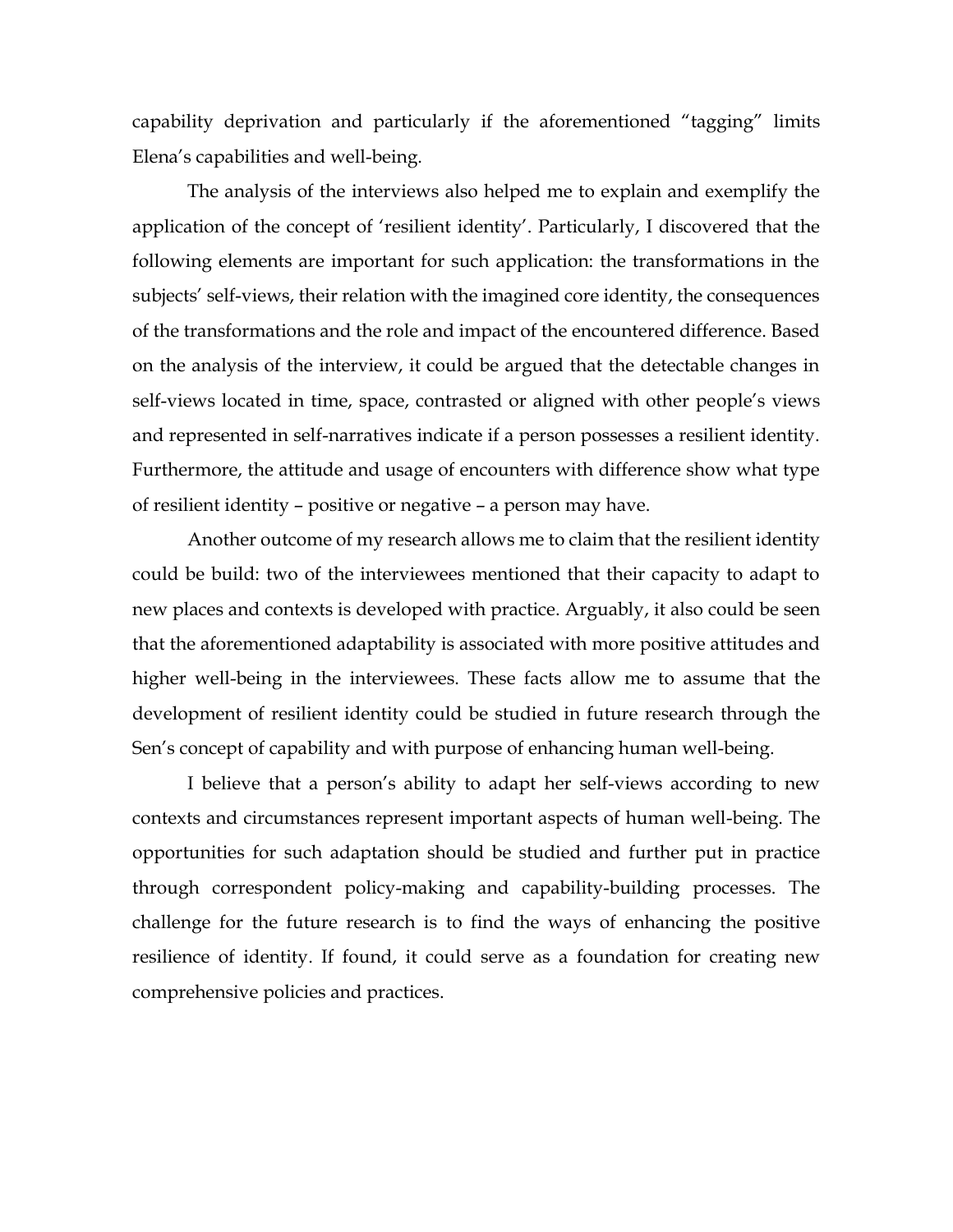#### **5.2 Changes in the Interviewees' Self-Views**

From the analysis of the life-stories of the Russian-speaking immigrants in Italy I managed to understand how the interviewees changed their self-views and the attitudes towards those changes throughout their lives. I argue that similarly to the generally positive attitude towards changes in life, the interviewees perceive changes in their identities in a positive way. Such favorable evaluation is persistent in their stories, although there are few exceptions<sup>35</sup>.

Every narrator, although to different extent, emphasized satisfaction with her current self, and positively distinguished the current version if comparing with the previous ones. Three of the participants explicitly compared the past and present selves. Ekaterina, for example was astonished by such comparison. She commented that she did not know where her previous identity had come from. She discussed her family environment and analyzed it in order to find the answer for her question, even though she did not manage to explain why she was different in the past. Remarkably, Ekaterina does not like her previous selves, and wonders why she was the way she was. The changes, instead, were evaluated positively by her. Olesya shows a similarly negative attitude towards her previous self, being surprised by her ideas from the past. She also mentions that she does not know why she were like that. Marina, instead, refers to her previous self-views, but she does not express any astonishment about them, evaluating them negatively, but mostly in terms of valuable lessons. She favors her current self, but is not surprised by the fact that she was different in the past.

Interestingly, the woman who spoke less about different versions of her pastselves was Ksenya. Seemingly (at least it follows from her life story), she managed to maintain the same self-views throughout the whole life. Ksenya easily traces a narrative line between her values and ideas from the childhood and the current ones. As a result, she did not express any surprise remembering herself in the past, and

<sup>&</sup>lt;sup>35</sup> An exception is represented by Elena's forced self-changes to less open, trustful and friendly self, which the narrator herself evaluates negatively.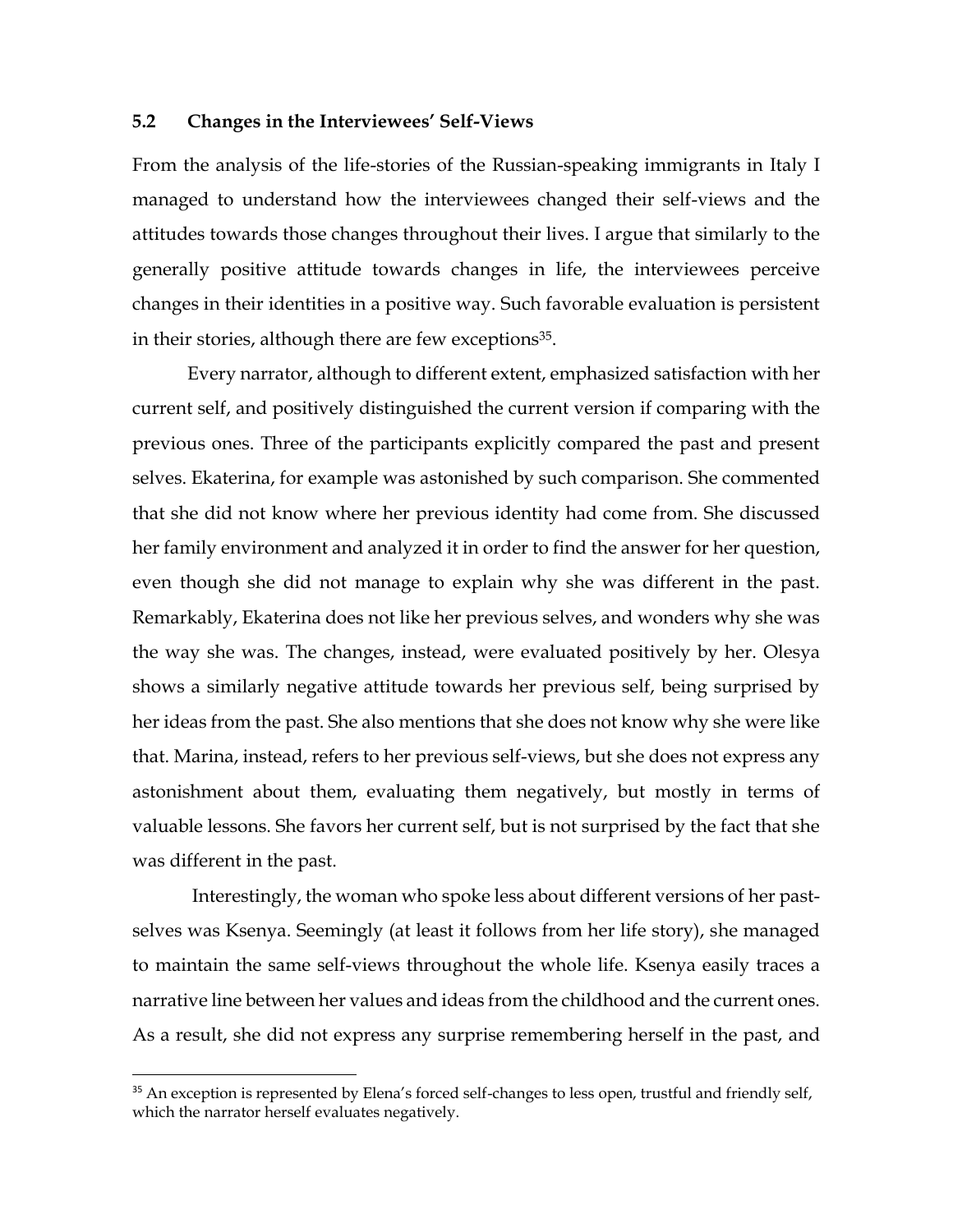did not contrast her current self with any other previous versions. Only few times during the life story Ksenya mentioned some slight changes in herself. Although it is possible to argue that those changes are completely concordant with her current self-perceptions and the *foci* of her story. All the transformations are described by Ksenya as continuation of her desires, goals and conscious actions.

A desire of changes in identity<sup>36</sup>, was enthusiastically expressed only by Olesya. Remarkably, both Olesya and Marina expressed confidence about their capacity to adapt and feel good in new contexts. They both mentioned that the capacity for adaptation in a new place grows with experience of doing so: the more a person adapts to new circumstances, the easier it is for her afterwards. It is possible to argue that Marina and Olesya evaluates their inner resilience or capacity for adaptation in terms of aforementioned concept of capability: it corresponds to their values, involves agency, additionally it is acquirable, improvable and desirable.

Ksenya is looking forward towards future possibilities of changing the place of residence, job, acquiring new skills and modifying her life-style. Moreover, she specifically named several changes, which she is expecting in the foreseeable future. Ekaterina had an opposite opinion, and, in contrast with Ksenya, evaluated all the possible future changes negatively claiming that she would not be ready to change her life again.

This detailed analysis of the changes in the interviewees' self-views together with exploring their attitudes towards the changes helped me to understand how subjects perceive, analyze and explain such events. This consequently led me to accomplish some objectives if my present research and answer the main research questions. This analysis additionally gave me reasons for arguing further in this chapter about the interviewees' resilience of identity and their nomadism. But before being able to make assumptions about those categories, I should assess interviewees' ways of encountering difference

 $\ddot{\phantom{a}}$ 

<sup>&</sup>lt;sup>36</sup> As it was discussed this desire represents one of the most important nomadic characteristics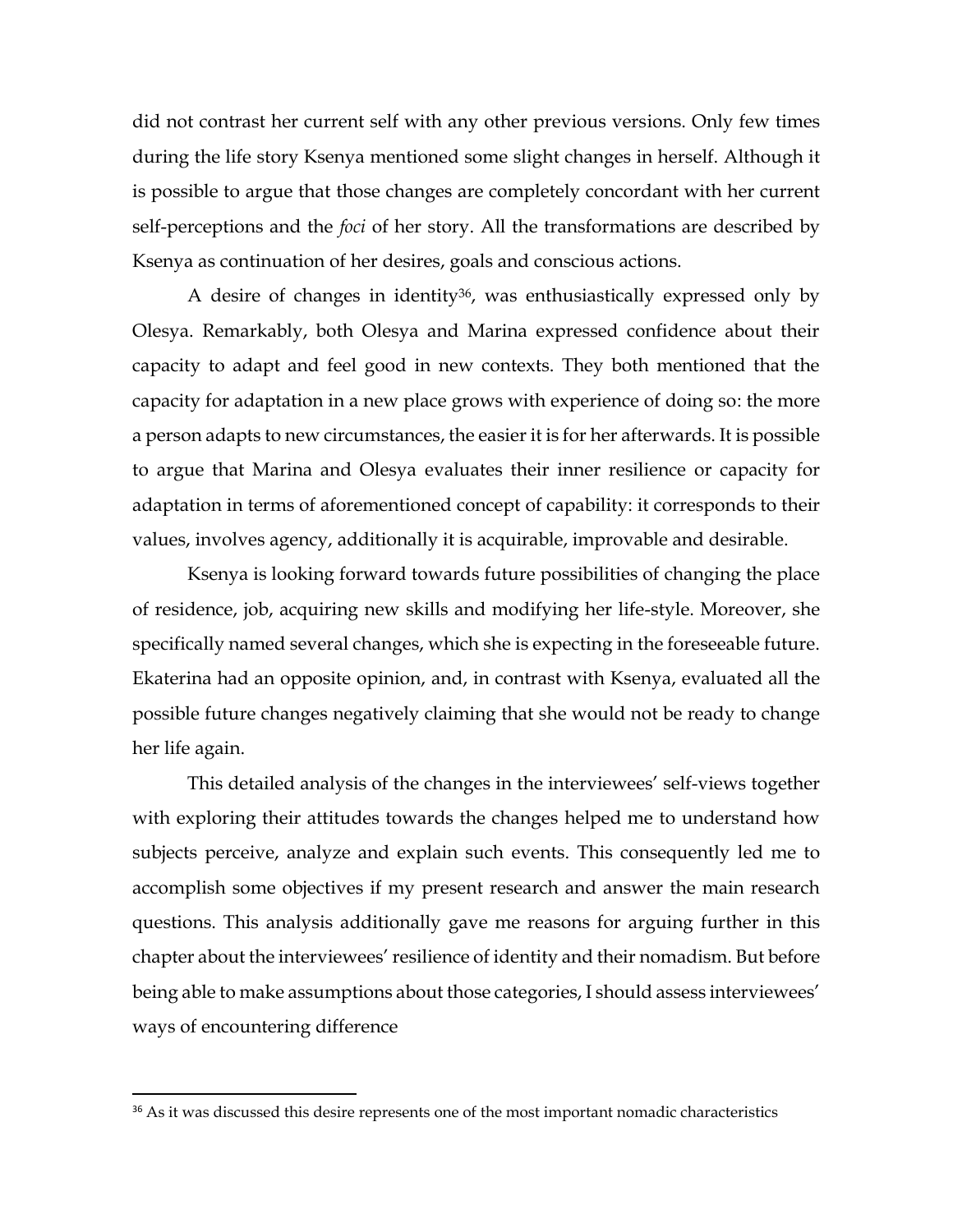#### **5.3 Encountering Difference**

Difference – more precisely the attitudes towards encountering it – was established as important criteria for making assumptions about interviewees' resilience of identity as well as their possible nomadic characteristics. All the interviewees showed dissimilar approaches in terms of encountering difference. Marina, for example, manifested a habit of separating difference into two big categories, namely positive and negative difference. The two categories were formed in concordance with the values of the interviewee and in the following manner: those people who had similar values were perceived mostly positively by the narrator and inspired her to grow and achieve her goals in life. Accordingly, those who did not match Marina's values were characterized negatively. It is possible to argue, however, that Marina's current self-views are partly based on encounters with positivelycharacterized difference as well as negatively-characterized one, hence an undesirable experience of encountering negative difference is also transformed and incorporated to the life story in a beneficial way.

Olesya also divides difference into two broad categories, although in her case the categories could be best defined as desirable and undesirable difference. Generally, Olesya avoids characterizing the undesirable difference in an unfavorable manner, only underlining the dissonance between her self-perception and those of dissimilar others. Similarly to Marina, Olesya utilizes both categories of difference for the construction and reaffirmation of her current self-views, however, without alienation or appropriation of others described by Irigaray. Olesya is aware of the fact that different people exist, but the motivation and strength for withstanding changes Olesya receives only from the desirable difference, in other words, from those people who possess valuable characteristics for her.

Ekaterina characterizes the difference majorly negatively. She does not mention any positive difference that she would like to become closer to. At the same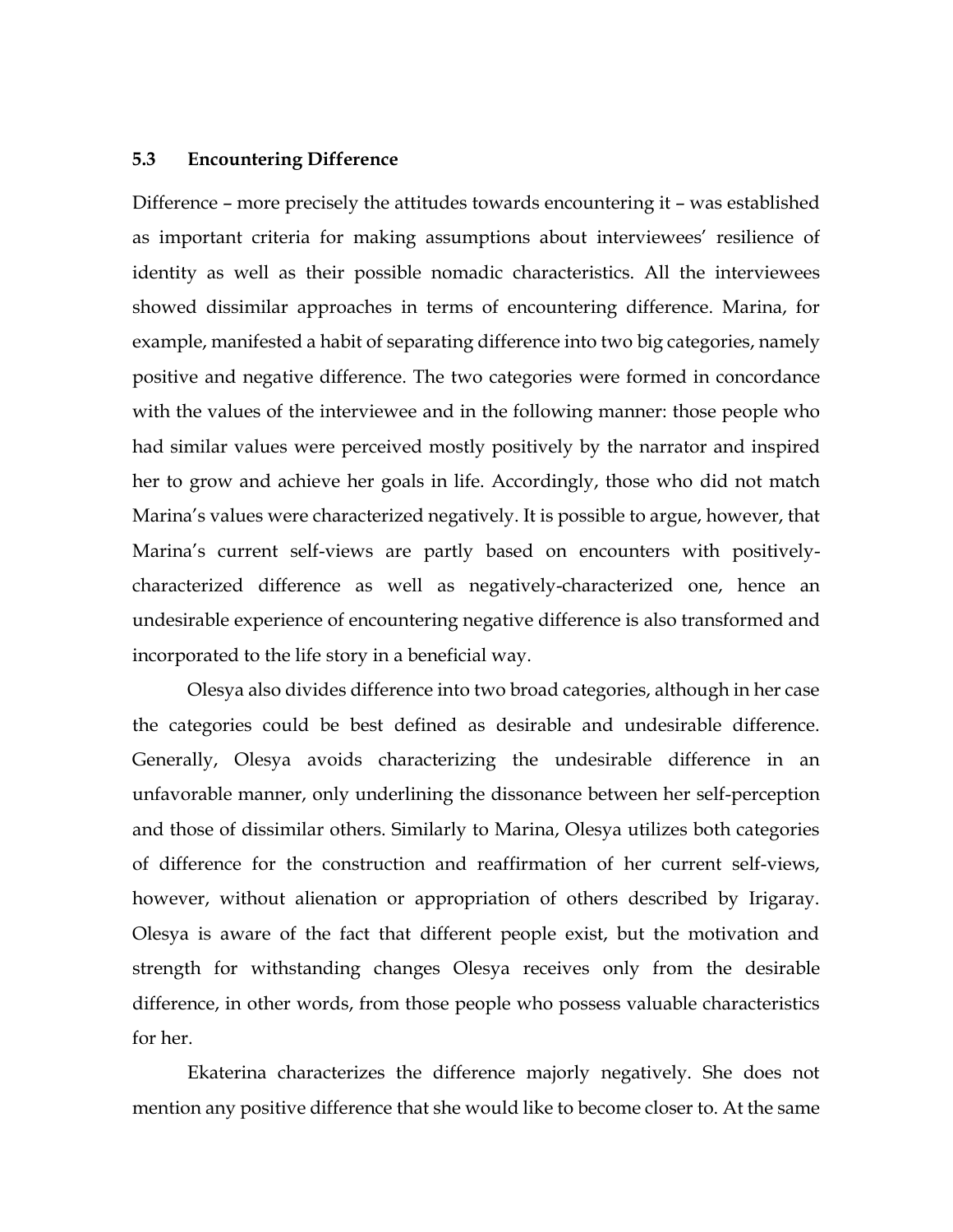time Ekaterina also uses the encountered difference in order to build and reinforce her self-views. Nevertheless, in contrast with Olesya, Ekaterina builds and expresses her current self-perception through the process of alienation of the others, specifically Italians. Simultaneously she appropriates valuable characteristics of post-Soviet people and believes that she also possesses them. The similar processes are detectable in Elena's story. She divides people into categories: positively evaluated people with similar to Soviet and post-Soviet mentality and negatively evaluated different people.

Finally, Ksenya never characterizes difference negatively, but instead she uses difference exclusively for reaffirming her self-views. Arguably, this process could be described as Irigaray's appropriation. Unlike Ekaterina and Elena Ksenya reaffirms her identity through positive recognition. She is aware of existing dissimilarities between her and other people, but when constructing her own selfviews she chooses to integrate opinions of those people who can positively recognize her advantage before them. Ksenya mentions different people in her story exclusively for using their recognition, appreciation and positive encouragement for constructing her own. Correspondently, she does not describe any kind of difference, which could encourage her to change.

#### **5.4 Interviewees, Nomadism and Resilient Identity**

The totality of the analyzed empirical material allows me to make some assumptions about resilience of identity, nomadic characteristics of the interviewees and the concepts correlation. I argue that all interviewees have reached a certain level of resilience of their identities, except Ksenya who did not show any significant changes in her self-views. The majority of the interviewees manages to withstand the encounters with difference and to incorporate the results of such encounters into their life stories transforming their identity and their ways of answering the question: "Who are you?" Their type and level of resilience, however, varies greatly.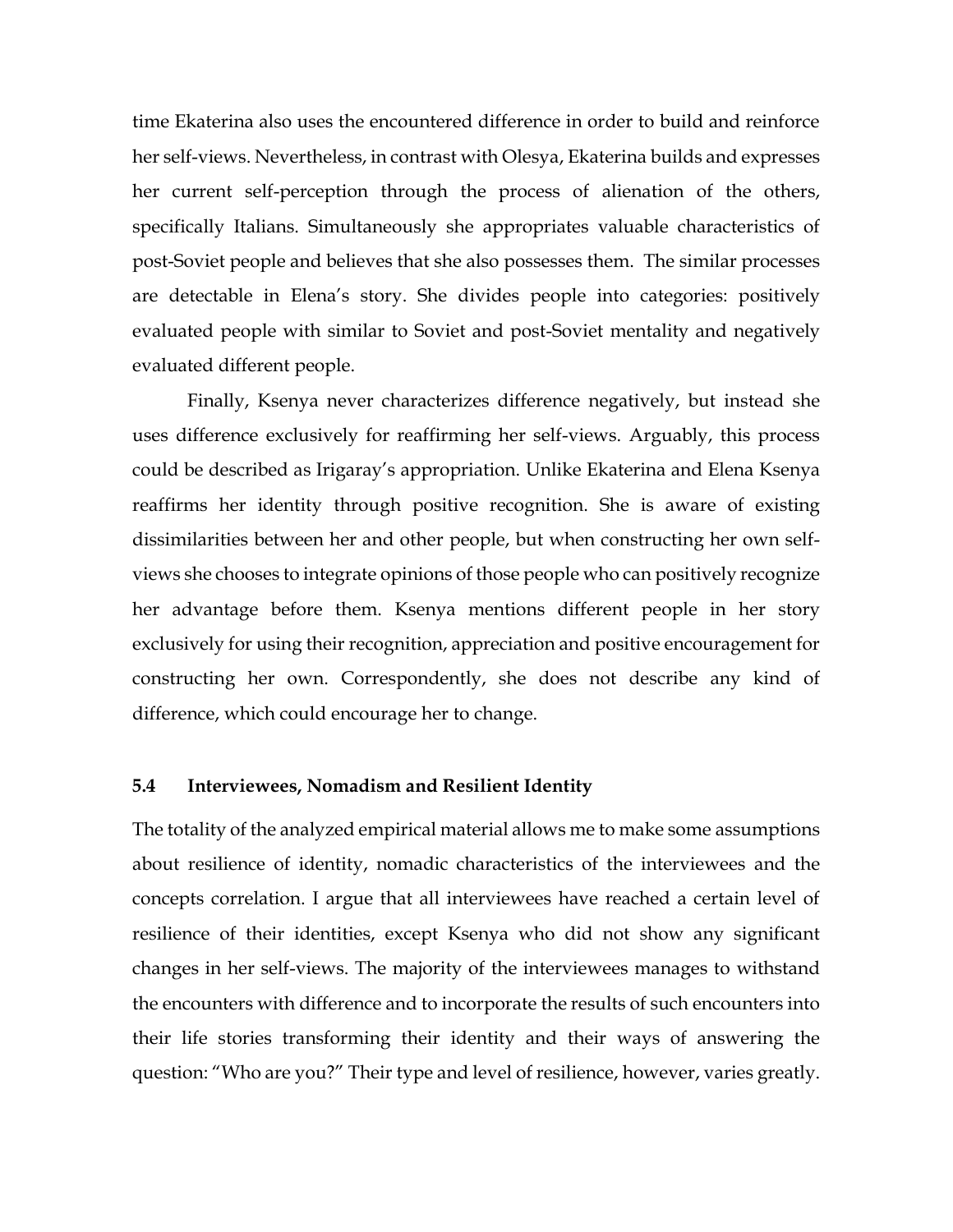Remarkably, it is possible to claim that none of my interviewees is a nomad due to the following main reasons: they did not manage to escape the dualisms of the mainstream discourses and/or the "Eurocentric" and "phallogocentric logic" and in their narratives they do not reveal an ability to critically evaluate the cultures, looking at them "from outside", as someone who does not belong to them. The majority of my interviewees is aligned with the neoliberal discourse and perceive themselves accordingly. Some of interviewees, although possess certain nomadic characteristics, as for example the desire of changes. Even though, my research shows that nomadic subjectivity in the form in which Braidotti imagines it, is still a "political fiction", a myth and a possibility for future transformations of subjectivity. Further, I discuss the resilience of identities and nomadic characteristics of every interviewee separately.

In my opinion, Marina possesses a resilient identity, but the type of her resilience is mixed, because during her life story she shows both positive and negative ways of encountering difference. Marina has demonstrated her capacity to overcome possibly traumatic situations as well as to be inspired by others for conscious changes in herself. She extracts value from some of her negative experiences and transform them into valuable lessons, incorporating them to her life story in a constructive manner. However, she tend to alienate other people when she encounters difference which she does not value.

I also consider that Marina has some certain nomadic characteristics: she is positive about possible changes in her life (even though she does not currently look for them), she is capable to value a certain type of difference and is ready to change her internal and external environments in order to get closer to that difference.

Olesya is highly resilient, because she demonstrated the capacity to change her external context as well as her internal characteristics. Her resilience is positive, given that she does not use difference in order to alienate or appropriate. Instead, she uses difference to inspire herself for further transformations, doing that deliberately. Motivated by her imagination about herself, she values people who are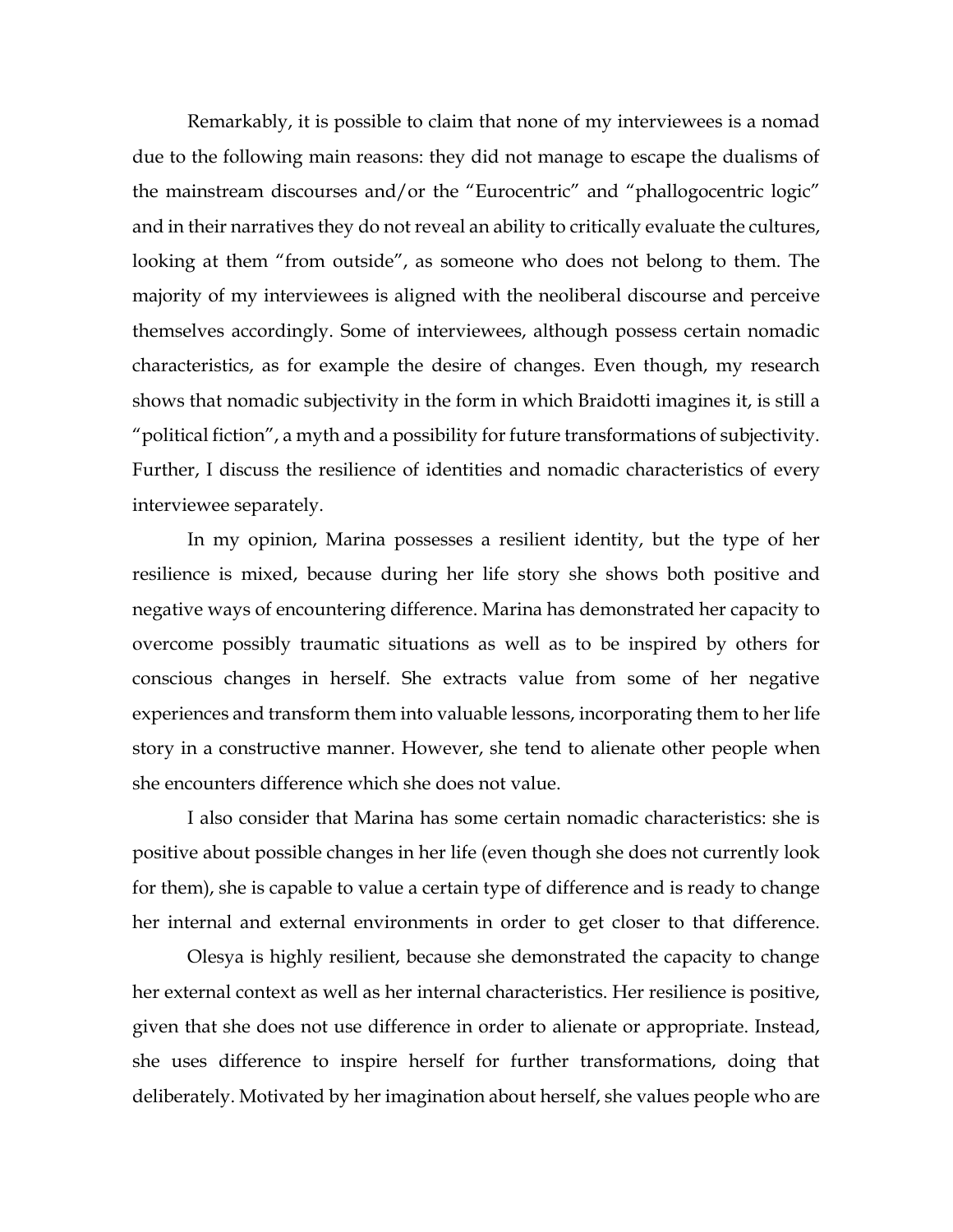different from her, simultaneously making effort to recognize herself in them. I also argue that Olesya is the most nomadic of the four interviewees, even though she does not possess all the key nomadic characteristics. Olesya is ready to withstand difficult changes, because she sees value in the transformation itself, using it constructively in her life story.

Ekaterina's identity is highly resilient. She has changed her self-views quite drastically guided by her own values, which seem to be fairly flexible and dependable on the context and people she encounters. Although, Ekaterina's resilience is negative, because she is used to reaffirm her self-views through alienation of the others. If needed, Ekaterina would probably be able to adapt to any new circumstances and to further cultivate her resilience. However, if she is not able to find value people who is different form her, her resilience will continue being negative.

Arguably, Ekaterina is not a nomadic subject and did not even start moving towards nomadism, because of the absence of desire of changes she expressed in her life-story, the practice of alienation and appropriation of others in which she based her self-views and negative expectations from possible future changes. In spite of physically moving around and experiencing changes in many aspects of her life, Ekaterina resists changes generally. She resists even stronger those changes which could lead to transformations in her identity. She does not value changes and difficulties, which she had to overcome, discarding most of her negative experiences from the process of development of her self-views.

I believe that Ksenya's identity is not resilient, given that she did not mention any situation connected to big shocks or serious contradictions for her self-views. I cannot claim confidently that such events ever happened in her life, but based on the life story she created, I argue, that Ksenya did not have to adapt her self-views dramatically. She tends to interpret different situations in her life and encounters with difference only as reaffirming her identity. At the same time she is confident about who she is and who she wants to become. Her confidence is so high that she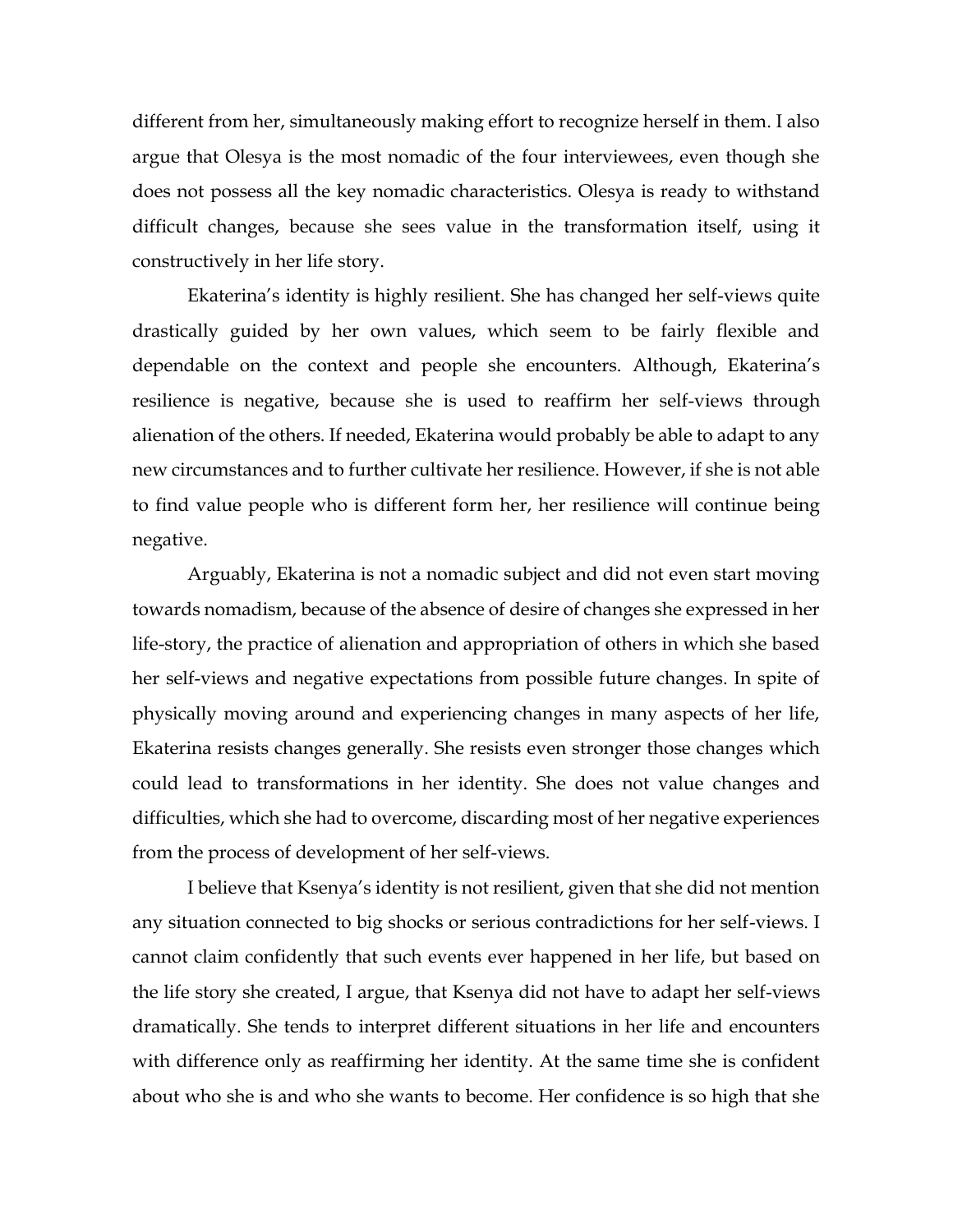does not even evaluate other possible scenarios. Ksenya does not let changes or other people influence her self-views in any way, and she mentions difference only when it affirms her identity. Possible development of resilience of identity is hindered by the absence of dramatic changes, which contradict her current identity. At the same time Ksenya seems to possess some nomadic characteristics, mostly connected to her desire of changes. However, the changes she desires are only those, which correspond to her self-views. Being ready to change her place of residence, for instance, she would only move to a place that she chooses by herself.

Finally, Elena's situation is very similar to Ekaterina's, given that she does not want to change her context and is used to encounter difference alienating and appropriating it. She is highly resilient, but her resilience is negative and she does not demonstrate any significant nomadic features.

Based on the aforementioned conclusions about existence or absence of nomadic characteristics and resilience of identity presented in the interviewees' selfnarratives I crated the Figure 1, which shows the relations between resilience of identity and nomadism. The colors particularly express the level of resilience, where the darkest green represents the highest resilience and the lighter color represents its lowest level. Ekaterina and Elena occupy the exact same place in the graph. The figure suggests that the positive resilience of identity can be associated with possessing nomadic characteristics. This relation seems to be fairly proportional.



Figure 1. Relation between Resilience of Identity and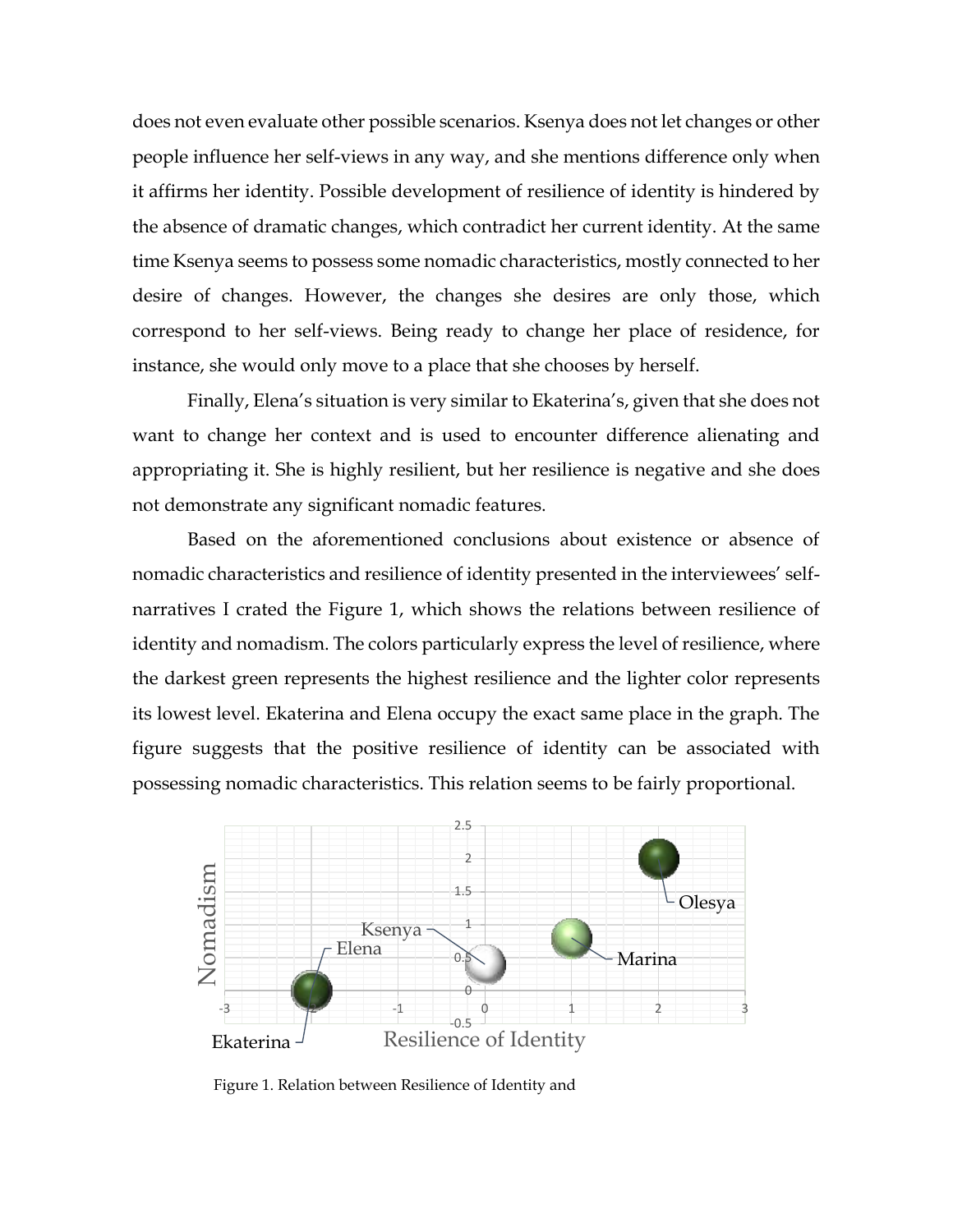# **6. Conclusions**

In this final chapter I come to a resolution about applicability of the concept of 'resilient identity' for studying and describing today's highly unsettled subjectivity and explain what connects/separates the concept and Braidotti's ideas about nomadic subjectivity. I review and summarize the most significant outcomes of my research and, based on that information, make conclusions about the possible impacts and relevance of the performed study for social sciences and future research.

# **6.1 General Conclusions**

I have managed to conduct a study bringing together some of Rosi Braidotti's and Amartya Sen's philosophical ideas about identity and subjectivity as well as some concrete examples of the self-narratives from immigrants who inhabit our postmodern, interconnected and rapidly-changing world. I have done this research emphasizing the role of the self-narratives and subjects' own perspectives. As a result I was able to better understand and describe the subject "from within", underlining specifically how she sees, (re-)constructs and makes sense of the self.

Additionally, responding to Braidotti's concern of being "behind time" in terms of theories and ideas, I started developing the new concept of 'resilient identity'. The concept helped me to comprehend changes in self-views of today's highly unsettled subjects who, as I discovered in my research, might possess or not the nomadic characteristics. I applied the concept of 'resilient identity' when analyzing the self-narratives of the Russian-speaking female immigrants in Italy and observed how its application benefited the research on today's subjectivity and complemented some unaddressed aspects of Braidotti's nomadic theory, namely subject's need to be located in time and space.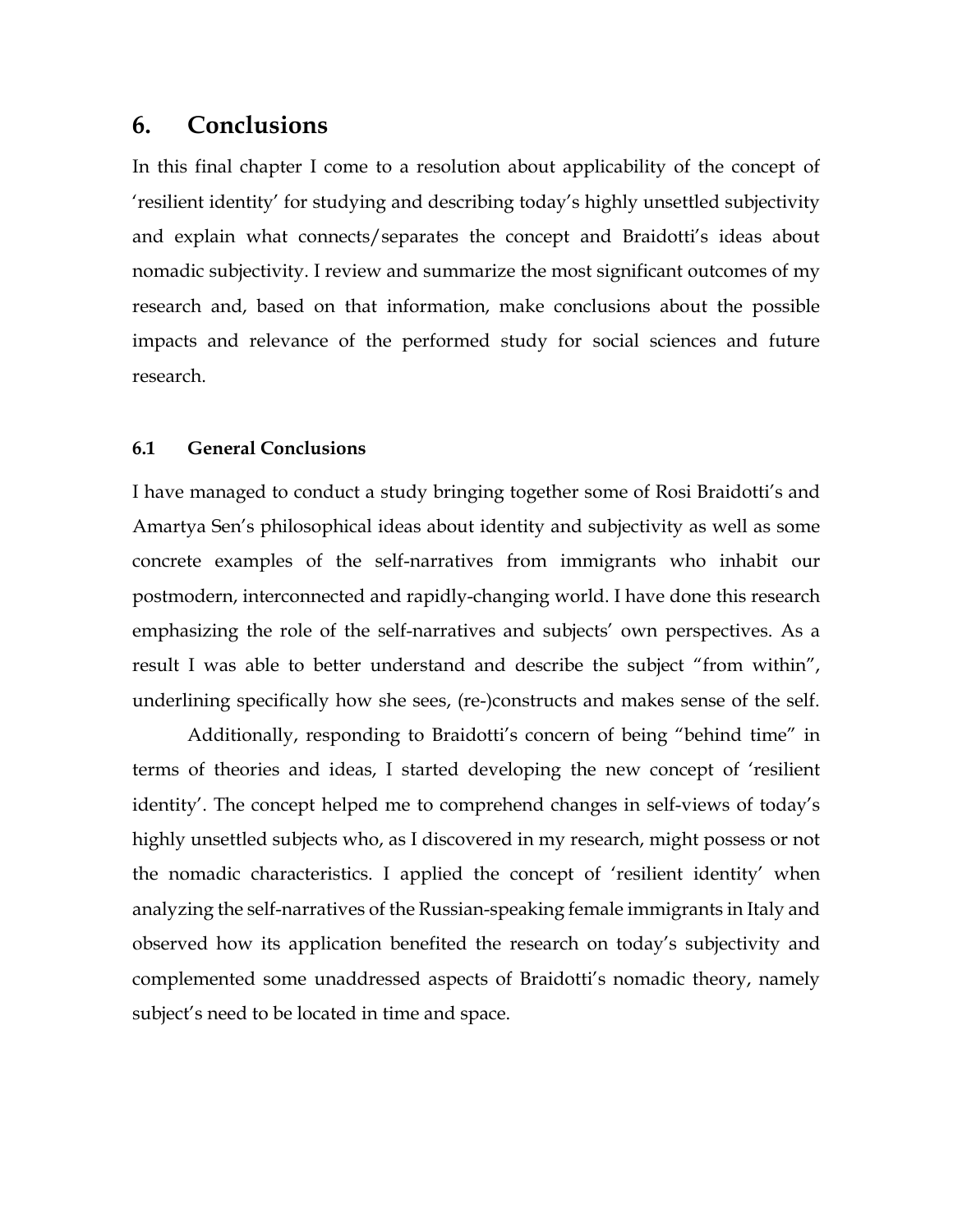## **6.2 'Resilient Identity', Nomadic Theory and Future Research**

I found that some nomadic characteristics and positive resilient identity could be interconnected and even interdependent, while negative resilient identity seems to oppose nomadism. My research also showed that the positive resilience is acquirable and could be developed. This type of resilience was associated with higher wellbeing in my interviewees. Consequently, I believe that some actions and policies should be proposed in order to develop positive resilient identities in today's subjects in general and in immigrants in particular. I argue that this would eventually lead to subjects' higher adaptability and enhanced well-being. Although, as it was discussed before, it is necessary to conduct similar researches which involve people with different intersectional characteristics.

Interestingly, the interviewed white, female, young, economically affluent subjects with different types of resilient identities aligned their self-views (each one at a different level) to the mainstream, neoliberal discourse. Many of them adapted their values and aspirations accordingly. Seemingly, some nomadic characteristic can also coexist with the neoliberal identities. These findings suggest that a subject who possesses a resilient identity (as well as some nomadic characteristics) does not necessarily oppose the mainstream discourse or escape the phallogocenric logic. Therefore, the concept of 'resilient identity' does not directly help to contest the mainstream understanding of the world, but its application can stimulate a better understandings of today's subjectivity, which is essential for conducting studies in social sciences and creating more comprehensive policies.

Remarkably none of my interviewees fully embodied a nomadic subject, described by Braidotti, even though they inhabit our interconnected world and have lived through huge changes in their social, political, economic and other contexts, being influenced by the pluri-ethnic, multicultural environments. It makes me claim that the nomadic subject from Braidotti's imagination is still a political fiction. Resilient identities, instead, are already detectable in today's subjects and could help researchers to describe and explain the processes, which happen "within them". The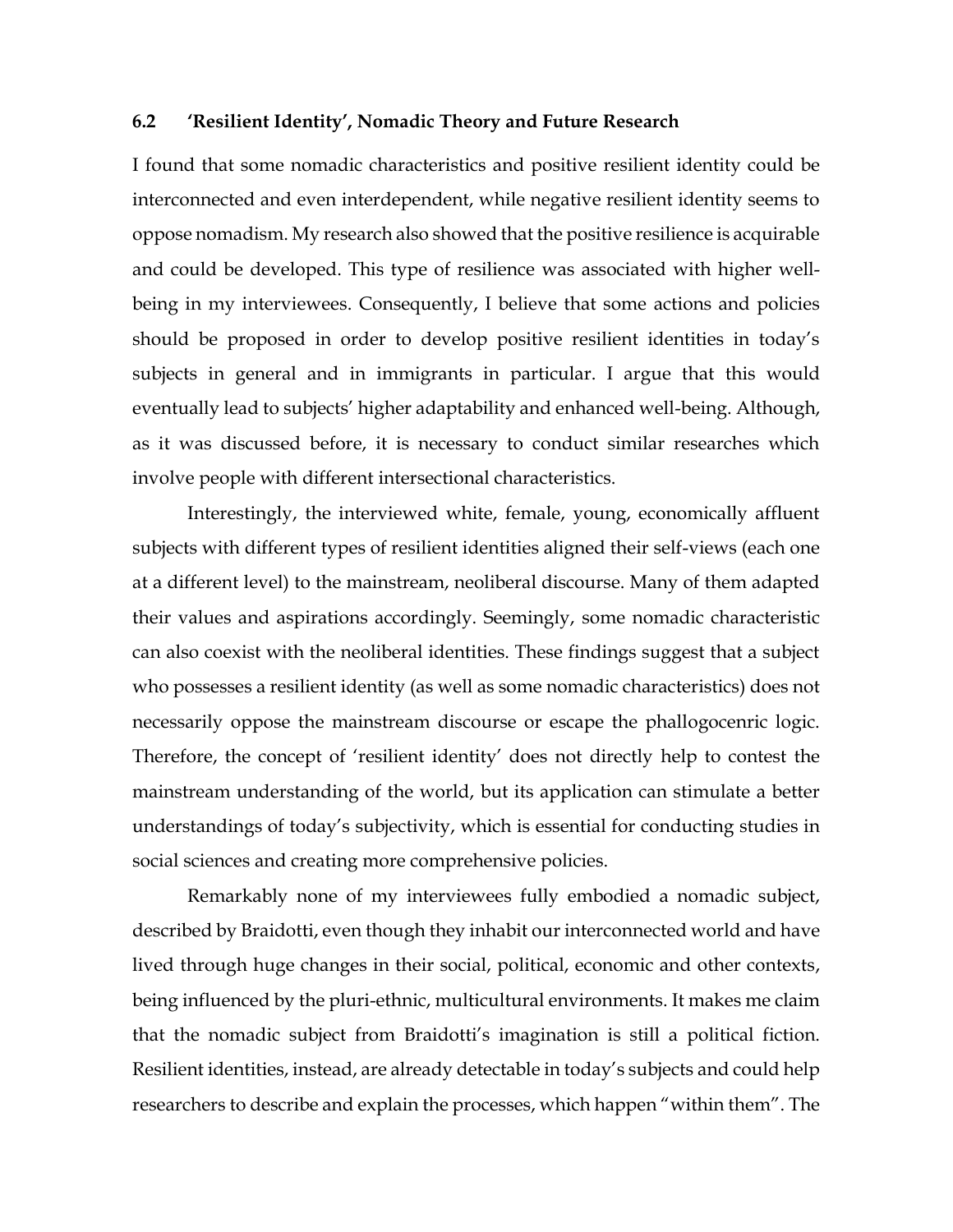results of the practical application of the concept show that people's identities are transformable, and not necessarily anchored in people's genes, culture or nationality. Therefore, identity should never be treated or perceived as fixed in the academic research or within the policy-making processes.

In conclusion, I argue that it is important to continue developing the concept of 'resilient identity' and widening the possibilities of its application. The future research should further explore the connection between resiliency and nomadism, given that my research showed that the positive resilient identities could be associated with the processes that eventually produce nomadic subjects. Further research should also determine what kind of life experiences enhance positive resilience and explore practical opportunities for its enhancement. Additionally, the capability approach seems to be promising respective when studying identity. I argue that further research on resilient identity will open new possibilities for the discipline of social sciences and will help to create more comprehensive cultural policies which are not anchored in the traditional understandings of identity and subjectivity.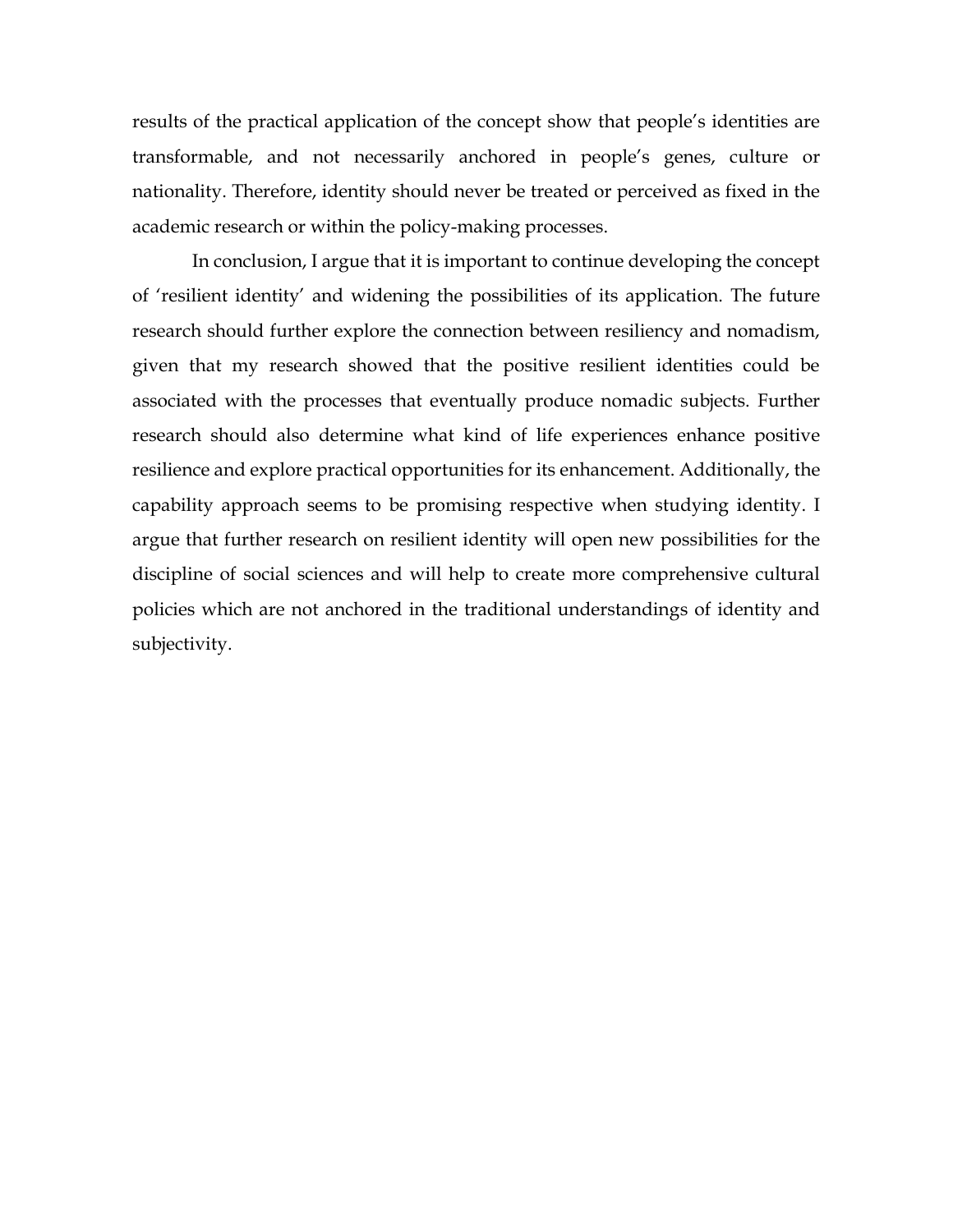## **References**

Ahmed, S. (2000). *Strange encounters: Embodied others in post-coloniality*. Psychology Press. London: Routeledge.

Andersen, S. M., Chen, S., and Miranda, R. (2002). "Significant others and the self". *Self and Identity*, 1(2), pp. 159-168.2.

Appadurai, A. (1994) "Disjuncture and difference in the global cultural economy" in Patrick Williams and Laura Chrisman (eds.) *Colonial Discourse and Post-Colonial Theory*. New York: Columbia University Press.

Atkinson, R. (1998). *The life story interview*. Thousand Oaks, Calif.; London: SAGE.

Bloom, L. R. (1998). *Under the sign of hope: Feminist methodology and narrative interpretation*. SUNY Press, New York.

Bonnano, G. A., Papa A., O'Neill K. (2002). "Loss and human resilience". *Applied and Preventive Psychology* 10:193-206 (2002). UK: Cambridge University Press.

Braidotti, R. (1994). *Nomadic subjects: Embodiment and sexual difference in contemporary feminist theory*. New York: Columbia University Press.

-- (1998). *Difference, diversity and nomadic subjectivity*. Retrieved from: [http://www.labrys.net.br/labrys1\\_2/rosi2.html](http://www.labrys.net.br/labrys1_2/rosi2.html)

-- (2011). *Nomadic theory: the portable Rosi Braidotti*. New York: Columbia University Press.

-- (2011a). Gender and Culture: Nomadic Subjects: Embodiment and Sexual Difference in *Contemporary Feminist Theory* (2). New York: Columbia University Press.

Cote, M., & Nightingale, A. J. (2012). "Resilience thinking meets social theory: situating social change in socio-ecological systems (SES) research". *Progress in Human Geography*, *36*(4), 475-489.

Côte, J. E. and Levine C. G. (2002). *Identity, Formation, Agency, and Culture: A Social Psychological Synthesis*. London: Routeledge.

Crenshaw, K. (1991). *Mapping the margins: Intersectionality, identity politics, and violence against women of color*. Stanford Law Review, pp.1241-1299.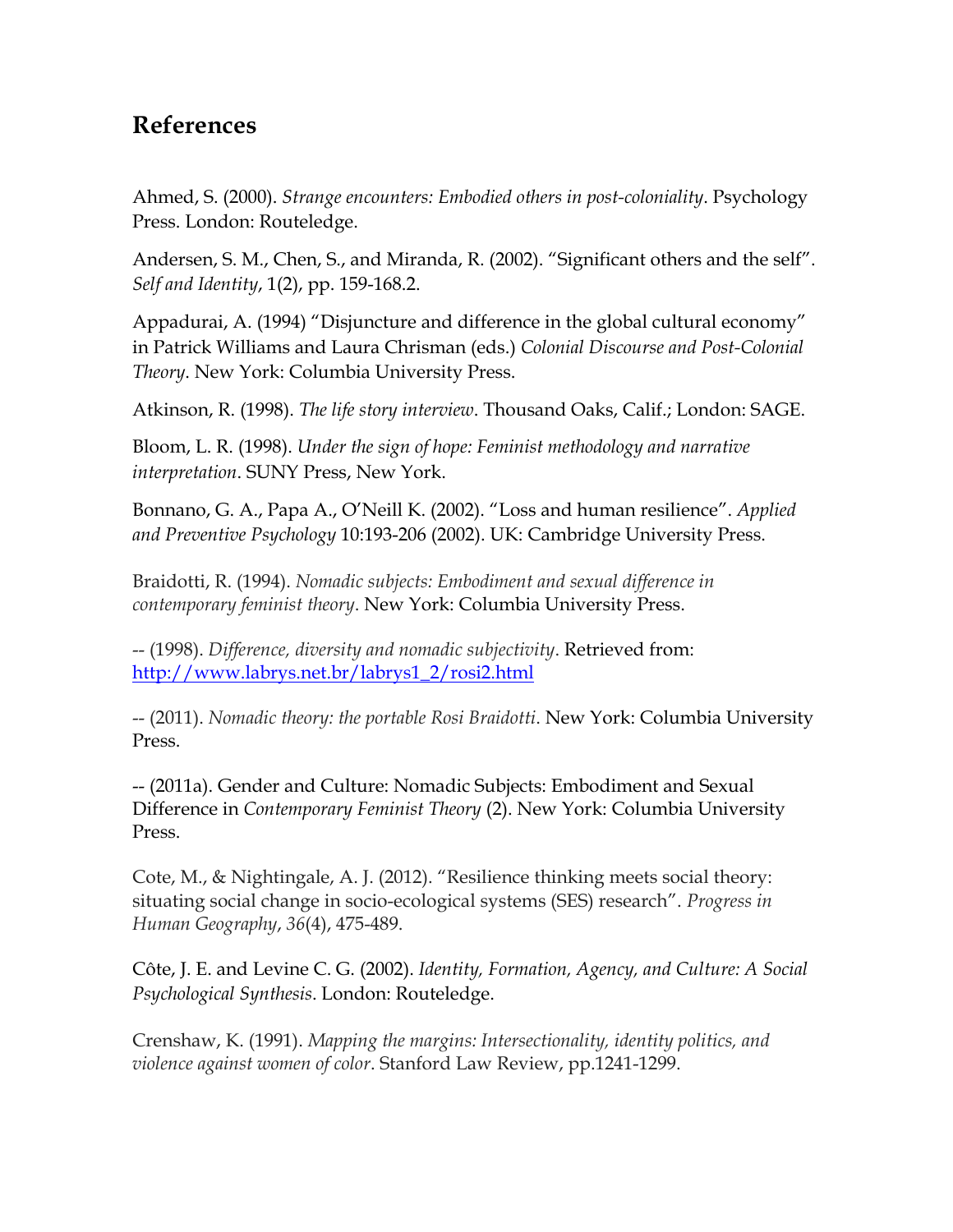European Migration Network (2012). *Asylum and Migration Glossary* 2.0. Migrant. Directorate-General for Home Affairs of the EU Commission. Retrieved from: [http://www.emn.ie/media/EMN\\_GLOSSARY\\_Publication\\_Version\\_January\\_201](http://www.emn.ie/media/EMN_GLOSSARY_Publication_Version_January_20102.pdf) [02.pdf](http://www.emn.ie/media/EMN_GLOSSARY_Publication_Version_January_20102.pdf)

Hitlin, S. (2003). "Values as the Core of Personal Identity: Drawing Links between Two Theories of Self". *Social Psychology Quarterly*, 66(2), 118-137. Retrieved from <http://www.jstor.org/stable/1519843>

Holstein, J. A. and Jaber F. Gubrium. (1995). *The Active Interview*. Thousand Oaks, Calif.; London: SAGE.

Internet Encyclopedia of Philosophy *Sen's Capability Approach.* Retrieved from: <http://www.iep.utm.edu/sen-cap/#H3> 15.09.2016

Irigaray, L. (Ed.). (2004). *Luce Irigaray: key writings*. London: A&C Black.

Irigaray, L., and Marder, M. (2015). *Ethical Gestures Towards the Other*. In Building a New World (pp. 253-271). UK, Basingstoke: Palgrave Macmillan.

Kosciw, Joseph G., Neal A. Palmer and Ryan M. Kull. (2015). "Reflecting Resiliency: Openness about Sexual Orientation and /or Gender Identity and Its Relationship to Well-Being and Educational Outcomes for LGBT Students*"*. *American Journal of Community Psychology* 55, (1): 167-178.

Lieblich, Amia, Rivka Tuval-Mashiach, and Tamar Zilber, (1998). *Applied Social Research Methods: Narrative research*. Thousand Oaks, CA. London: SAGE Publications, Inc.

Maass, A., Castelli, L. and Arcuri, L. (2000). "Measuring prejudice: implicit versus explicit techniques"*.* In D. Capozza and R. Brown (Eds.), *Social identity processes: trends in theory and research* (pp. 96-116). London: SAGE Publications Ltd.

McAdams, D. P., Ruthellen J., and Lieblich A. (2006). *Identity and Story*: *Creating Self in Narrative. The Narrative Study of Lives.* Washington, DC: American Psychological Association.

McLean, K. C. and Syed, M. U. (Eds.). (2014). *The Oxford handbook of identity development*. UK: Oxford Library of Psychology.

Moberg, F. and Simonsen, S. H. (2011). *What is resilience? An introduction to socialecological research*. Stockholm Resilience Centre, Stockholm.

Montgomery, D., Miville, M. L., Winterowd, C., Jeffries B. and Baysden M. F. (2000). "American Indian college students: An exploration into resiliency factors